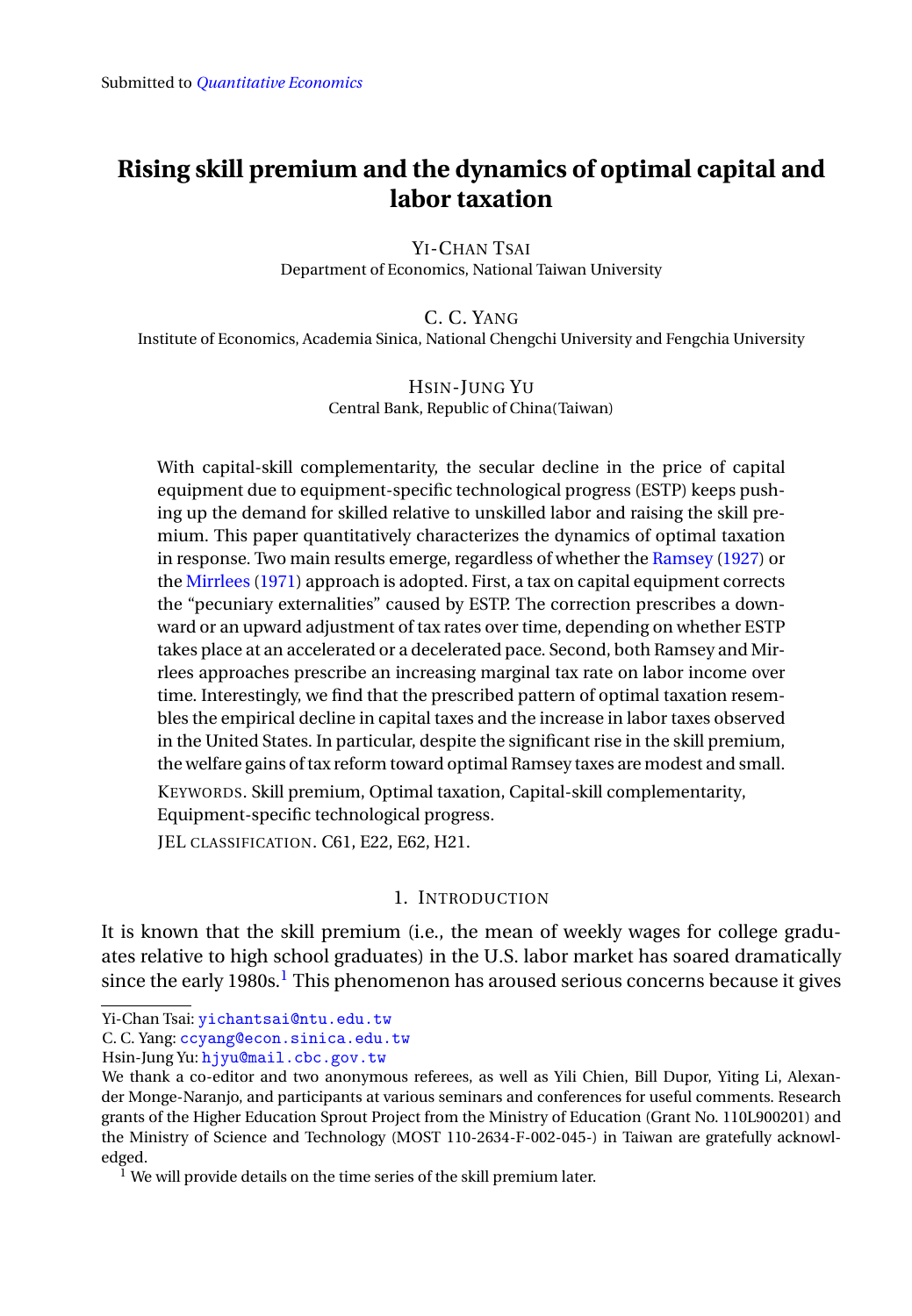rise to greater income inequality and increasing disparity of economic well-being between skilled and unskilled workers. In this paper, we address the following question: how should taxation be set dynamically in response to the rising skill premium?

Let capital equipment be more substitutable for, or less complementary to, unskilled than skilled labor in production. This circumstance is referred to in the literature as "capital-skill complementarity."<sup>[2](#page-1-0)</sup> A critical implication of capital-skill complementarity is that a higher stock of capital equipment will raise the marginal product of skilled labor relative to unskilled labor. The U.S. economy has witnessed a steady, dramatic decline in the relative price of capital equipment because of "equipment-specific technological progress" (ESTP).<sup>[3](#page-1-1)</sup> In an influential paper, [Krusell et al.](#page-37-1) [\(2000\)](#page-37-1) found that, with a plausible difference in the elasticities of substitution between capital equipment and skilled versus unskilled labor that supports capital-skill complementarity, the rising skill premium since the early 1980s can be explained well by the secular cheapening of capital equipment associated with ESTP. Their finding holds even though there was a substantial increase in the relative supply of college graduates during the sample period they studied.

Despite the success of [Krusell et al.](#page-37-1) [\(2000\)](#page-37-1) in explaining the rising skill premium, no one has looked at the policy consequences of the rise. Building on the work of [Krusell](#page-37-1) [et al.](#page-37-1) [\(2000\)](#page-37-1), this paper quantitatively characterizes the dynamics of optimal taxation in response.

There is a large body of literature investigating how a government should set taxes on capital versus labor.<sup>[4](#page-1-2)</sup> Of them, the contribution of [Werning](#page-38-1) [\(2007\)](#page-38-1) is most closely related to our paper. Rather than use the representative-household framework that abstracts from income inequality and is typical in the literature, he explicitly modeled distributional concerns by envisioning a heterogeneous-household economy. [Werning](#page-38-1) [\(2007\)](#page-38-1) emphasized that the need for the imposition of distorting taxes naturally arises from the trade-off between redistribution and efficiency in the heterogeneous-household framework.

Households in our economy are either skilled or unskilled. As such, it might appear that our model is just a special case of the one considered by [Werning](#page-38-1) [\(2007\)](#page-38-1). However, there is a difference: while all types of labor are equally complementary to capital equipment in the standard neoclassical production model in [Werning](#page-38-1) [\(2007\)](#page-38-1), skilled labor is more complementary to capital equipment than unskilled labor in our setting. This difference is of critical importance in light of the [Krusell et al.](#page-37-1) [\(2000\)](#page-37-1) finding that capitalskill complementarity plays a key role in explaining the rising skill premium. Indeed, our policy prescriptions deviate significantly from those prescribed by [Werning](#page-38-1) [\(2007\)](#page-38-1).

[Werning](#page-38-1) [\(2007\)](#page-38-1) adopted both the [Ramsey](#page-38-0) [\(1927\)](#page-38-0) and the [Mirrlees](#page-37-0) [\(1971\)](#page-37-0) approach to optimal taxation. When instantaneous household preferences are separable and isoelastic, Werning (2007, Proposition 2 for Ramsey taxation and Proposition 6 for Mirrleesian taxation) prescribed (i) a zero capital tax rate with no intertemporal distortion, except

<span id="page-1-0"></span> $<sup>2</sup>$  The idea builds on the work of [Griliches](#page-37-2) [\(1969\)](#page-37-2), which suggests that capital and skill are intrinsically</sup> complementary.

<span id="page-1-1"></span><sup>3</sup> We will provide details on the time series of ESTP later.

<span id="page-1-2"></span><sup>&</sup>lt;sup>4</sup> See [Ljungqvist and Sargent](#page-37-3) [\(2018,](#page-37-3) chapter 16) for a literature review.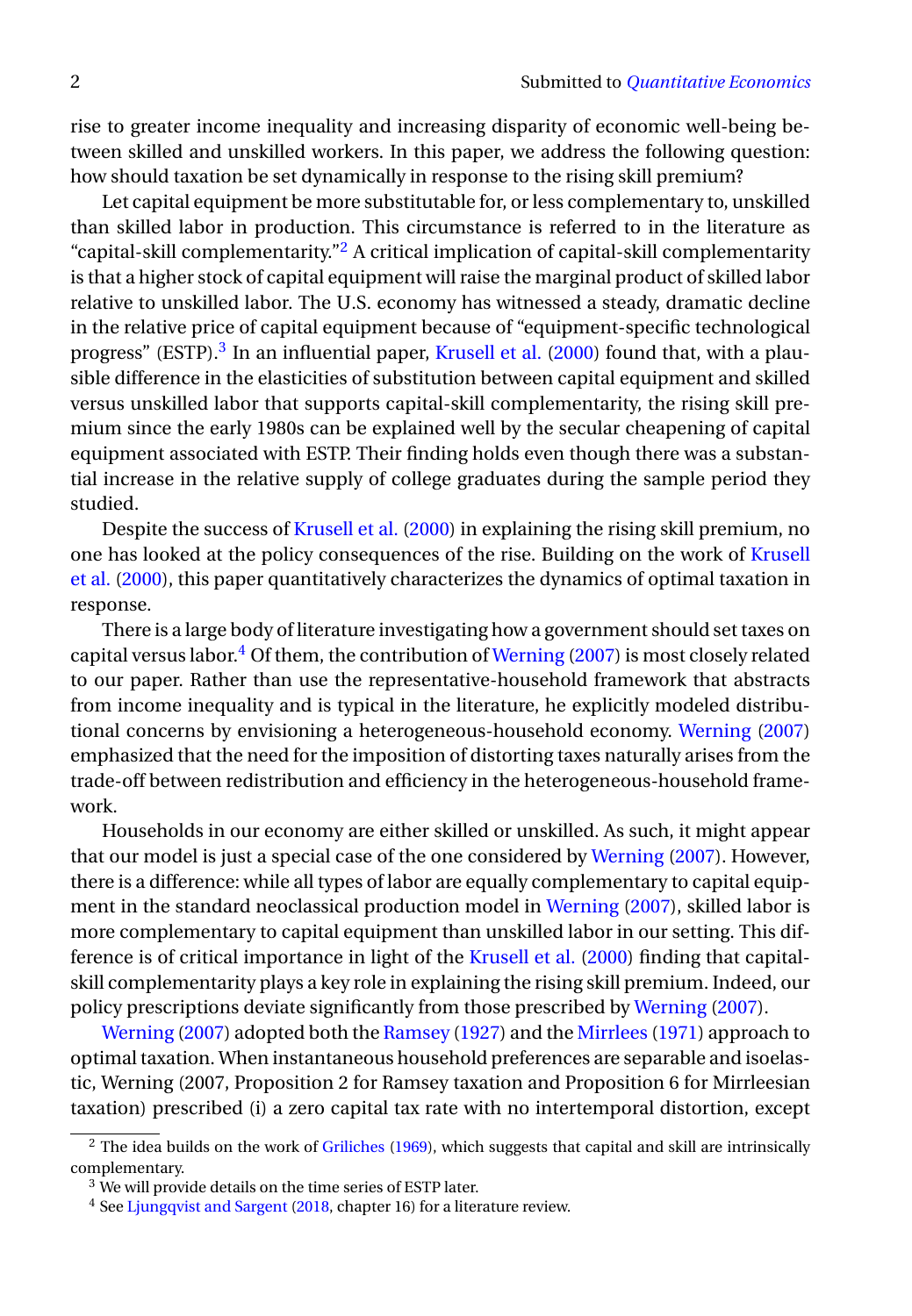for the initial period; and (ii) perfect labor tax smoothing across time and states. These policy prescriptions are aligned with the classical results that capital should go untaxed [\(Chamley](#page-36-0) [\(1986\)](#page-36-0); [Judd](#page-37-4) [\(1985\)](#page-37-4)) and that intratemporal distortions on labor should be smoothed over time and states [\(Barro](#page-36-1) [\(1979\)](#page-36-1); [Lucas and Stokey](#page-37-5) [\(1983\)](#page-37-5)).<sup>[5](#page-2-0)</sup>

We adopt both the Ramsey and the Mirrlees approach as [Werning](#page-38-1) [\(2007\)](#page-38-1) did. Two main results emerge, regardless of the Ramsey or the Mirrlees approach. First, a tax on capital equipment corrects the "pecuniary externalities" caused by ESTP. The correction prescribes a downward or an upward adjustment of tax rates, depending on whether ESTP takes place at an accelerated or a decelerated pace over time. Second, both Ramsey and Mirrlees approaches prescribe an increasing marginal tax rate on labor income over time. Both results are in sharp contrast to those of [Werning](#page-38-1) [\(2007\)](#page-38-1).

The intuition for the dynamic pattern of optimal capital tax rates is as follows. As the extent to which ESTP obsoletes the old capital equipment accelerates (decelerates), the interest rate in competitive equilibrium will become higher (lower) to compensate for the loss (reckon in the gain). To internalize a given level of the pecuniary externalities caused by ESTP, the imposed capital tax rate, which serves as an ad valorem tax on the interest rate, should then be adjusted downward (upward) accordingly. As to the dynamic pattern of optimal labor tax rates, the Ramsey solution is to remedy the worsening distribution as a result of secular ESTP, while the Mirrlees solution is to meet or relax the incentive compatibility constraints.

Interestingly, we find that the prescribed pattern of optimal taxation resembles the empirical decline in capital taxes and the increase in labor taxes in U.S. taxes. In particular, despite the significant rise in the skill premium, the welfare gains of tax reform toward optimal Ramsey taxes are modest and small.

### *Related work*

[Flug and Hercowitz](#page-36-2) [\(2000\)](#page-36-2) provided evidence for capital-skill complementarity in production for a large panel of countries and investigated its effects on the relative wage and employment of skilled labor. [Hornstein et al.](#page-37-6) [\(2005\)](#page-37-6) and [Quadrini and Ríos-Rull](#page-37-7) [\(2015\)](#page-37-7) reviewed the literature on the effects of technical change on labor market inequalities. In their reviews, the work of [Krusell et al.](#page-37-1) [\(2000\)](#page-37-1) features significantly. The sample of [Krusell et al.](#page-37-1) [\(2000\)](#page-37-1) covers the 1963-1992 period. [Maliar et al.](#page-37-8) [\(2020\)](#page-37-8) extended the sample period to 2017, finding that the capital-skill complementarity framework remains remarkably successful in explaining the data. [Costinot and Werning](#page-36-3) [\(2018\)](#page-36-3) studied optimal technology regulation in a static environment. Among other things, they asked the question of whether taxes imposed on the use of new technologies should be raised or cut as the process of automation deepens and inequality increases. We relate our findings to theirs in the paper.

Although there is a large body of literature on capital-skill complementarity, to our knowledge, [Jones et al.](#page-37-9) [\(1997\)](#page-37-9), [Slavík and Yazici](#page-38-2) [\(2014\)](#page-38-2), and [Angelopoulos et al.](#page-35-0) [\(2015\)](#page-35-0) are the only three papers addressing the normative issue of optimal taxation in the presence of capital-skill complementarity.<sup>[6](#page-2-1)</sup>

<span id="page-2-1"></span><span id="page-2-0"></span><sup>5</sup> See also [Zhu](#page-38-3) [\(1992\)](#page-38-3) and [Chari et al.](#page-36-4) [\(1994\)](#page-36-4).

<sup>6</sup>[He and Liu](#page-37-10) [\(2008\)](#page-37-10) and [Angelopoulos et al.\(2014\)](#page-35-1) addressed the quantitative effects of some hypothetical tax-policy changes with capital-skill complementarity.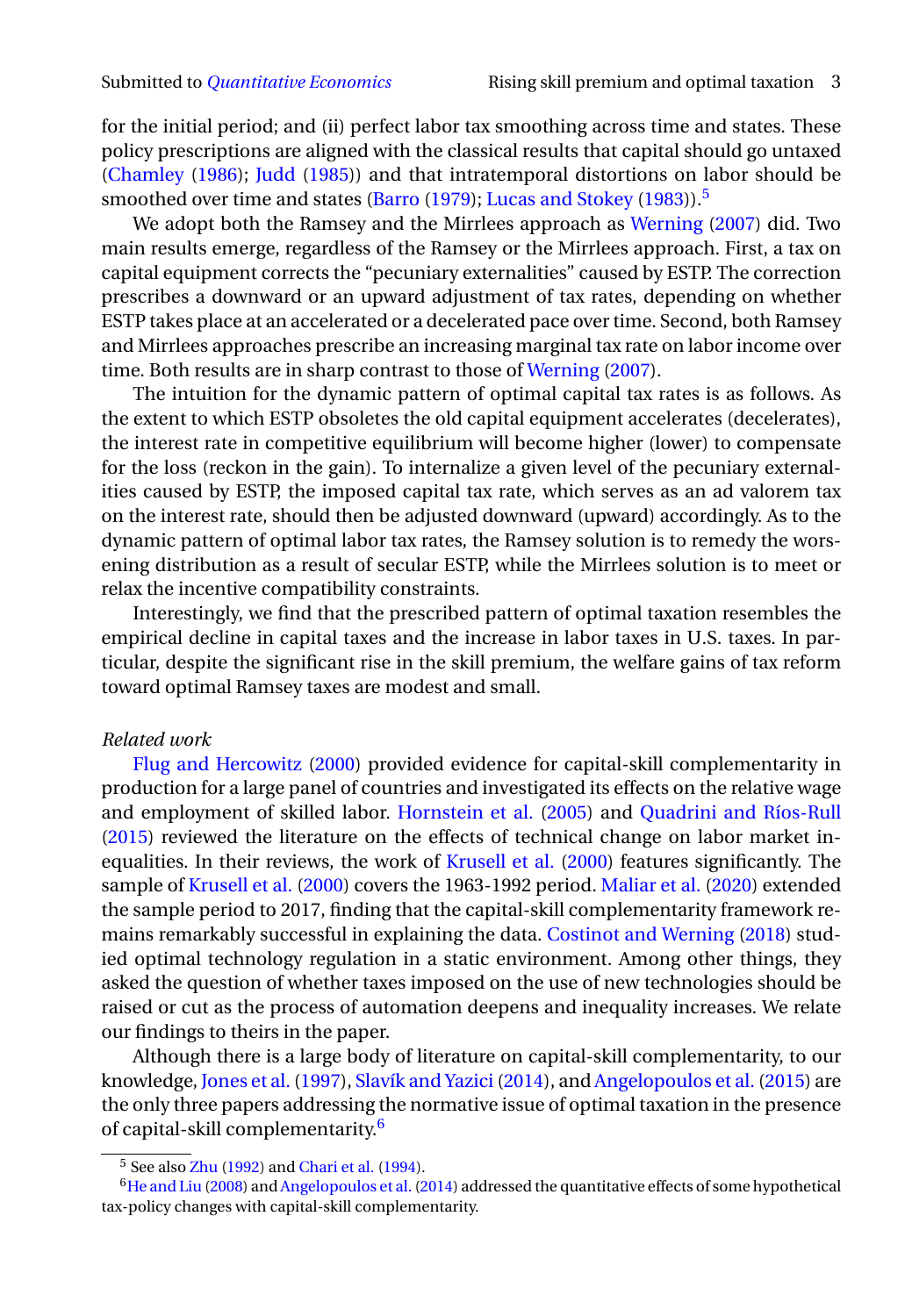[Jones et al.](#page-37-9) [\(1997\)](#page-37-9) used capital-skill complementarity as an example to highlight a point: if two types of labor, skilled and unskilled, must be taxed at the same rate, the startling finding by [Chamley](#page-36-0) [\(1986\)](#page-36-0) and [Judd](#page-37-4) [\(1985\)](#page-37-4) that capital should go untaxed in the steady state may no longer hold when there is capital-skill complementarity. Assuming that labor's being skilled or unskilled is observable in a big family, [Angelopoulos](#page-35-0) [et al.](#page-35-0) [\(2015\)](#page-35-0) studied tax smoothing in a business cycle model with capital-skill complementarity and endogenous skill formation. Both [Jones et al.](#page-37-9) [\(1997\)](#page-37-9) and [Angelopoulos](#page-35-0) [et al.](#page-35-0) [\(2015\)](#page-35-0) studied their problems using the representative-household framework, and thereby both abstract from the redistributive role of taxation. By contrast, our study is in the context of rising wage inequality between skilled and unskilled workers.

[Slavík and Yazici](#page-38-2) [\(2014\)](#page-38-2) adopted the Mirrlees approach to taxation and basically adopted the same capital-skill complementarity form of production as suggested by [Krusell et al.](#page-37-1) [\(2000\)](#page-37-1). Their focus was on the differential taxation of capital income based on capital type, finding that capital equipment should be taxed at a higher rate than capital structures. This result violates the prescription of the classical work of [Diamond and](#page-36-5) [Mirrlees](#page-36-5) [\(1971\)](#page-36-5) that tax systems should maintain production efficiency. We introduce ESTP, which is absent in [Slavík and Yazici](#page-38-2) [\(2014\)](#page-38-2). Moreover, we consider the Ramsey as well as the Mirrlees approach to optimal taxation.

The rest of the paper is organized as follows. Section 2 introduces the benchmark model. Sections 3-4 address the Ramsey approach, while Sections 5-6 address the Mirrlees approach. Section 7 considers an extension of the benchmark model, and Section 8 concludes.

### 2. BENCHMARK MODEL

We consider a dynamic economy based on the work of [Werning](#page-38-1) [\(2007\)](#page-38-1). The main departures are (i) the production technology is not of the standard neoclassical type but takes the form of empirically plausible capital-skill complementarity as suggested by [Krusell](#page-37-1) [et al.](#page-37-1) [\(2000\)](#page-37-1), and (ii) there are no stochastic aggregate shocks; instead, the economy faces variation in the relative price of capital equipment because of ESTP. To simplify the exposition and to abstract from complication, it is assumed that people are endowed with perfect foresight regarding ESTP.

We first consider the Ramsey approach to taxation in Section 3-4 and turn to the Mirrlees approach in Sections  $5-6.7$  $5-6.7$  Time is discrete and the horizon is infinite, indexed by  $t = 0, 1, 2, \dots$  The economy consists of heterogeneous households, a representative firm, and the government. We describe each of them in turn.

### 2.1 *Households*

Households are divided into two types: the skilled  $(s)$  and the unskilled  $(u)$ . We assume that types are permanently fixed and that both types have the size of unit measure. We also assume that the labor productivity of the skilled and that of the unskilled are both

<span id="page-3-0"></span><sup>7</sup> See [Golosov et al.](#page-36-6) [\(2007\)](#page-36-6) and [Kocherlakota](#page-37-11) [\(2010,](#page-37-11) p.3) for discussions on the differences between the Mirrlees and the Ramsey.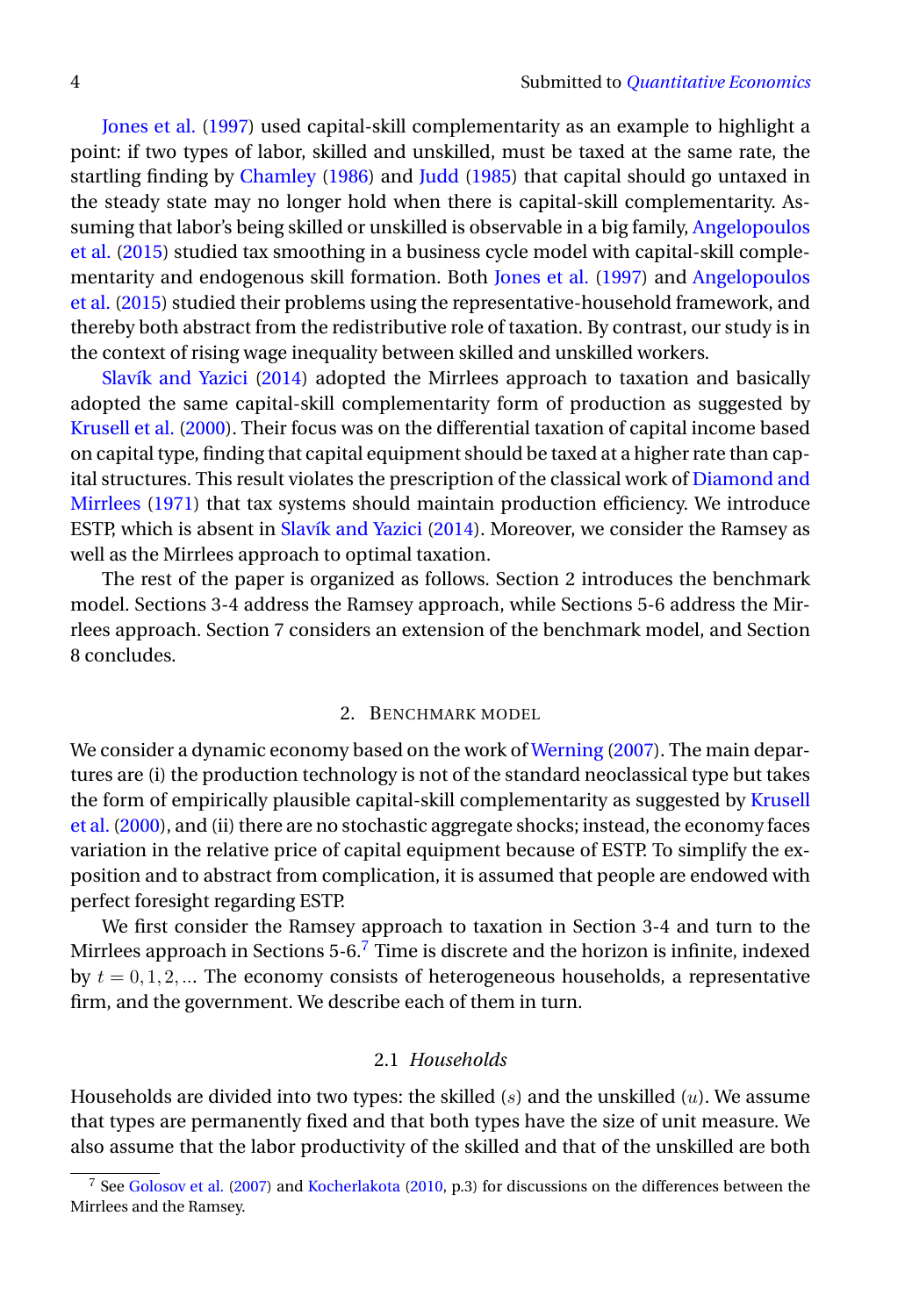equal to unity. Thus, the difference between the skilled and the unskilled in the benchmark model is driven solely by whether they are complementary to or substitutable for capital equipment. We relax these assumptions in the extension.

All households share the same preferences and their lifetime utility equals

<span id="page-4-4"></span>
$$
V(i) = \sum_{t=0}^{\infty} \beta^t U(c_{it}, 1 - n_{it}), \ i \in \{s, u\},
$$
 (1)

where  $\beta \in (0,1)$  is the discount factor,  $c_{it}$  consumption, and  $n_{it}$  "raw" labor supply (hours worked). The period utility function  $U(.)$  is weakly concave and continuously twice differentiable with the properties of  $U_c \ge 0$ ,  $U_{cc} \ge 0$ ,  $U_n \le 0$ ,  $U_{nn} \le 0$ , and  $U_{cn} = 0$ . Households own capital and rent it to the representative firm for its use. Capital structures and capital equipment owned by type i households are  $k_{ist}$  and  $k_{iet}$ , and their laws of motion are governed by

<span id="page-4-2"></span>
$$
k_{ist+1} = (1 - \delta_s)k_{ist} + I_{ist}, \text{ given } k_{is0}
$$
 (2)

<span id="page-4-0"></span>
$$
k_{iet+1} = (1 - \delta_e)k_{iet} + q_t I_{iet}, \text{ given } k_{ie0}, \tag{3}
$$

where  $\delta_s$  and  $\delta_e$  are the depreciation rates for structures and equipment;  $I_{ist}$  and  $I_{iet}$ are the structures investment and equipment investment at time  $t$ . The key difference between capital structures and capital equipment lies in the presence of the variable  $q_t$  in the law of motion of capital equipment. Following the literature, we interpret the variable  $q_t$  in [\(3\)](#page-4-0) as ESTP that enhances the productivity of newlyformed capital equipment relative to prior vintages of capital equipment. Its inverse,  $1/q_t$ , then represents the relative price of capital equipment; see [Hornstein et al.](#page-37-6) [\(2005\)](#page-37-6).

Households have the following flow budget constraint  $\forall t$ :

<span id="page-4-3"></span>
$$
c_{it} + I_{ist} + I_{iet} + b_{it+1} = w_{it}n_{it} + r_{st}k_{ist} + r_{et}k_{iet} + (1 + r_{bt})b_{it} - \mathfrak{F}_t(.) , i \in \{s, u\}, \quad (4)
$$

where  $b_{it}$  is the risk-free, one-period noncontingent government bonds held by type  $i$ households and  $r_{bt}$  is their rate of return ( $b_{i0}$  is given);  $r_{st}$  and  $r_{et}$  denote the pre-tax rental rates of capital structures and equipment,  $w_{it}$  the pre-tax wage rate received by type *i* households, and  $\Im_t(.)$  is the tax function imposed by the government.

In line with the Ramsey approach and following [Werning](#page-38-1) [\(2007\)](#page-38-1), we specify  $\Im_t(.)$  a priori with

$$
\Im t(.) = \tau_{Kst} (r_{st} - \delta_s) k_{ist} + \tau_{Ket} \left( r_{et} - \frac{\delta_e}{q_t} \right) k_{iet} + \tau_{Lt} w_{it} n_{it} - T_t,
$$

where  $\tau_{Kst}$  and  $\tau_{Ket}$  are the (effective) flat tax rates imposed on structures and equipment capital income at time t, and  $(\tau_{Lt}, T_t)$  is the linear tax schedule imposed on labor income at time  $t.^8$  $t.^8$  Following [Slavík and Yazici](#page-38-2) [\(2014\)](#page-38-2), we allow for the possibility that

<span id="page-4-1"></span> $8$ The price of capital equipment goes down over time, so we implicitly assume that there is no tax deduction for negative capital gains.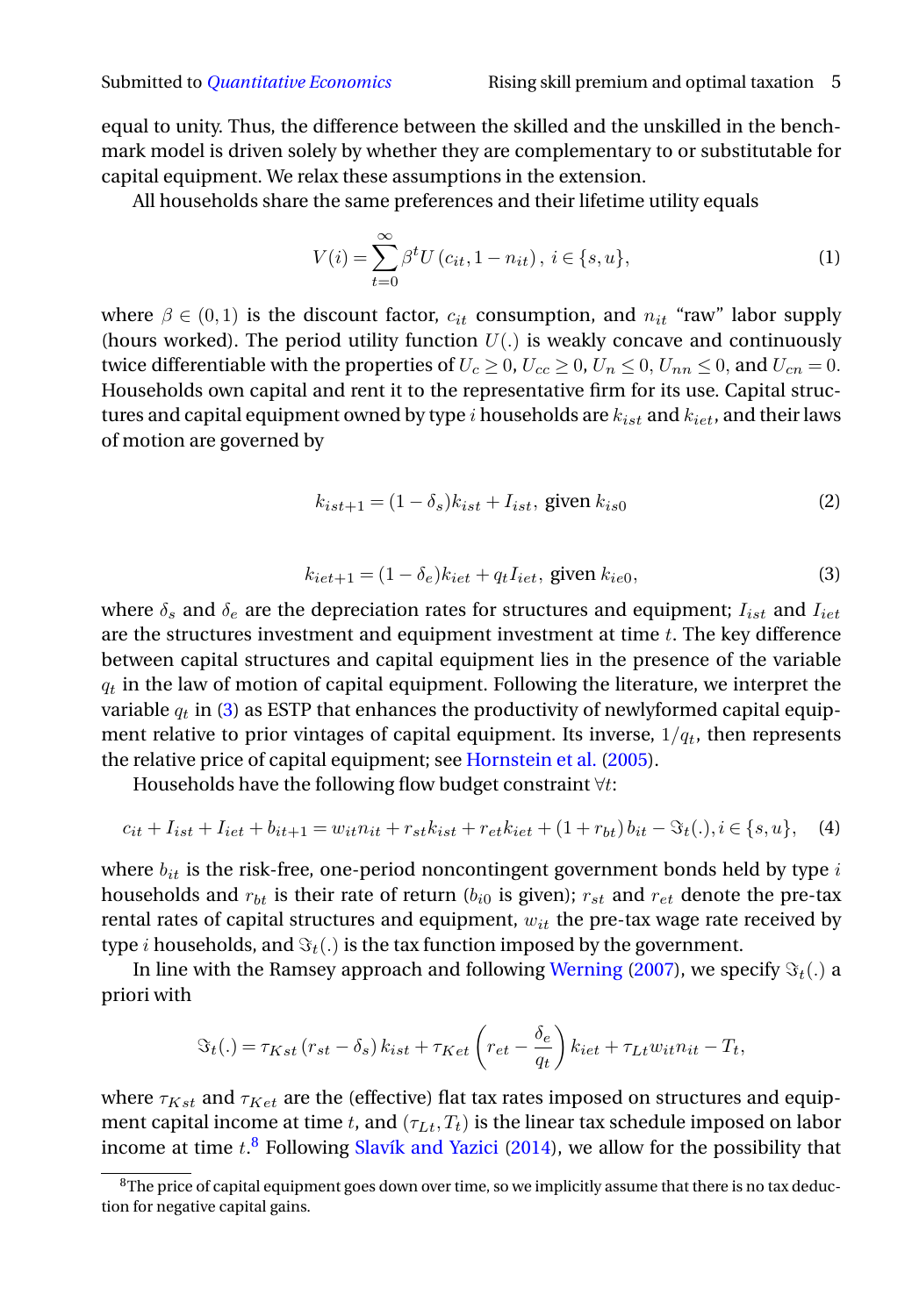$\tau_{Kst} \neq \tau_{Ket}$ . As documented by [Gravelle](#page-37-12) [\(2011\)](#page-37-12), Slavík and Yazici (2014), and [CBO](#page-36-7) [\(2014\)](#page-36-7), the effective marginal tax rates on returns to capital assets in the U.S. tax code vary considerably depending on the capital type. These tax differentials are created mainly through tax depreciation allowances that differ from true economic depreciation.

Using [\(2\)](#page-4-2)-[\(3\)](#page-4-0) and the specification of  $\Im_t(.)$  above, one can rewrite [\(4\)](#page-4-3) as

<span id="page-5-0"></span>
$$
c_{it} + k_{ist+1} + \frac{k_{iet+1}}{q_t} + b_{it+1} = (1 - \tau_{Lt})w_{it}n_{it} + [1 + (1 - \tau_{Kst}) (r_{st} - \delta_s)]k_{ist}
$$
(5)  
+ 
$$
\left[\frac{1}{q_t} + (1 - \tau_{Ket}) \left(r_{et} - \frac{\delta_e}{q_t}\right)\right]k_{iet} + (1 + r_{bt})b_{it} + T_t,
$$

which would reduce to the familiar household flow budget constraint if  $q_t \equiv 1$ ; namely, if ESTP were absent.

Given  $b_{i0}$ ,  $k_{is0}$ , and  $k_{ie0}$ , the household problem is to choose  $\{c_{it}, n_{it}, k_{ist+1}, k_{iet+1},$  $b_{it+1}$ } to maximize the lifetime utility [\(1\)](#page-4-4), subject to the laws of motion [\(2\)](#page-4-2)-[\(3\)](#page-4-0) and a sequence of budget constraints [\(5\)](#page-5-0). The resulting FOCs (first-order conditions) are given by

<span id="page-5-1"></span>
$$
-U_{n,t}(i) = U_{c,t}(i)(1 - \tau_{Lt})w_{it},
$$
\n(6a)

$$
U_{c,t}(i) = \beta U_{c,t+1}(i) \left[ 1 + (1 - \tau_{Kst+1}) \left( r_{st+1} - \delta_s \right) \right],\tag{6b}
$$

$$
U_{c,t}(i) = \beta U_{c,t+1}(i) \left[ \frac{q_t}{q_{t+1}} + q_t (1 - \tau_{Ket+1}) \left( r_{et+1} - \frac{\delta_e}{q_{t+1}} \right) \right],
$$
 (6c)

$$
U_{c,t}(i) = \beta U_{c,t+1}(i)[1 + r_{bt+1}],
$$
\n(6d)

where  $U_{c,t}(i) \equiv \partial U(c_{it}, 1 - n_{it})/\partial c_{it}$ , and  $U_{n,t}(i) \equiv \partial U(c_{it}, 1 - n_{it})/\partial n_{it}$ . These FOCs describe the type i household's optimal behavior in the face of factor prices  ${r_{bt}, r_{st}, r_{et}}$ ,  $w_{st}, w_{ut}$ } and tax policy  $\{\tau_{Lt}, \tau_{Kst}, \tau_{Ket}, T_t\}$ . From the perspective of households, capital and government bonds are perfect substitutes. Thus, the no-arbitrage condition implies that the post-tax returns of capital given in [\(6b\)](#page-5-1)-[\(6c\)](#page-5-1) and the return on government bonds given in [\(6d\)](#page-5-1) must be equal to each other in equilibrium. That is,

$$
1 + (1 - \tau_{Kst+1})(r_{st+1} - \delta_s) = \frac{q_t}{q_{t+1}} + q_t (1 - \tau_{Ket+1}) \left(r_{et+1} - \frac{\delta_e}{q_{t+1}}\right) = 1 + r_{bt+1}.
$$

Let us define the period 0 price of consumption at time  $t$  as:

$$
p_t = \prod_{s=1}^t \frac{1}{(1+r_{bs})}.
$$

We normalize  $p_0 = 1$ . Imposing the no-Ponzi scheme, we can solve the flow budget constraint forward and obtain a household's lifetime budget constraint:

<span id="page-5-2"></span>
$$
\sum_{t=0}^{\infty} p_t [c_{it} - (1 - \tau_{Lt}) w_{it} n_{it}] = A_{i0} + T,
$$
\n(7)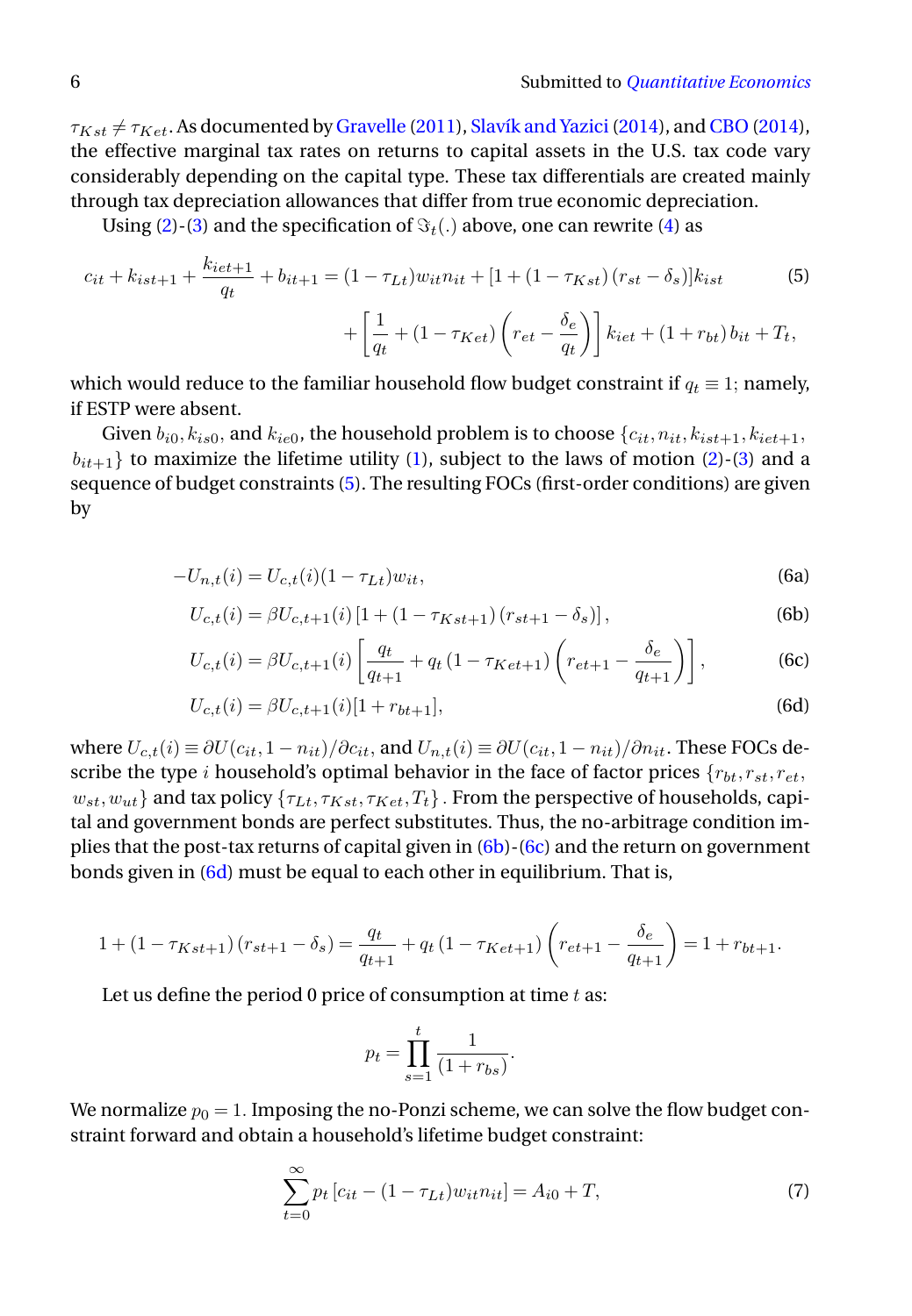where  $A_{i0}=[1+(1-\tau_{Ks0})\,(r_{st}-\delta_s)]k_{is0}+\left[\frac{1}{q_0}+(1-\tau_{Ke0})\,(r_0-\frac{\delta_e}{q_0})\right]k_{ie0}+b_{i0}$  denotes the initial wealth held by the type i household at time 0, and  $T = \sum_{t=0}^{\infty} p_t T_t$  is the present value of the lump-sum transfers  ${T_t}$  as defined in Werning (2007).

# 2.2 *Firms*

There is a representative firm producing the final good with a production function taking the following form at time  $t$ :

<span id="page-6-0"></span>
$$
Y_t = F(K_{st}, K_{et}, N_{st}, N_{ut}) = K_{st}^{\alpha} \left[ \mu N_{ut}^{\sigma} + (1 - \mu) \left[ \lambda K_{et}^{\rho} + (1 - \lambda) N_{st}^{\rho} \right]^{\frac{\sigma}{\rho}} \right]^{\frac{1 - \alpha}{\sigma}}, \quad (8)
$$

where  $Y_t$  denotes output,  $K_{st}$  capital structures,  $K_{et}$  capital equipment,  $N_{st}$  the skilled labor input, and  $N_{ut}$  the unskilled labor input, with  $\sigma$ ,  $\rho$  < 1. All of these terms are aggregate variables, with  $N_{st} = n_{st}$ ,  $N_{ut} = n_{ut}$ ,  $K_{st} = \sum_{i \in \{s, u\}} k_{ist}$ , and  $K_{et} = \sum_{i \in \{s, u\}} k_{iet}$ in the benchmark model. This four-factor production function is the same as that in [Krusell et al.](#page-37-1) [\(2000\)](#page-37-1). A key feature of this production function is that it allows for different elasticities of substitution between capital equipment and the two types of labor. In particular, the elasticity of substitution between capital equipment and unskilled labor equals  $1/(1 - \sigma)$ , while the elasticity of substitution between capital equipment and skilled labor equals  $1/(1 - \rho)$ . The so-called capital-skill complementarity arises if  $\sigma > \rho$ .

All markets are competitive, and we let the final good be the numéraire. Subject to the production technology [\(8\)](#page-6-0), the representative firm maximizes its profit

$$
\Pi_t = Y_t - w_{st} N_{st} - w_{ut} N_{ut} - r_{st} K_{st} - r_{et} K_{et},\tag{9}
$$

where  $w_{st}$ ,  $w_{ut}$ ,  $r_{st}$ , and  $r_{et}$  are the factor prices for  $N_{st}$ ,  $N_{ut}$ ,  $K_{st}$ , and  $K_{et}$ , respectively.

The FOCs for the representative firm are given by  $\frac{\partial Y}{\partial K_s} = r_s$ ,  $\frac{\partial Y}{\partial K_e} = r_e$ ,  $\frac{\partial Y}{\partial N_s} = w_s$ , and  $\frac{\partial Y}{\partial N_u} = w_u$ . The skill premium in the benchmark model is defined as

<span id="page-6-1"></span>
$$
\xi \equiv \frac{w_s}{w_u} = \frac{(1-\mu)(1-\lambda)}{\mu} \left[ \lambda \left( \frac{K_e}{N_s} \right)^{\rho} + (1-\lambda) \right]^{\frac{\sigma-\rho}{\rho}} \left( \frac{N_u}{N_s} \right)^{1-\sigma} . \tag{10}
$$

Using  $ln(1 + y) \approx y$ , one can express the skill premium defined in [\(10\)](#page-6-1) as

<span id="page-6-2"></span>
$$
\ln \xi \approx \lambda \left(\frac{\sigma - \rho}{\rho}\right) \left(\frac{K_e}{N_s}\right)^{\rho} + (1 - \sigma) \ln \left(\frac{N_u}{N_s}\right) + \text{constant.}
$$
 (11)

Note that  $\frac{\partial \xi}{\partial K_s}=0$  since the skill premium as defined in [\(10\)](#page-6-1) does not depend on capital structures directly. Note also that  $\frac{\partial \xi}{\partial K_e} > 0$  because of the feature of capital-skill complementarity with  $\sigma > \rho \left( \frac{\partial \xi}{\partial K} \right)$  $\frac{\partial \xi}{\partial K_e} = 0$  would hold if  $\sigma = \rho$ ). [Krusell et al.](#page-37-1) [\(2000\)](#page-37-1) called the first component of [\(11\)](#page-6-2) the "capital-skill complementarity effect" and the second component the "relative quantity effect." The first effect indicates that, given  $\sigma > \rho$ , faster growth in capital equipment relative to skilled labor input will raise the skill premium, as it increases the relative demand for skilled labor. The second effect indicates that,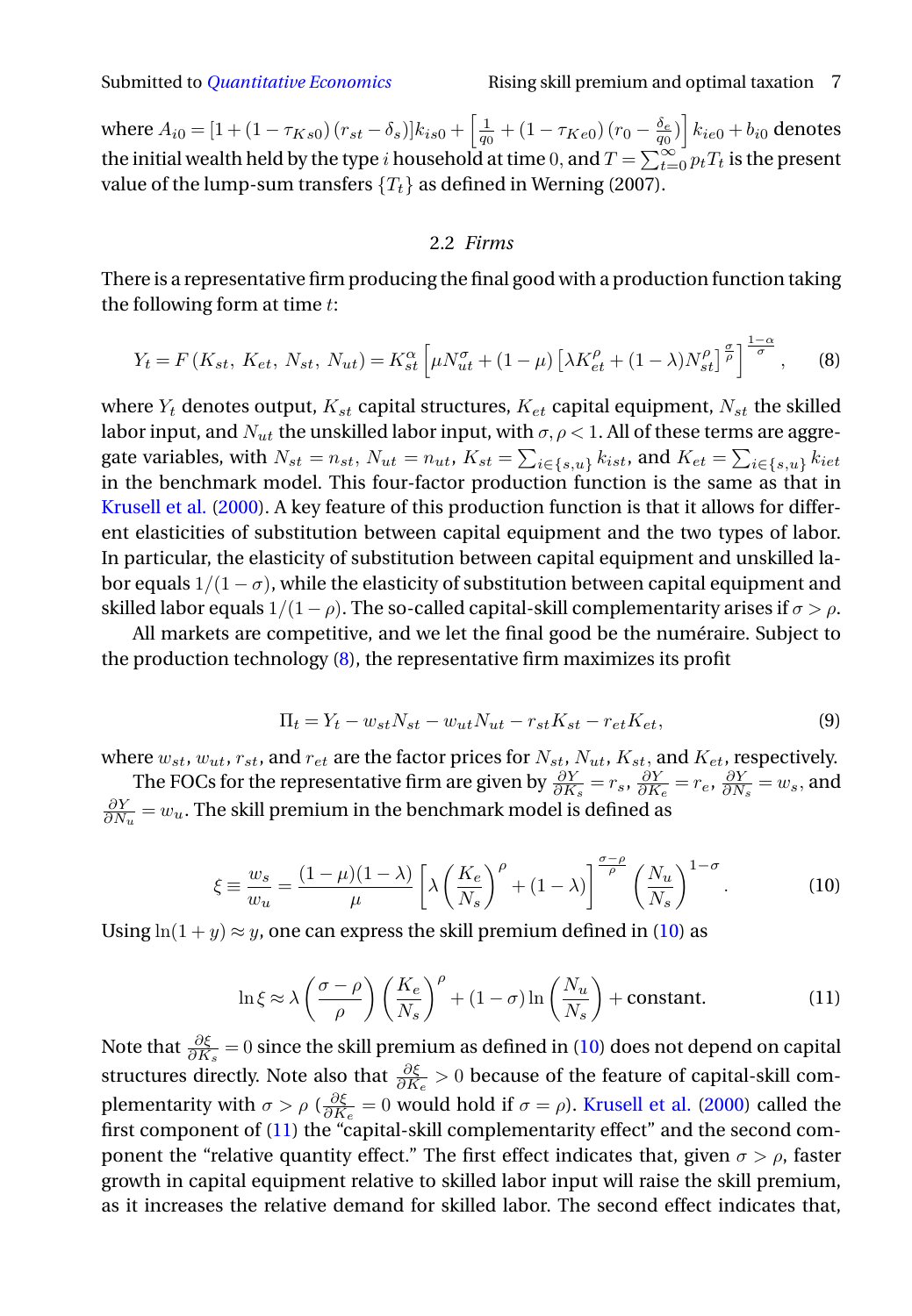given  $\sigma < 1$ , faster growth in skilled relative to unskilled labor input will reduce the skill premium as it increases the relative supply of skilled labor.

#### 2.3 *Government*

The government is required to finance an exogenous stream of government expenditures  ${G<sub>t</sub>}$ , obey its budget constraints, and fully commit to its fiscal policy (taxes imposed and debts issued), given the initial government bond  $B_0 = b_{s0} + b_{u0}$ .

The government flow budget constraint is given by

<span id="page-7-0"></span>
$$
G_t + 2T_t + (1 + r_{bt})B_t = \begin{bmatrix} \tau_{Lt}(w_{st}N_{st} + w_{ut}N_{ut}) + B_{t+1} \\ \tau_{Kst}(r_{st} - \delta_s)K_{st} + \tau_{Ket}\left(r_{et} - \frac{\delta_e}{q_t}\right)K_{et} \end{bmatrix}, \forall t,
$$
 (12)

where  $B_{t+1}$  is the amount of risk-free one-period noncontingent government bonds issued at time t. Note that we have  $2T_t$  rather than  $T_t$  in [\(12\)](#page-7-0). This is because both types of households have the size of unit measure in our setup. We impose the no-Ponzi scheme on the government so that government debt must be fully repaid by future primal surpluses (taxes collected net of government expenditures).

We can sum the budget constraints of both types of households and the government to obtain the aggregate resource constraint at time  $t$  for the economy:

<span id="page-7-1"></span>
$$
Y_t = C_t + I_{st} + I_{et} + G_t,\tag{13}
$$

where  $C_t = \sum_{i \in \{s, u\}} c_{it}, I_{st} = \sum_{i \in \{s, u\}} I_{ist}$ , and  $I_{et} = \sum_{i \in \{s, u\}} I_{iet}$ .

The definition of a competitive equilibrium for our model is standard. This completes the description of the benchmark model.

#### 3. RAMSEY PROBLEM

We formulate the Ramsey problem in this section.

Different government policies result in different competitive equilibria. Given  $B_0$ with  $\{b_{i0}\}_{i\in\{s,u\}}$  and  $(K_{s0},K_{e0})$  with  $\{k_{is0},k_{ie0}\}_{i\in\{s,u\}}$ , the Ramsey problem is to choose a competitive equilibrium to maximize the following social welfare function:

<span id="page-7-2"></span>
$$
SWF = \sum_{i \in \{s, u\}} \psi^i V(i),\tag{14}
$$

where  $V(i)$  is given by [\(1\)](#page-4-4), and  $\psi^i \geq 0$  with  $i \in \{s, u\}$  are the Pareto weights. Note that  $\psi^s = \psi^u$  if the planner obeys the utilitarian criterion.

We adopt the primal approach to the Ramsey problem. In particular, we follow [Wern](#page-38-1)[ing](#page-38-1) [\(2007\)](#page-38-1), who extended the primal approach of [Lucas and Stokey](#page-37-5) [\(1983\)](#page-37-5) from the representative-agent to the heterogeneous-agent framework.

[Werning](#page-38-1) [\(2007\)](#page-38-1) observed that inefficiencies in consumption and labor supply due to distorting linear taxation are all confined to the determination of their aggregates, which are represented by  $\{C_t, n_{st}, n_{ut}\}$  with  $n_{st} = N_{st}$  and  $n_{ut} = N_{ut}$  in our benchmark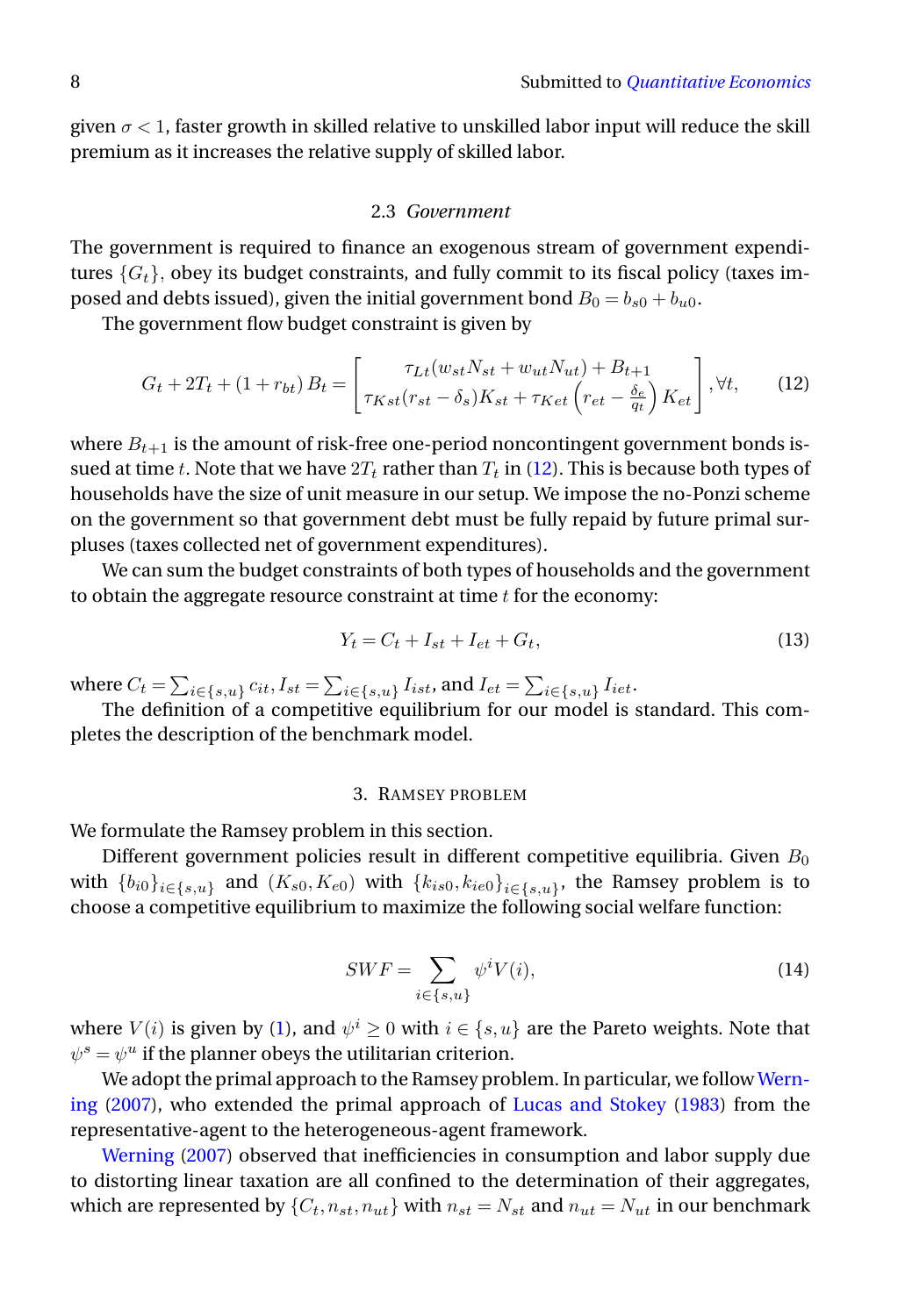model. Following [Werning](#page-38-1) [\(2007\)](#page-38-1), consider a fictitious representative agent with utility  $U^f\left( C_t, n_{st}, n_{ut}; \varphi \right)$  which solves the static subproblem:

$$
U^f(C_t, n_{st}, n_{ut}; \varphi) = \max_{c_{st}, c_{ut}} \sum_{i \in \{s, u\}} \varphi^i U(c_{it}, 1 - n_{it}), \text{ subject to } \sum_{i \in \{s, u\}} c_{it} = C_t,
$$

where  $\varphi=\left\{\varphi^i\right\}_{i=\{s,u\}}$  with  $\sum_{i\in\{s,u\}}\varphi^i=1$  are "market" weights. Let the solution of this static subproblem be

$$
c_{it}^* = c_{it}(C_t, \varphi), \ i = \{s, u\},\
$$

where household consumption is expressed as a function of aggregate consumption  $C_t$ and market weights  $\varphi$ . Note that  $c_{it}^*$  is independent of  $(n_{st},n_{ut})$  because  $U_{cn}=0$  by assumption.

The envelope condition for the above static subproblem gives

<span id="page-8-0"></span>
$$
U_{C_t}^f = \varphi^i U_{c,t}(i), \ U_{n,t}^f(i) = -\varphi^i U_{n,t}(i), \ i = \{s, u\},\tag{15}
$$

where  $U_{C}^{f}$  $C_t^f \equiv \partial U^f/\partial C_t$ , and  $U_{n,t}^f(i) \equiv \partial U^f/\partial n_{it}.$  Using [\(15\)](#page-8-0) and [\(6a\)](#page-5-1)-[\(6c\)](#page-5-1), we then have

$$
\frac{-U_{n,t}^{f}(i)}{U_{C_{t}}^{f}} = (1 - \tau_{Lt})w_{it}, i = \{s, u\},
$$
\n
$$
\frac{U_{C_{t}}^{f}}{\beta U_{C_{t+1}}^{f}} = [1 + (1 - \tau_{Kst+1}) (r_{st+1} - \delta_{s})]
$$
\n
$$
= \left[\frac{q_t}{q_{t+1}} + q_t (1 - \tau_{Ket+1}) \left(r_{et+1} - \frac{\delta_{e}}{q_{t+1}}\right)\right].
$$
\n(17)

Utilizing the results from the fictitious representative-agent problem, we derive the implementability conditions from the household's lifetime budget constraint [\(7\)](#page-5-2):

<span id="page-8-2"></span>
$$
\sum_{t=0}^{\infty} \beta^t \left[ U_{C_t}^f c_{it}^* + U_{n,t}^f(i) n_{it}^* \right] = U_{C_0}^f (A_{i0} + T), \ i \in \{s, u\}.
$$
 (18)

Given  $U^f = U^f(C_t, n_{st}, n_{ut}; \varphi)$  and  $c_{it}^* = c_{it}(C_t, \varphi)$ , we have expressed the implementability conditions in terms of aggregate allocation  $\{C_t, n_{st}, n_{ut}\}$  and market weights  $\varphi$ , similar to those in [Werning](#page-38-1) [\(2007\)](#page-38-1).

Because  $w_{st} = w_{ut}$  need not hold in our model, we also need to impose the following restriction in the formulation of the Ramsey problem:

<span id="page-8-1"></span>
$$
\frac{U_{n,t}(s)}{U_{c,t}(s)w_{st}} = \frac{U_{n,t}(u)}{U_{c,t}(u)w_{ut}}, \forall t,
$$
\n(19)

which guarantees that both the skilled and unskilled households face the same labor marginal tax rate at any point in time according to  $(6a)$ . Using  $(15)$ , the restriction  $(19)$ can be expressed as

$$
\frac{U_{n,t}^f(s)}{U_{C_t}^f w_{st}} = \frac{U_{n,t}^f(u)}{U_{C_t}^f w_{ut}}, \forall t,
$$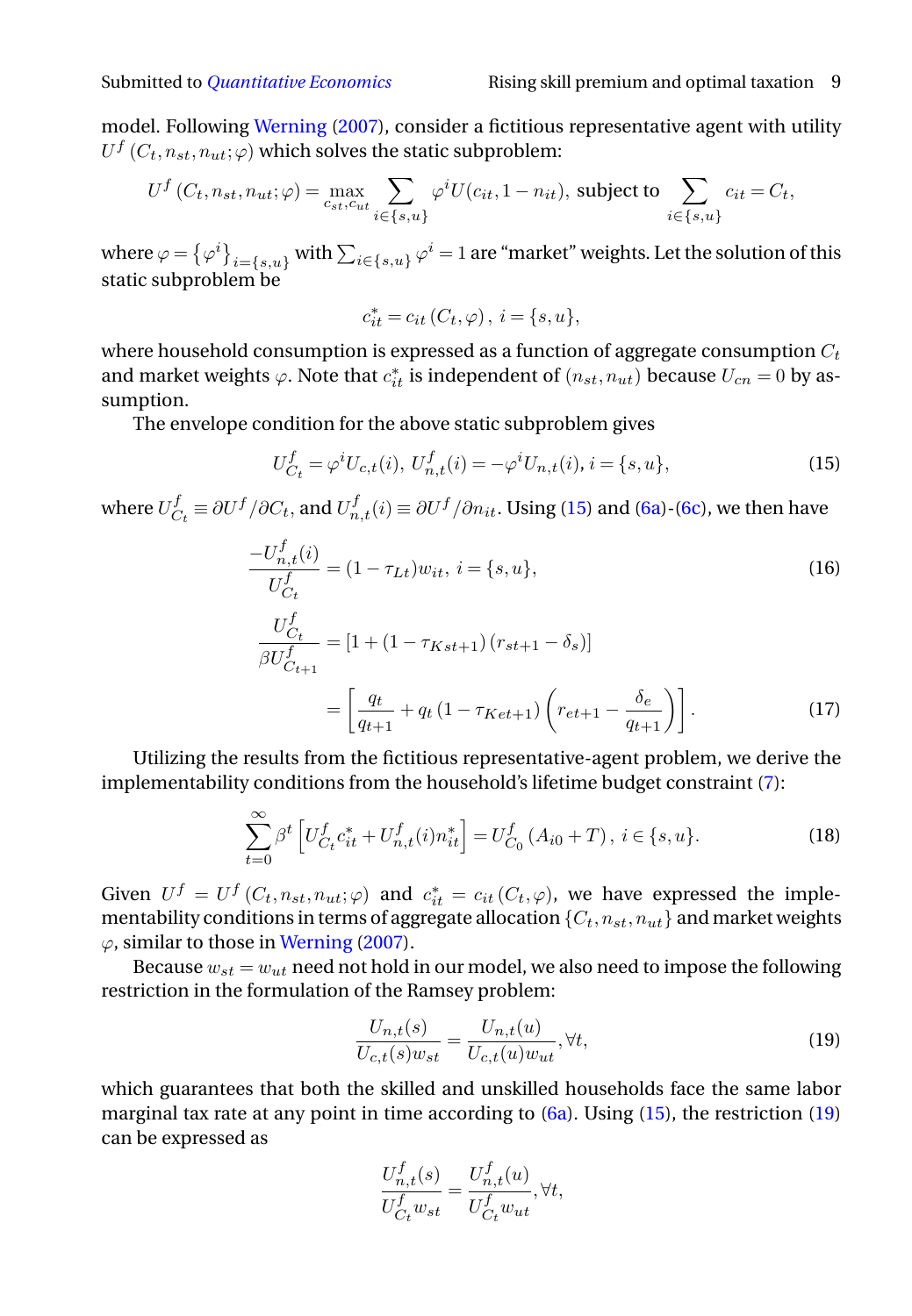which leads to

<span id="page-9-0"></span>
$$
\log \frac{U_{n,t}^f(s)}{U_{n,t}^f(u)} - \log \xi_t = 0, \forall t,
$$
\n(20)

where  $\xi = w_s/w_u$  is the skill premium as given by [\(10\)](#page-6-1).

Let  $\Psi=\{\Psi^s,\Psi^u\}\,,\{\beta^t\Gamma_t\}$ , and  $\{\beta^t\Upsilon_t\}$  denote, respectively, the Lagrange multipliers on the implementability conditions [\(18\)](#page-8-2), the resource constraints [\(13\)](#page-7-1), and the restric-tion [\(20\)](#page-9-0). Given initial capital structures  $K_{s0}$  and capital equipment  $K_{e0}$ , initial bond  $B<sub>0</sub>$ , the distributions of their holdings between the skilled and the unskilled, and initial capital tax rates  $\tau_{Ks0}$  and  $\tau_{Ke0}$ , $^9$  $^9$  forming the Lagrangian for the Ramsey problem gives

$$
L = \max_{\{C_t, \varphi, n_{st}, n_{ut}, K_{st+1}, K_{et+1}, T\}} \sum_{t=0}^{\infty} \beta^t W(C_t, n_{st}, n_{ut}, \varphi)
$$
  
+ 
$$
\sum_{t=0}^{\infty} \beta^t \Gamma_t \left[ F(K_{st}, K_{et}, N_{st}, N_{ut}) + \frac{(1 - \delta_e)}{q_t} K_{et} - \frac{K_{et+1}}{q_t} \right]
$$
  
+ 
$$
\sum_{t=0}^{\infty} \beta^t \Upsilon_t \left[ \log \frac{U_{n,t}^f(s)}{U_{n,t}^f(u)} - \log \xi_t \right]
$$
  
- 
$$
U_{C_0}^f \sum_{i \in \{s, u\}} \Psi^i(A_{i0} + T),
$$

where the pseudo-utility function  $W(.)$  is defined by

$$
W(C_t, n_{st}, n_{ut}, \varphi) = \sum_{i \in \{s, u\}} \left\{ \psi^i U(c_{it}^*, 1 - n_{it}^*) + \Psi^i \left[ U_{C_t}^f c_{it}^* + U_{n, t}^f(i) n_{it}^* \right] \right\}.
$$

Let  $W_{C_t} \equiv \partial W / \partial C_t$  and  $W_{n,t}(i) \equiv \partial W / \partial n_{it}$  with  $i = \{s, u\}$ . The resulting FOCs of the Ramsey problem for  $t > 1$  are  $10$ 

<span id="page-9-3"></span>
$$
W_{C_t} = \Gamma_t,\tag{21}
$$

$$
-W_{n,t}(s) = \Gamma_t w_{st} + \frac{\Upsilon_t}{n_{st}} \left( \frac{(\partial U_{n,t}^f(s)/\partial n_{st}) n_{st}}{U_{n,t}^f(s)} - \frac{n_{st}}{\xi_t} \frac{\partial \xi_t}{\partial n_{st}} \right),\tag{22}
$$

$$
-W_{n,t}(u) = \Gamma_t w_{ut} - \frac{\Upsilon_t}{n_{ut}} \left( \frac{(\partial U_{n,t}^f(u)/\partial n_{ut}) n_{ut}}{U_{n,t}^f(u)} + \frac{n_{ut}}{\xi_t} \frac{\partial \xi_t}{\partial n_{ut}} \right),\tag{23}
$$

<span id="page-9-1"></span><sup>&</sup>lt;sup>9</sup> The initial capital tax rates,  $\tau_{Ks0}$  and  $\tau_{Ke0}$ , should be a choice variable for the Ramsey planner. Werning (2007) allowed for unrestricted wealth taxation, showing that, at the optimum, the planner will implement a confiscatory rate for both  $\tau_{Ks0}$  and  $\tau_{Ke0}$  to confiscate all capital of households (and will also confiscate all bond holdings of households). This outcome seems extreme and unrealistic in the real world. We follow the standard practice in the literature to restrict the planner's ability to choose initial capital tax rates in the Ramsey problem. Specifically, we let both  $\tau_{Ks0}$  and  $\tau_{Ke0}$  correspond to the U.S. capital tax rate in the initial steady state in our quantitative study.

<span id="page-9-2"></span><sup>&</sup>lt;sup>10</sup> It is known that the FOCs for  $t = 0$  differ from those for  $t \ge 1$  in the Ramsey problem. The FOC with respect to  $\varphi$  is not reported here but is used in our numerical analysis.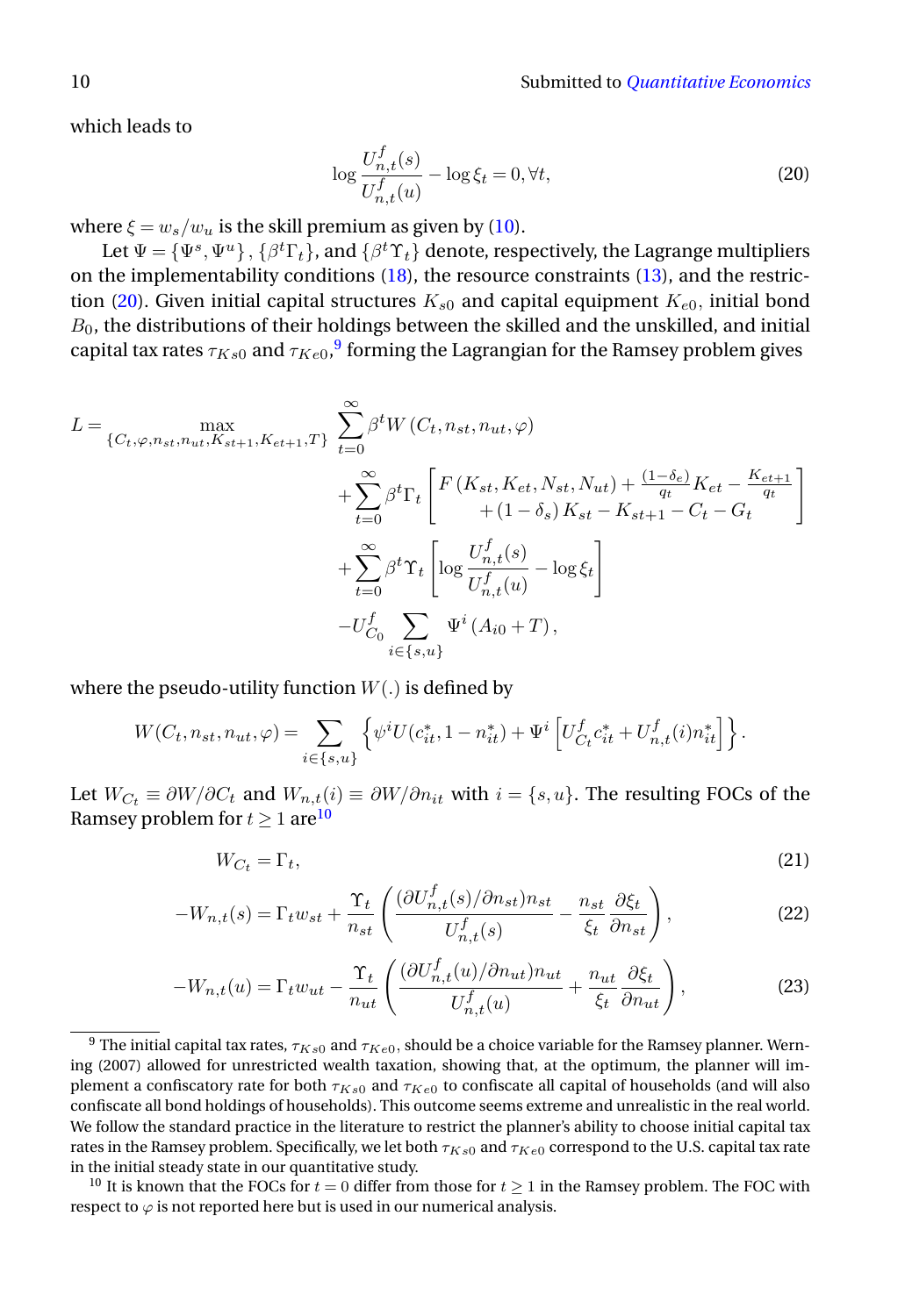Submitted to *[Quantitative Economics](http://qeconomics.org)* Rising skill premium and optimal taxation 11

$$
\frac{\Gamma_t}{q_t} = \beta \left[ \Gamma_{t+1} \left( r_{et+1} + \frac{1 - \delta_e}{q_{t+1}} \right) - \Upsilon_{t+1} \left( \frac{1}{\xi_{t+1}} \frac{\partial \xi_{t+1}}{\partial K_{et+1}} \right) \right],\tag{24}
$$

$$
\Gamma_t = \beta \Gamma_{t+1} \left( r_{st+1} + 1 - \delta_s \right),\tag{25}
$$

$$
\sum_{i \in \{s, u\}} \Psi^i = 0,\tag{26}
$$

where the form of the last FOC with respect to  $T$  is qualitatively the same as equation (17) derived by Werning (2007). Together with the implementability conditions [\(18\)](#page-8-2), the resource constraints [\(13\)](#page-7-1) and the restriction [\(20\)](#page-9-0), the FOCs of the Ramsey problem characterize the optimal allocation of the competitive equilibrium under the optimal fiscal policy  $\{\tau_{Lt}, \tau_{Kst+1}, \tau_{Ket+1}, T, B_t\}$ . Note that the planner chooses  $T = \sum_{t=0}^{\infty} p_t T_t$  rather than the sequence  ${T_t}$  in the Ramsey problem. As pointed out by [Werning](#page-38-1) [\(2007\)](#page-38-1), this makes the mix between  $\{T_t\}$  and  $\{B_t\}$  to smooth taxation become indeterminate at the optimum. In view of this indetermination, we shall focus on the characterization of optimal tax rates  $\{\tau_{Lt}, \tau_{Kst+1}, \tau_{Ket+1}\}.$ 

The optimal intertemporal condition for capital structures [\(25\)](#page-9-3) is standard and identical to that in the laissez faire competitive equilibrium. This immediately implies that saving decisions on capital structures should not be distorted. The nature of capital structures in our model is not different from that of capital in Werning (2007); in particular, there is no capital-skill complementarity. Werning (2007) prescribed that capital should go untaxed in his setting. It thus comes as no surprise that capital structures should go untaxed in our setting. Given the secular ESTP and capital-skill complementarity between capital equipment and skilled labor, we confine our analysis to the taxation of income from capital equipment and labor.

In the next section, we first quantitatively characterize the dynamics of Ramsey taxation resulting from the optimal allocation and then consider a simplified model to explain the mechanism underlying the quantitative results.

### 4. DYNAMICS OF RAMSEY TAXATION

This section quantitatively characterizes the dynamics of Ramsey taxation in the face of ESTP  $\{q_t\}$ . The optimal solution we obtain maximizes social welfare along the transition between the initial steady state and an endogenously determined final steady state. Note that a balanced growth path does not exist with the production function suggested by [Krusell et al.](#page-37-1) [\(2000\)](#page-37-1) if ESTP  $\{q_t\}$  exhibits a trend; see He and Liu (2008). Therefore, the typical solution methods that involve log-linearizing around a balanced growth path are not applicable to our model. We instead compute the transitional dynamics from the initial steady state to the new steady state by adopting a nonlinear solution method.

It is important to recognize that the quantitative results of the benchmark model are not for the purpose of matching with the data, but for the purpose of illustrating the underlying mechanism of our model. As for the matching with the data, only the quantitative results of the extended model should be taken seriously.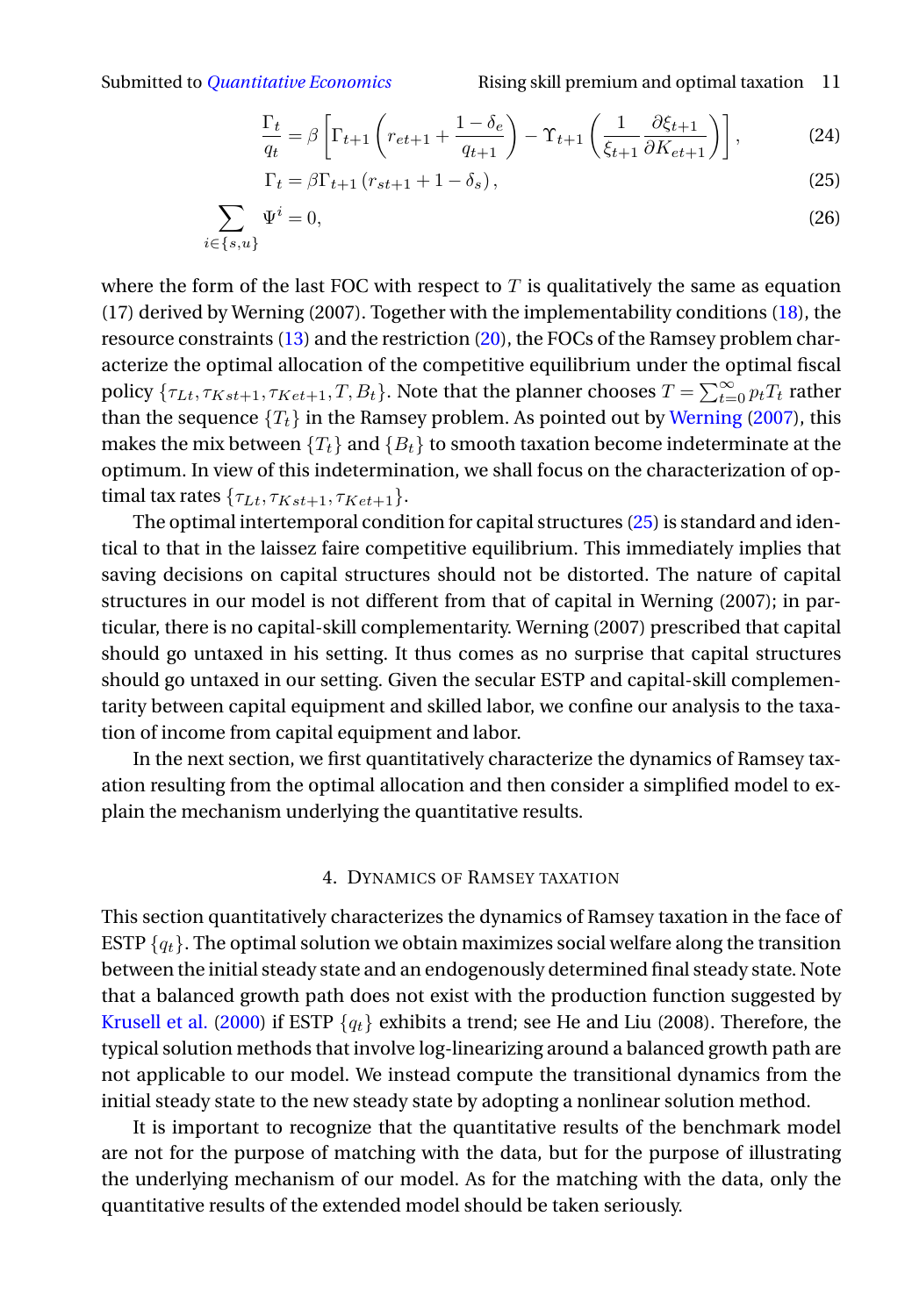<span id="page-11-0"></span>

Figure 1.: Price of capital equipment relative to consumption, 1963-2016

Note: index 2009=1, seasonally adjusted, quarterly data. Source: Federal Reserve Bank Economic Data (FRED), series PERIC, 1963-2016.

# 4.1 *Calibration*

First, we briefly describe the time-series data: ESTP  $\{q_t\}$ . [Gordon](#page-36-8) [\(1990\)](#page-36-8) is the seminal work on measuring ESTP. [DiCecio](#page-36-9) [\(2009\)](#page-36-9) constructed the relative price of capital equipment by chainweighting the deflator for equipment and software from NIPA. DiCecio's (2009) data sequence is updated in the Federal Reserve Economic Data (FRED) and is shown in Figure [1.](#page-11-0) The time series on ESTP  $\{q_t\}$  are simply the reciprocal of the time series in the figure. It is seen that  $1/q_t$  has been falling and hence  $q_t$  has been increasing constantly since the 1960s.

To obtain  $q_t$  beyond the data shown in Figure [1,](#page-11-0) we first compute the average growth rate of  $q_t$  from 2010 to 2016 and let it serve as the growth rate of  $q_t$  from 2016 to 2017. We then follow He and Liu's (2008) method by assuming that the growth rates of  $\{q_t\}$ after 2016 slow down linearly to zero from 2017 to 2047, reaching a steady state at 2047, and then remain constant from 2047 to 2142. In this way, we construct a time series sequence of  $\{q_t\}$  for a length of 180 years consisting of 54 years of data (1963-2016) from FRED and 126 years of artificial data (2017-2142) with 2047 to 2142 being the new steady state. Given the availability of relevant data and the fact that the  $q_t$  series are relatively stationary before 1963, we choose the year 1963 as our initial steady state so as to line up with the skill premium data shown later. We normalize  $q_{t=1963} \equiv q_0 = 1$ .

To compute the transition dynamics in response to ESTP  $\{q_t\}$ , we calibrate the model parameters to match some key features of the U.S. economy. We take one period in the model to be one calendar year in the data. The details are as follows.

Most parameter values of production are taken directly from [Krusell et al.](#page-37-1) [\(2000\)](#page-37-1). Therefore, we set  $\alpha = 0.117$ ,  $\sigma = 0.401$ , and  $\rho = -0.495$ , so that the elasticity of substitution between capital and skilled labor is about  $\frac{1}{1-\rho} \approx 0.67$ , while that between capital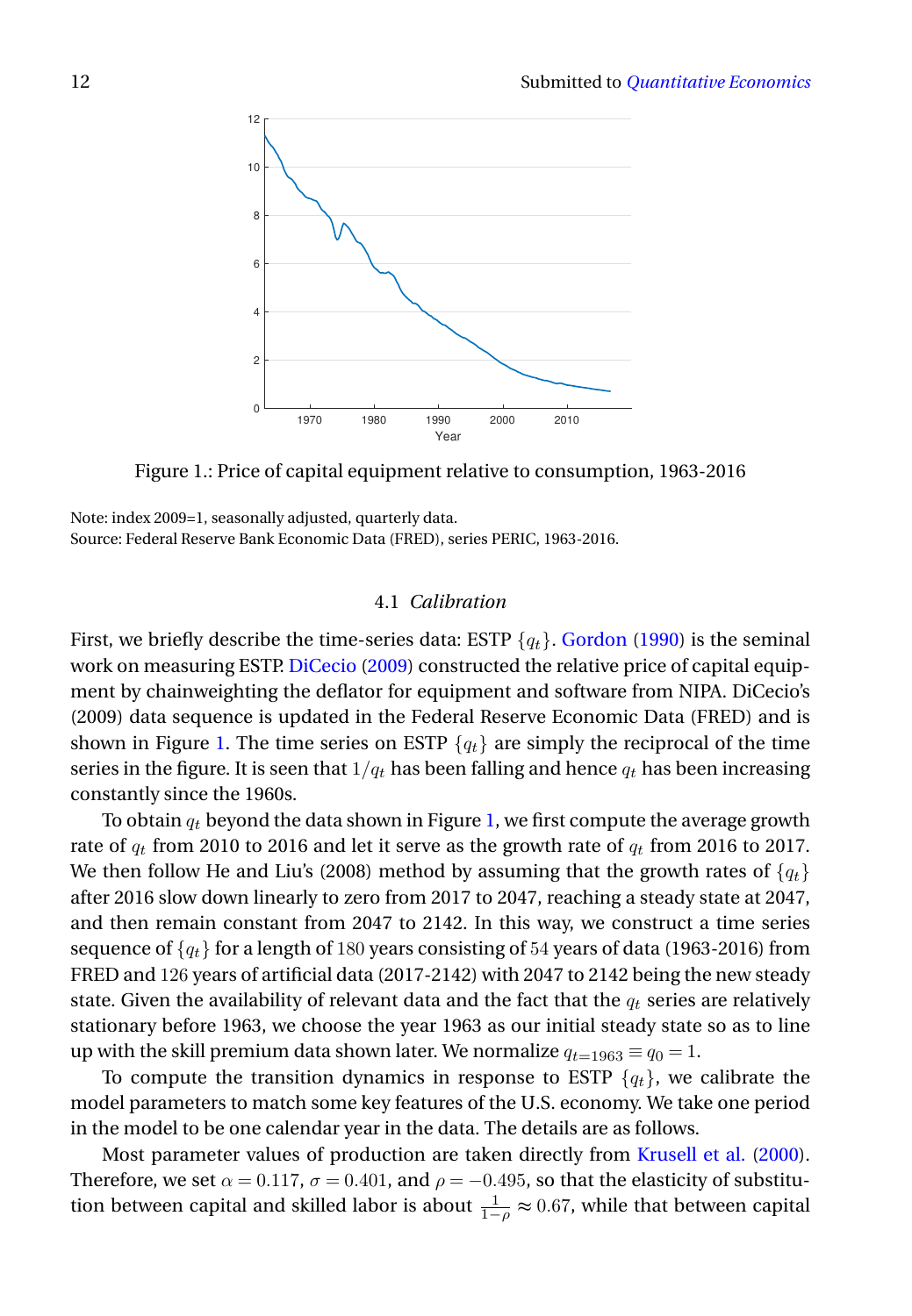and unskilled labor is about  $\frac{1}{1-\sigma} \approx 1.67$ . The depreciation rates of structures and equipment are set as  $\delta_s = 0.05$  and  $\delta_e = 0.125$ .

For the preferences on the household side, we specify the period utility function  $U(.)$ in  $(1)$  to be

<span id="page-12-1"></span>
$$
U(c, 1 - n) = u(c) + v(1 - n) = \frac{c^{1 - \gamma_c}}{1 - \gamma_c} + \chi \frac{(1 - n)^{1 - \gamma_n}}{1 - \gamma_n}.
$$
 (27)

This form of separable isoelastic preferences is common in the literature, and it also facilitates direct comparison with the results in [Werning](#page-38-1) [\(2007\)](#page-38-1). We set  $\gamma_c$  and  $\gamma_n$  to be 1.5 and 3, respectively, and the discount factor  $\beta$  to be 0.98. These are standard in the literature.

Using national account statistics as a primary source, [McDaniel](#page-37-13) [\(2007\)](#page-37-13) calculated series of average tax rates on labor income and capital income for 15 OECD countries for the period 1950-2003.<sup>[11](#page-12-0)</sup> Since the year 1963 serves as our initial steady state, we simply let McDaniel's (2007) calculated tax rates in 1963 be the initial U.S. tax rates. As to the ratio of government expenditures to GDP, we set it to 17.5%, which is the average between 1963 and 2017 from the Bureau of Economic Analysis's National Income and Product Accounts (NIPA) tables. We stick to this ratio throughout the period we study.

There are three parameters that remain to be calibrated, which are  $\mu$ ,  $\lambda$ , and  $\chi$ . Parameters  $\mu$  and  $\lambda$  are related to the production function [\(8\)](#page-6-0), and  $\chi$  is the relative weight between consumption and leisure in the utility function [\(27\)](#page-12-1). We calibrate the values of these parameters to match the following three moment conditions of the U.S. economy in 1963 (the initial steady state):

- 1. The skill premium  $\xi$ , when defined as the average annual wage of college graduates relative to that of high-school graduates, equals 1.474 (Autor, 2014).
- 2. The average income share of capital, which includes both capital structures and capital equipment, i.e.,  $\frac{rK}{Y},$  is around 0.3 in 1963 (OECD.Stat).
- 3. The ratio of consumption to GDP in 1963 is equal to 0.6 (NIPA).

We also consider the other moment conditions of the U.S. economy in 1963:

- 1. The capital-output ratio,  $\frac{K}{Y}$ , is about 2.69 (NIPA).
- 2. The ratio of gross domestic investment to GDP in 1963 is equal to 0.162 (NIPA).
- 3. The ratio of structure investment to equipment investment in 1963 is equal to 0.486 (NIPA).

As can be seen from Table [1,](#page-13-0) the above match does fairly well on these three additional moment conditions.

Finally, we need to specify the distribution of capital between skilled and unskilled workers in the initial steady state. We match it to the fraction of the unskilled's wealth in the total wealth. Since the data on this ratio are available only from 1989 on, we simply

<span id="page-12-0"></span> $11$  The tax series have been updated to 2013 by McDaniel.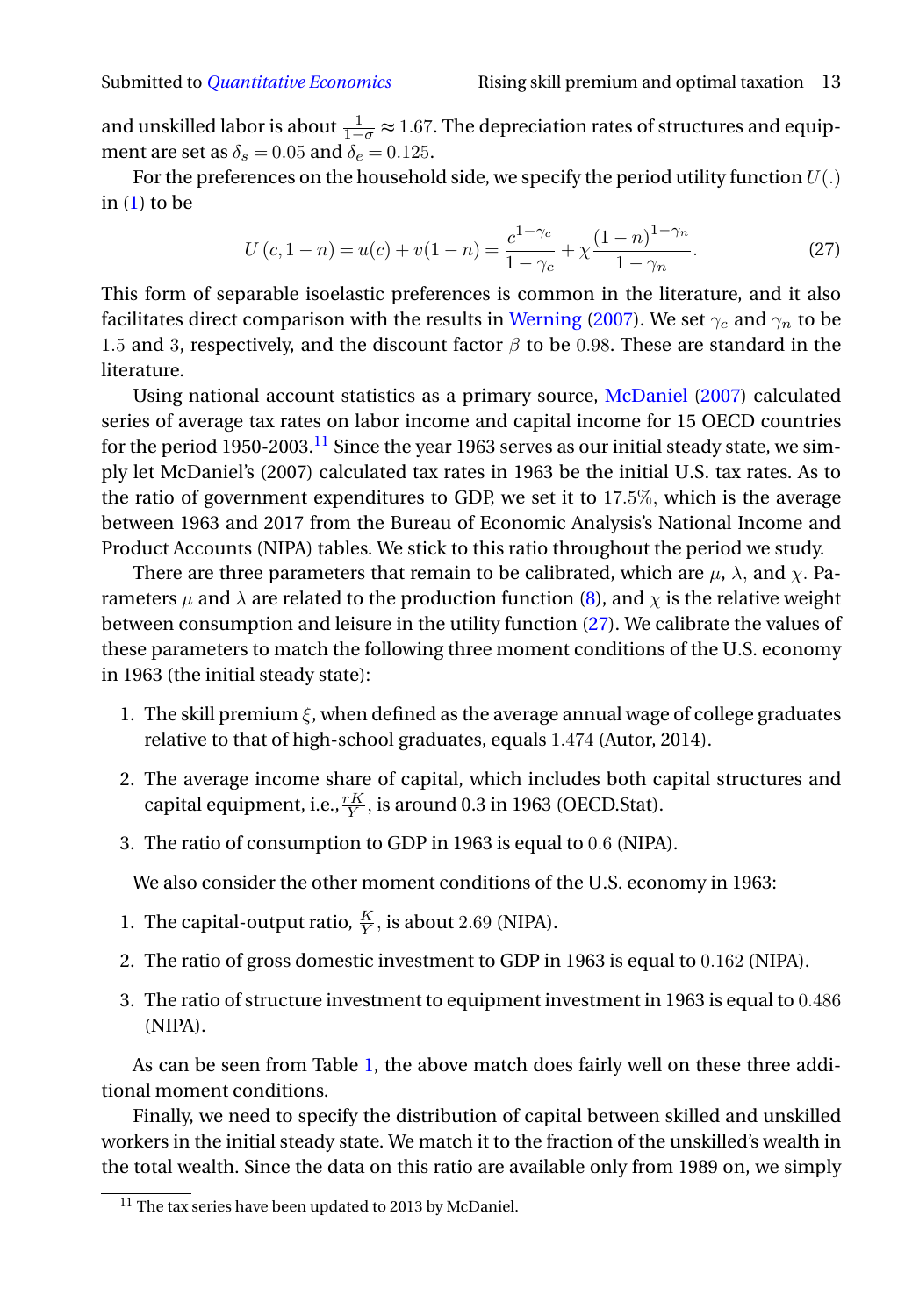use the 1989 datum, which is equal to  $0.57<sup>12</sup>$  $0.57<sup>12</sup>$  $0.57<sup>12</sup>$  Although admittedly unsatisfactory, it is the earliest datum we can find with regard to this ratio.

Table [2](#page-13-2) summarizes all of our parameter values. The resulting steady-state capital structures and capital equipment in competitive equilibrium will serve as the initial one for our dynamic economy.

<span id="page-13-0"></span>

| Target                                     | Model | Data  |
|--------------------------------------------|-------|-------|
| Skill premium                              | 1.474 | 1.474 |
| Capital income share                       | 0.3   | 0.3   |
| Consumption-output ratio                   | 0.6   | 0.6   |
| Capital-output ratio                       | 2.64  | 2.69  |
| Gross investment-output ratio              | 0.221 | 0.162 |
| Ratio of investment structure to equipment | 0.485 | 0.486 |

Table 1.: Initial moment conditions

<span id="page-13-2"></span>

| Parameters                                  | Symbol         | Value |
|---------------------------------------------|----------------|-------|
| Parameter values set                        |                |       |
| Discount factor                             | B              | 0.98  |
| Elasticity of intertemporal substitution    | $1/\gamma_c$   | 0.67  |
| <b>Elasticity of leisure</b>                | $1/\gamma_n$   | 0.33  |
| Elasticity of substitution, $N_u$ and $K_e$ | $1/(1-\sigma)$ | 1.67  |
| Elasticity of substitution, $N_s$ and $K_e$ | $1/(1-\rho)$   | 0.67  |
| Depreciation rate of $K_s$                  | $\delta_s$     | 0.05  |
| Depreciation rate of $K_e$                  | $\delta_e$     | 0.125 |
| Capital tax rate                            | $\tau_{K0}$    | 0.341 |
| Labor tax rate                              | $\tau_{L0}$    | 0.142 |
| Income share of $K_s$                       | $\alpha$       | 0.117 |
| Government expenditure to GDP ratio         | G/Y            | 0.175 |
| Parameter values calibrated                 |                |       |
| Income share of $N_u$                       | $\mu$          | 0.333 |
| Income share of $K_e$                       | $\lambda$      | 0.348 |
| Utility weight of leisure                   | $\chi$         | 2.53  |

# Table 2.: Parameter values

On the basis of the calibrated parameters and the time-series data of ESTP  $\{q_t\}$ , we compute the transitional dynamics of optimal taxation using a nonlinear solution

<span id="page-13-1"></span> $12$  The data are from the U.S. Census Bureau, Asset ownership of households.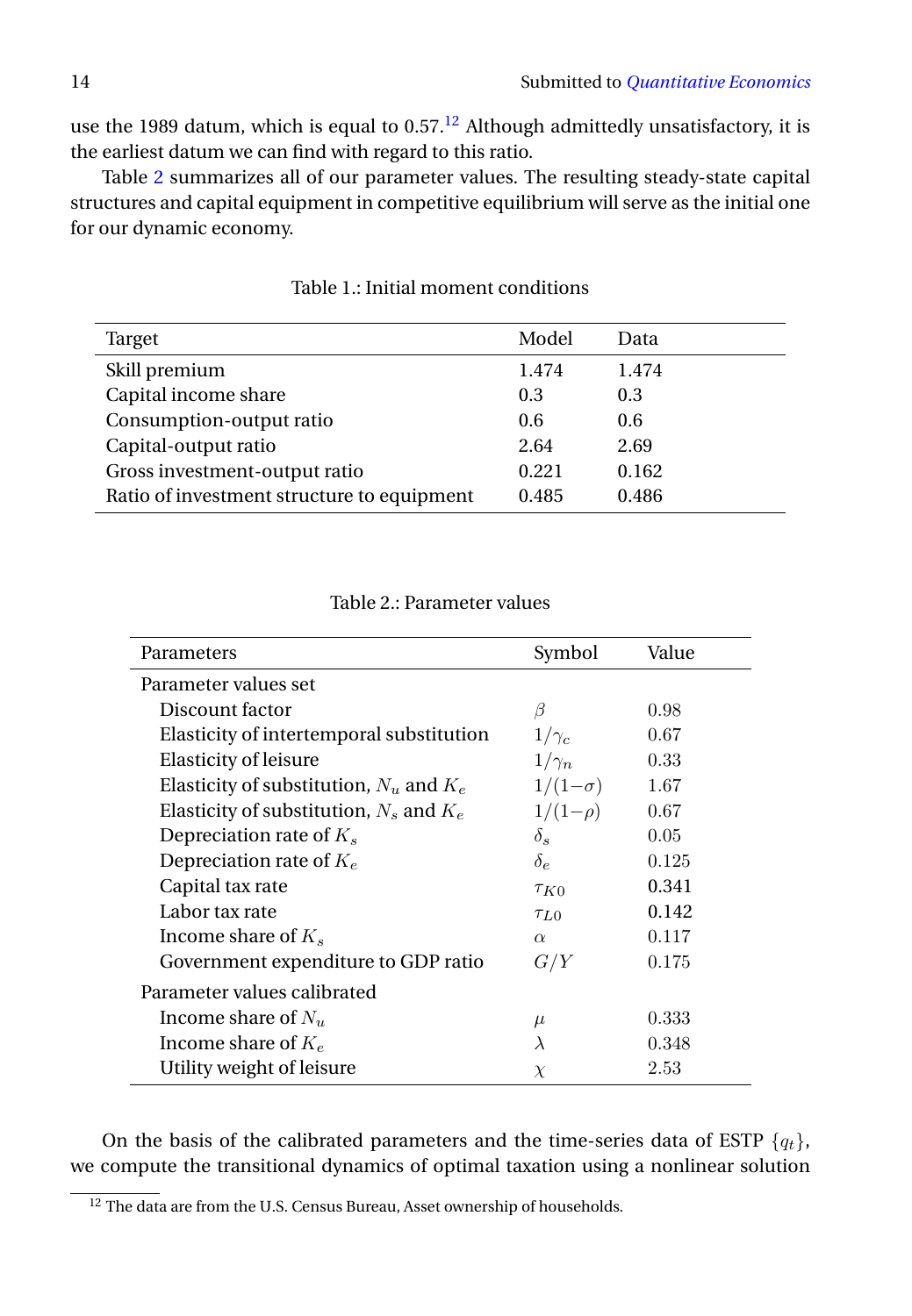method in the spirit of [Conesa and Krueger](#page-36-10) [\(1999\)](#page-36-10) and [He and Liu](#page-37-10) [\(2008\)](#page-37-10). The details of the method are relegated to Online Appendix [A.](#page-0-1)

# 4.2 *Quantitative results*

Given  $q_t$  at a point in time, we obtain  $\tau_{Ket+1} > 0$  and  $\tau_{Lt} > 0$  at the optimum; see Figure [2.](#page-15-0) Our central question is this: how will this optimal tax structure at a point in time vary over time in response to increasing  $q_t$ ?

Figure [2](#page-15-0) reports the dynamics of the optimal tax rate on equipment capital income,  $\tau_{Ket+1}$ , and that of the optimal marginal tax rate on labor income,  $\tau_{Lt}$ , for  $\psi^u/\psi^s=1,2$ and  $5.^{13}$  $5.^{13}$  $5.^{13}$  Two features stand out. First, optimal  $\{\tau_{Ket+1}\}$  basically displays a declining trend over time before 1999; however, this declining trend is reversed and turns into an increasing trend over time after 1999.<sup>[14](#page-14-1)</sup> Second, optimal  $\{\tau_{Lt}\}$  displays an increasing trend over time all the way.

Let  $\Delta q_{t+1} = q_{t+1} - q_t$ . The left panel of Figure [3](#page-15-1) plots the trajectories of  $\{\frac{\Delta q_{t+1}}{q_t}$  $\frac{q_{t+1}}{q_t}$  } and optimal  $\{\tau_{Ket+1}\}$  as  $\psi^u/\psi^s = 1$ . The right panel of Figure [3](#page-15-1) shows the smoothedcurve representation of the trajectories after applying the Hodrick-Prescott filter. Taken together, the figure shows that, after the oil crisis of 1973-74,<sup>[15](#page-14-2)</sup> while optimal { $\tau_{Ket+1}$ } are adjusted downward as ESTP takes place at an accelerated pace (i.e.,  $\frac{\Delta q_{t+1}}{q_t}$  is increasing over time before 1999), they are adjusted upward as ESTP takes place at a decelerated pace (i.e.,  $\frac{\Delta q_{t+1}}{q_t}$  is decreasing over time after 1999). This salient characteristic of optimal  $\{\tau_{Ket+1}\}$  remains robust with variation in Pareto weights  $\psi^u/\psi^s \geq 1$ .

When  $q_t$  is fixed, there is no ESTP. The problem facing the planner is simply with regard to how to divide a fixed "pie" (associated with a fixed  $q_t$ ) between the skilled and the unskilled. However, as  $q_t$  is increasing over time, ESTP takes place constantly. Then, the problem facing the planner is not only about how to divide a fixed "pie" but also about how to exploit the improved technology to make the "pie" bigger. The planner can choose either to lean against ESTP by raising  $\tau_{Ket+1}$  or to lean toward ESTP by lowering  $\tau_{Ket+1}$ . Our quantitative finding is that technology wins out and the planner adopts the leaning-toward policy if ESTP takes place at an accelerated pace, while technology loses out and the planner adopts the leaning-against policy if ESTP takes place at a decelerated pace.

In a recent paper, [Costinot and Werning](#page-36-3) [\(2018\)](#page-36-3) studied optimal technology regulation. Among other things, they conducted a comparative statics in a simple economy

<span id="page-14-0"></span><sup>&</sup>lt;sup>13</sup> Figure [2](#page-15-0) shows that, given  $q_t$  at a point in time, both  $\tau_{Ket+1}$  and  $\tau_{Lt}$  become higher in general as  $\psi^u/\psi^s$  increases. This outcome is intuitive. As the Pareto weight of the unskilled gets larger relative to that of the skilled, Ramsey taxation prescribes both a higher  $\tau_{Ket+1}$  to have a lower skill premium and a higher  $\tau_{Lt}$  to achieve a larger redistribution.

<span id="page-14-1"></span><sup>&</sup>lt;sup>14</sup> The huge spike of  $\tau_{Ket+1}$  shown in Figure [2](#page-15-0) is due to a dramatic change in  $q_t$  during the oil crisis of 1973-74; see Figure [1.](#page-11-0)

<span id="page-14-2"></span><sup>&</sup>lt;sup>15</sup>The dramatic change in  $q_t$  during the oil crisis of 197[3](#page-15-1)-74 causes the filtered  $\{q_t\}$  in Figure 3 to decline rather than rise before the oil crisis. This in turn causes the filtered  $\{\tau_{Ket+1}\}$  in Figure [3](#page-15-1) to rise rather than decline before the oil crisis. However, the opposite pattern will arise before the oil crisis once we use the filtered  ${q_t}$  instead of the actual  ${q_t}$ . As such, our illustration of Figure [3](#page-15-1) focuses on the period after the oil crisis.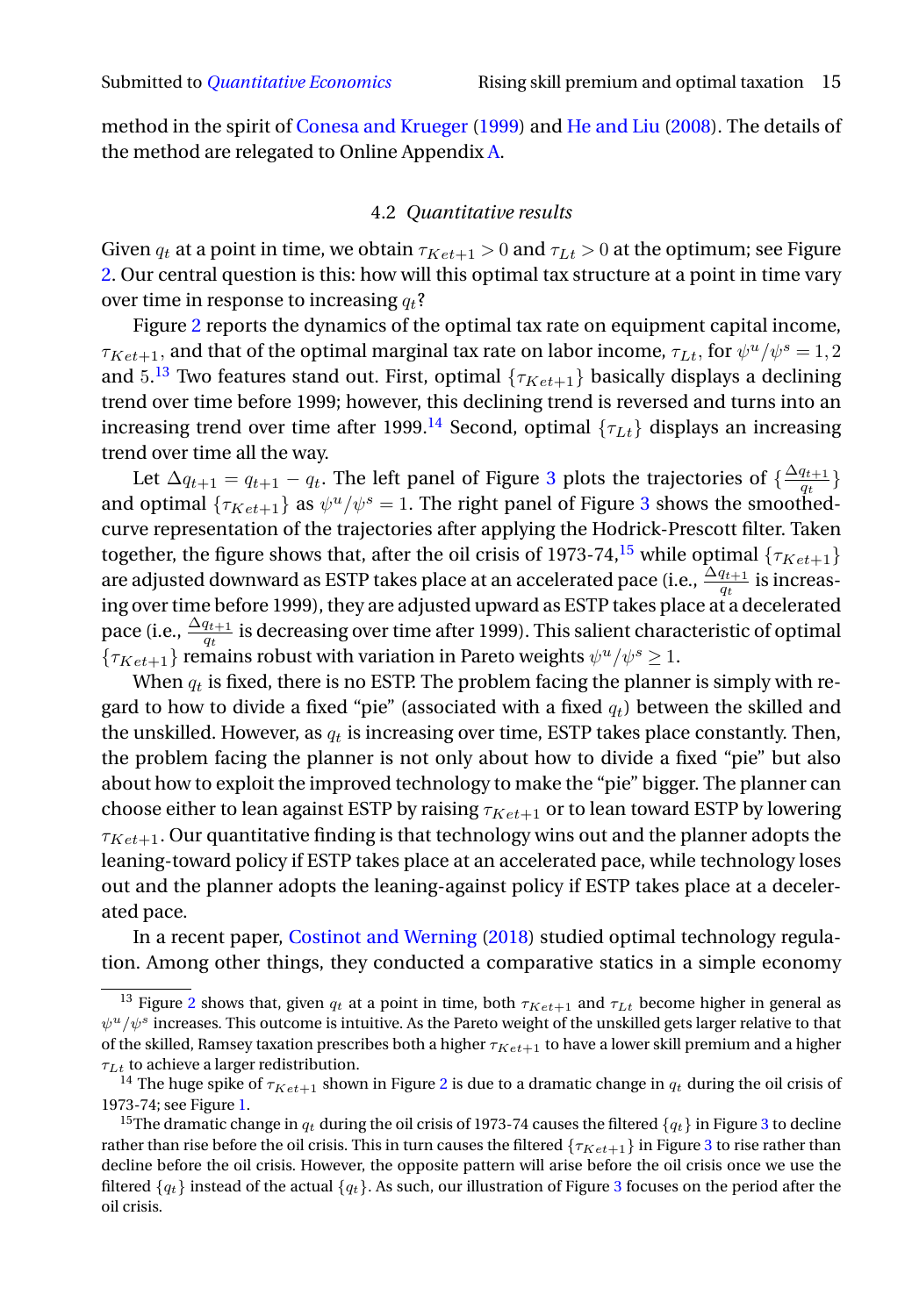<span id="page-15-0"></span>

Figure 2.: Ramsey taxation

<span id="page-15-1"></span>

Figure 3.: Capital tax rates on equipment and pace of ESTP

to address the following question: if improvements in new technologies make the economy's inequality worse, should taxes imposed on the use of these improved technologies be raised or cut? They showed that while distributional concerns create a rationale for positive taxes on new technologies, the magnitude of these taxes may decrease rather than increase as the process of automation deepens and inequality increases. Our finding is consistent with their result, in that the planner may lower  $\tau_{Ket+1}$  to lean toward ESTP.

In the setting where the relative wages between different households are fixed and unchanged over time, [Werning](#page-38-1) [\(2007\)](#page-38-1) explained his finding of perfect labor tax smoothing as follows (p. 927): "With heterogeneous workers and a lump-sum tax, it is distributional concerns that determine the optimal tax rate. Since the desired level of redistribution is pinned down by the constant distribution of relative skills across workers,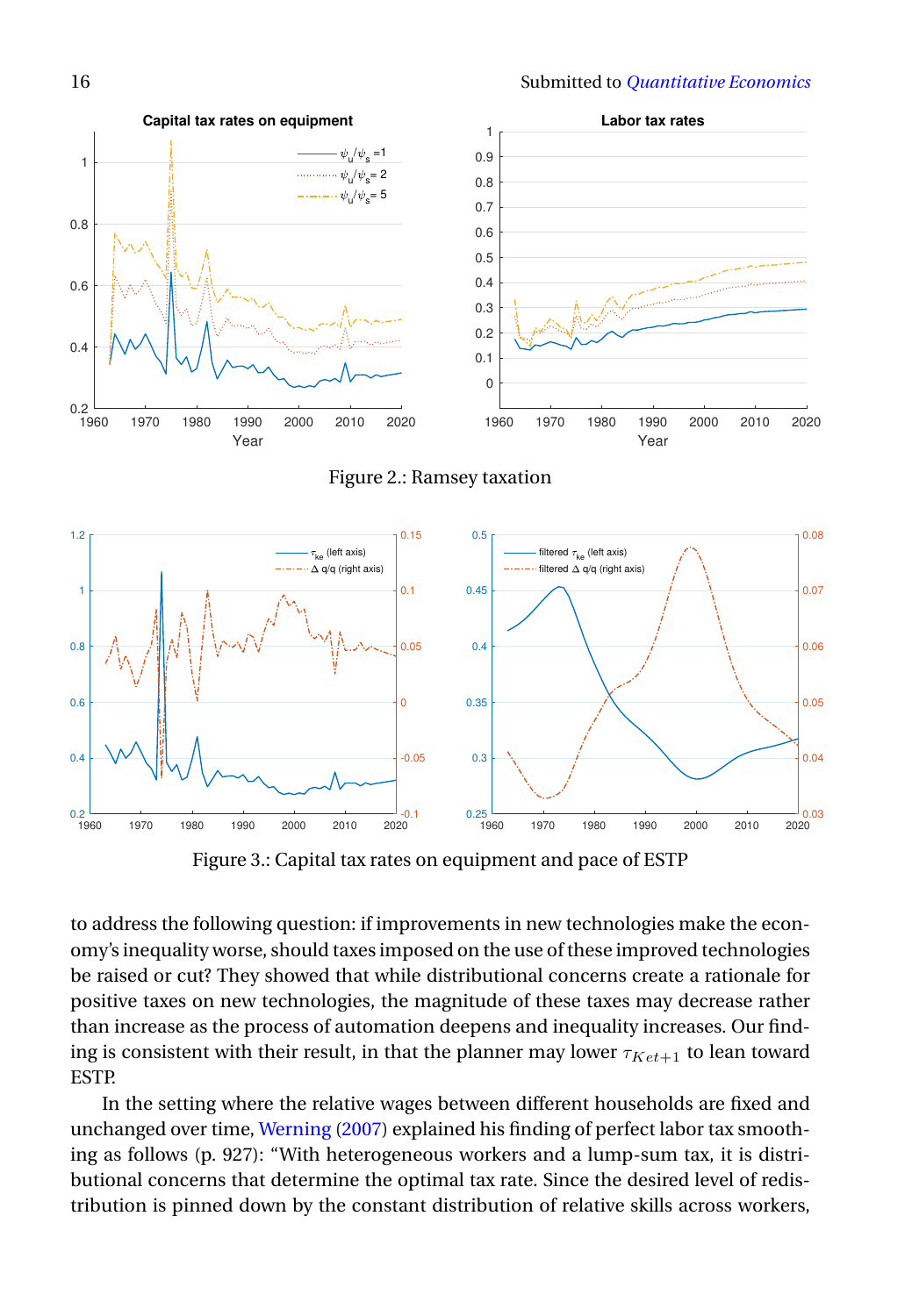a constant tax rate is optimal." On the basis of this explanation, one would expect the emergence of perfect labor tax smoothing in our setting as well. This is logical because, like that in [Werning](#page-38-1) [\(2007\)](#page-38-1), the distribution of relative skill across workers is permanently fixed and so remains constant over time in our setting. However, contrary to the expectation, we find that optimal  $\tau_{Lt}$  is increasing over time. Why?

Because of capital-skill complementarity, the relative wage between the skilled and the unskilled (i.e., the skill premium) is increasing over time as a result of ESTP in our setting. Put differently, in terms of relative wages, the distribution between different households remains the same over time in the setting of [Werning](#page-38-1) [\(2007\)](#page-38-1), whereas the distribution between the skilled and the unskilled is worsening over time in our setting. This very difference explains why optimal  $\tau_{Lt}$  remains constant over time in [Werning](#page-38-1) [\(2007\)](#page-38-1), whereas optimal  $\tau_{Lt}$  is increasing over time in our setting: the planner implements an increasing marginal tax rate  $\tau_{Lt}$  over time to remedy the worsening distribution as a result of secular ESTP, and this increasing  $\tau_{Lt}$  arises despite the distribution of relative skill across workers, as in [Werning](#page-38-1) [\(2007\)](#page-38-1), being permanently fixed in our setting.

# 4.3 *What if there is a different* σ*?*

How robust are the results shown in Figure [2?](#page-15-0) The production technology given by [\(8\)](#page-6-0) features capital-skill complementarity if  $\sigma > \rho$ . The difference between  $\sigma$  and  $\rho$  is the key driver of our quantitative analysis. It is intuitive that the higher is the value of  $\sigma$  above  $\rho$ , the higher will be the degree of capital-skill complementarity in production.

Here we fix  $\rho = -0.495$  as in our calibration but vary  $\sigma$  between  $\sigma = \rho$  and  $\sigma = 1$  (recall  $\sigma = 0.401$  in our calibration). According to [\(11\)](#page-6-2), the "capital-skill complementarity effect" (the first component of  $\ln \xi$ ) will vanish if  $\sigma = \rho$ , whereas the "relative quantity effect" (the second component of ln ξ) will vanish if  $\sigma = 1$ . We vary the value of  $\sigma$  between the two extremes,  $\sigma = \rho$  and  $\sigma = 1$ , with the objective of checking the robustness of the pattern of Ramsey taxation in the face of ESTP as shown in Figure [4.](#page-17-0)

Figure [4](#page-17-0) reports our finding with  $\psi^u/\psi^s = 1$ . It is seen that, except for the extreme case where  $\sigma = \rho = -0.495$  so that capital-skill complementarity vanishes, the pattern of Ramsey taxation shown in Figure [4](#page-17-0) basically remains the same as that shown in Figure [2.](#page-15-0)

# 4.4 *A simplified model*

This subsection analytically considers a simplified model as a complement to our quantitative study. We seek to explain the mechanism underlying the quantitative results.

Let  $\alpha = 0$ ,  $\sigma = 1$  and  $\rho = 0$  so that the production function [\(8\)](#page-6-0) reduces to

$$
Y_t = \mu N_{ut} + (1 - \mu) K_{et}^{\lambda} N_{st}^{1 - \lambda}.
$$

The elasticity of substitution between capital equipment and unskilled labor equals  $1/(1 - \sigma) = \infty$  as  $\sigma = 1$ . We have

<span id="page-16-0"></span>
$$
w_{ut} = \mu,\tag{28}
$$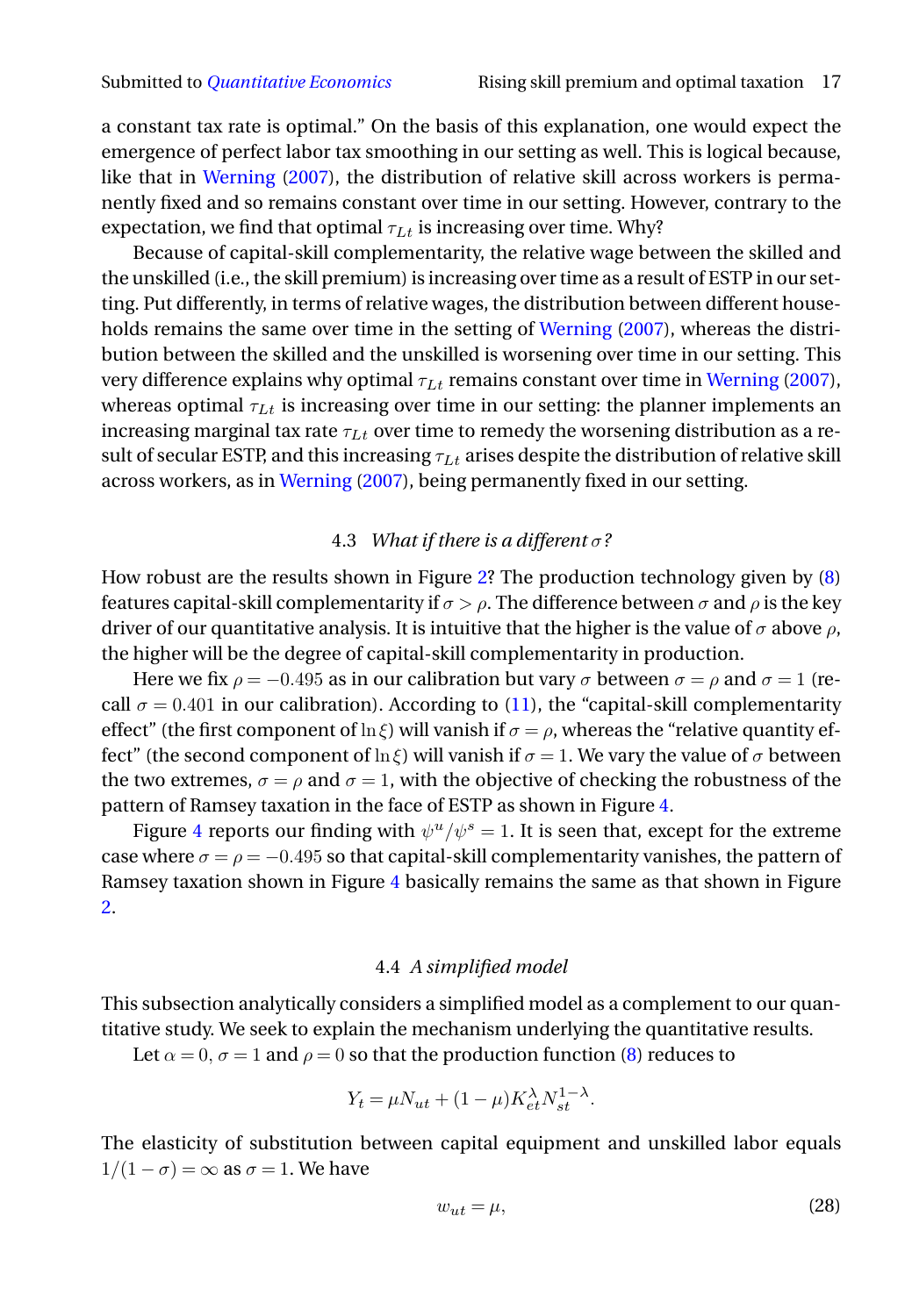<span id="page-17-0"></span>

Figure 4.: Ramsey taxation under different  $\sigma$ 

<span id="page-17-5"></span>
$$
w_{st} = (1 - \mu)(1 - \lambda) \left(\frac{K_{et}}{N_{st}}\right)^{\lambda} = \mu \xi_t,
$$
\n(29)

<span id="page-17-1"></span>
$$
\xi_t = \frac{w_{st}}{w_{ut}} = \frac{(1 - \mu)(1 - \lambda)}{\mu} \left(\frac{K_{et}}{N_{st}}\right)^{\lambda},\tag{30}
$$

where the second equality of  $w_{st}$  has invoked [\(30\)](#page-17-1). Equation (30) shows that variation in  $\xi_t$  is completely determined by variation in  $\frac{K_{et}}{N_{st}}$  and there is no "relative quantity ef-fect."<sup>[16](#page-17-2)</sup> We also let  $\delta_e = 0$ .

Let the period utility function take the quasilinear form:  $U(c,n) = c - \chi \frac{n^2}{2}$  $\frac{i}{2}$ . The household FOC [\(6a\)](#page-5-1) gives

<span id="page-17-4"></span>
$$
1 - \tau_{Lt} = \chi \frac{N_{st}}{w_{st}} = \chi \frac{N_{ut}}{w_{ut}} \Rightarrow N_{st} = N_{ut} \xi_t,
$$
\n(31)

while the household FOC  $(6c)$  gives

<span id="page-17-3"></span>
$$
\frac{1}{q_t} = \beta \left[ \frac{1}{q_{t+1}} + (1 - \tau_{Ket+1}) r_{et+1} \right].
$$
\n(32)

Note that the household's Euler equation [\(32\)](#page-17-3) would reduce to the standard one (under the quasilinear utility) if  $q_t = q_{t+1} = 1$ ; namely, if ESTP were absent.

We formulate the Ramsey problem and derive the resulting FOCs in Online Appendix [B.](#page-0-1) Given that the period utility function takes the quasilinear form, we let  $\psi^s < \psi^u$  to create a motive for the planner's redistribution toward the unskilled.

<span id="page-17-2"></span><sup>&</sup>lt;sup>16</sup> Given that the skill premium  $\xi_t$  is increasing over time even though  $\frac{N_{ut}}{N_{st}}$  is decreasing (see Figure [C.1](#page-11-0) in Online Appendix [C\)](#page-0-1), it is clear that the "capital-skill complementarity effect" dominates the behavior of ξt.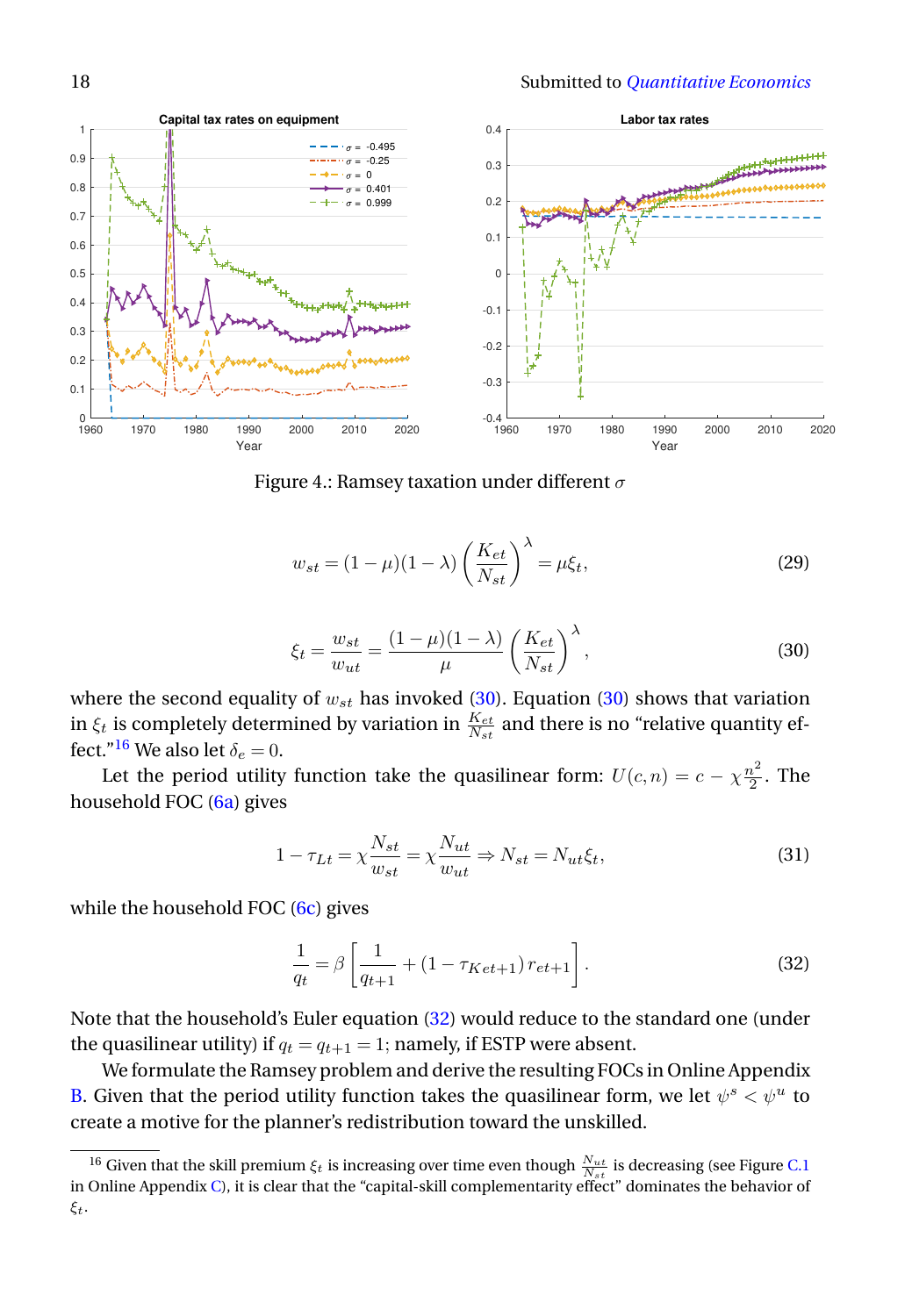We obtain

<span id="page-18-0"></span>
$$
1 - \tau_{Lt} = \frac{(\psi^s + \psi^u)(1 + \frac{\xi_t^2}{1 + \lambda})}{2(\psi^s + \frac{\xi_t^2}{1 + \lambda}\psi^u)},
$$
(33)

which implies

$$
\frac{\partial (1 - \tau_{Lt})}{\partial \xi_t} = \frac{\xi_t}{1 + \lambda} \frac{(\psi^s + \psi^u)(\psi^s - \psi^u)}{\left[\psi^s + \frac{\xi_t^2}{1 + \lambda}\psi^u\right]^2} < 0,
$$

since  $\psi^s < \psi^u$ . This analytical result is consistent with our quantitative finding, indicating that as  $\xi_t$  is increasing over time as a result of secular ESTP, the planner implements an increasing marginal tax rate  $\tau_{Lt}$  over time to remedy the worsening distribution between the skilled and the unskilled. Note that we would have a constant  $\tau_L$  over time at the optimum as in [Werning](#page-38-1) [\(2007\)](#page-38-1) if there were no capital-skill complementarity. This would-be result arises because the skill premium  $\xi_t$  in [\(33\)](#page-18-0) would remain unchanged over time. Note also that if  $\psi^s = \psi^u$  were to hold (i.e., there were no motive for the planner's redistribution toward the unskilled), we would have  $\frac{\partial (1-\tau_{Lt})}{\partial \xi_t}=0$  at the optimum.

We also obtain<sup>[17](#page-18-1)</sup>

<span id="page-18-3"></span>
$$
1 - \tau_{Ket+1} = \frac{1}{1 + \frac{x_{t+1}}{\frac{1}{\beta q_t} - \frac{1}{q_{t+1}}}},
$$
\n(34)

where

<span id="page-18-4"></span>
$$
x_{t+1} = \frac{2}{\psi^s + \psi^u} \Upsilon_{t+1} N_{ut+1} \frac{\partial \xi_{t+1}}{\partial K_{et+1}}
$$
  
= 
$$
(\frac{(1-\mu)(1-\lambda)}{\mu})^{\frac{1}{\lambda}} \frac{\lambda \mu}{1+\lambda} \frac{\psi^u - \psi^s}{\xi_{t+1}^{-1+\frac{1}{\lambda}} \psi^s + \frac{1}{1+\lambda} \xi_{t+1}^{1+\frac{1}{\lambda}} \psi^u}.
$$
 (35)

The planner's Euler equation is given by  $18$ 

<span id="page-18-5"></span>
$$
\frac{1}{q_t} = \beta \left[ \frac{1}{q_{t+1}} + r_{et+1} - x_{t+1} \right].
$$
\n(36)

The optimal tax formula [\(34\)](#page-18-3) is derived from the alignment of the household's Euler equation [\(32\)](#page-17-3) with the planner's.

The presence of the term  $x_{t+1} > 0$  in [\(34\)](#page-18-3) involves a feature analogous to the socalled pecuniary externalities: there exists a positive effect of ESTP on the skill premium

<span id="page-18-1"></span><sup>&</sup>lt;sup>17</sup> According to [\(34\)](#page-18-3) and [\(35\)](#page-18-4),  $\tau_{Ket+1} > 0$  at the optimum requires both  $\Upsilon_{t+1} > 0$  (the skilled and the unskilled face the same marginal labor tax rate  $\tau_{Lt}$ ) and  $\frac{\partial \xi_{t+1}}{\partial K_{et+1}} > 0$  (capital-skill complementarity). This corresponds to the result shown numerically by [Jones et al.](#page-37-9) [\(1997\)](#page-37-9).

<span id="page-18-2"></span><sup>&</sup>lt;sup>18</sup> It is derived from [\(24\)](#page-9-3) under the simplified model.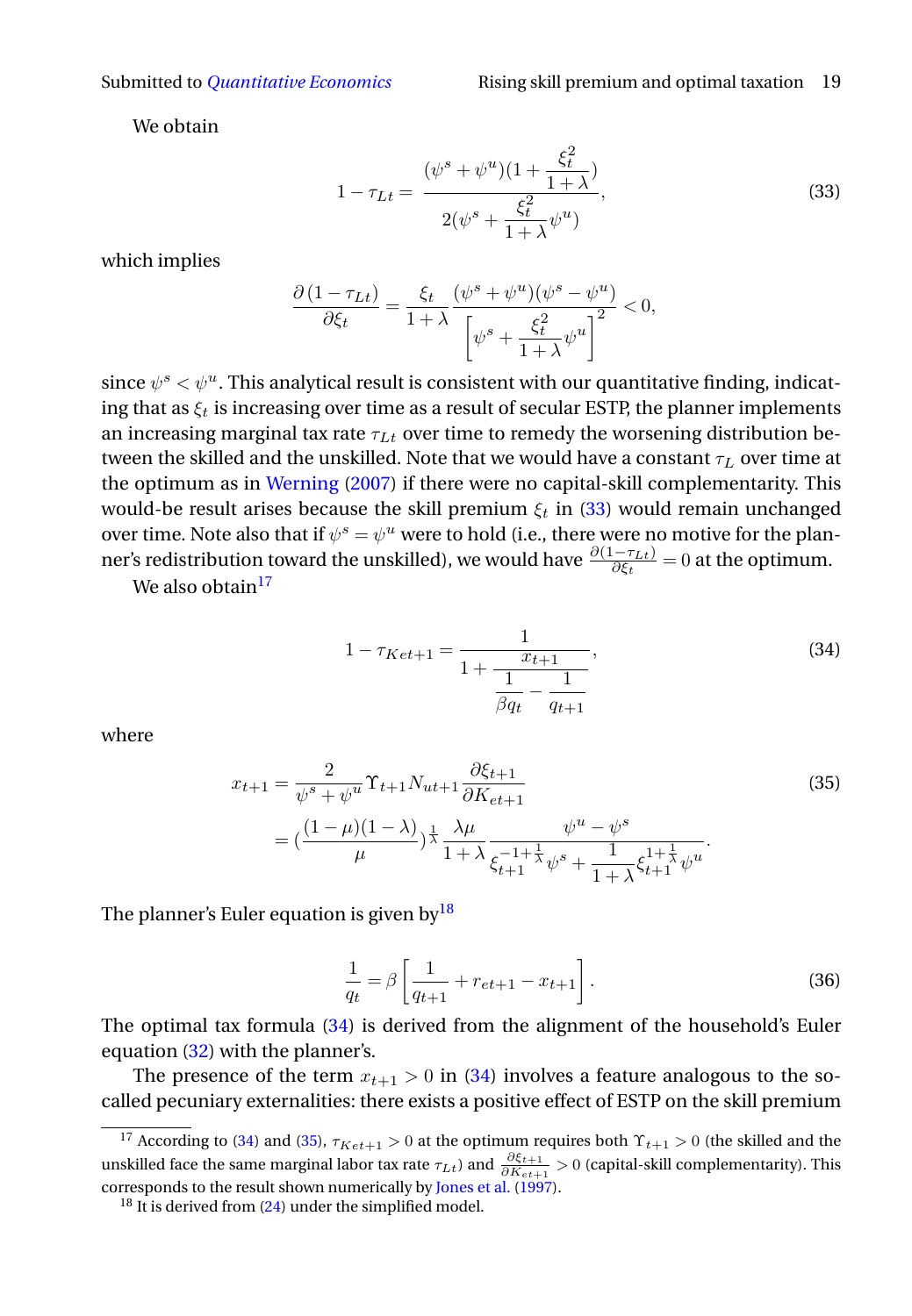due to capital-skill complementarity (see [\(35\)](#page-18-4)), but the households fail to internalize this effect in their decision on the accumulation of capital equipment. This failure to internalize results in overaccumulation of capital equipment in the laissez faire equilib-rium.<sup>[19](#page-19-0)</sup> To correct the overaccumulation, the planner imposes  $\tau_{Ket+1} > 0$  to enforce  $r_{et+1} > (\frac{1}{\beta q_t} - \frac{1}{q_{t+1}})$  in [\(32\)](#page-17-3) and induce a higher  $r_{et+1}$  than the laissez faire equilibrium. Note that we would have  $\tau_{Ket+1} = 0$  at the optimum as in [Werning](#page-38-1) [\(2007\)](#page-38-1) if there were no capital-skill complementarity. No capital-skill complementarity would imply  $\partial \xi_{t+1}$  $\frac{\partial \mathcal{S}_{t+1}}{\partial K_{e^{t+1}}} = 0$ , which would in turn imply the absence of "pecuniary externalities" with  $x_{t+1} = 0$  according to [\(35\)](#page-18-4).

Given that the price for a unit of capital equipment is equal to  $\frac{1}{a_t}$  at time t, the term Siven that the price for a time of capital equipment is equal to  $\frac{q_t}{q_t}$  at time t, the term<br>  $\frac{1}{\beta q_t} - \frac{1}{q_{t+1}}$  in [\(34\)](#page-18-3) represents the extent to which ESTP obsoletes the old capital equipment. We have from [\(34\)](#page-18-3):

<span id="page-19-2"></span>
$$
\tau_{Ket+1} \approx \frac{x_{t+1}}{\frac{1}{\beta q_t} - \frac{1}{q_{t+1}}}.\tag{37}
$$

The alignment of the household's Euler equation [\(32\)](#page-17-3) with the planner's [\(36\)](#page-18-5) also gives

<span id="page-19-1"></span>
$$
\tau_{Ket+1} = \frac{x_{t+1}}{r_{et+1}}.\tag{38}
$$

The price mechanism does not fully work in the presence of externalities. To correct the price mechanism, equation [\(38\)](#page-19-1) shows that the planner imposes an ad valorem tax (with tax rate  $\tau_{Ket+1}$ ) on the price  $r_{et+1}$  to internalize the "pecuniary externalities"  $x_{t+1}$ . Con-trasting [\(38\)](#page-19-1) with [\(37\)](#page-19-2) reveals that the price  $r_{et+1}$  in our setting is basically determined by the term  $\frac{1}{\beta q_t}-\frac{1}{q_{t+1}}$ , i.e., the extent to which ESTP obsoletes the old capital equipment. In fact, in the laissez faire equilibrium with  $\tau_{Ket+1} = 0$ , the equality  $r_{et+1} = \frac{1}{\beta q_t} - \frac{1}{q_{t+1}}$ holds exactly; see [\(32\)](#page-17-3). To summarize, we have the result: as the extent to which ESTP obsoletes the old capital equipment increases (decreases) so as to make the price  $r_{et+1}$  become higher (lower), the imposed ad valorem tax rate  $\tau_{Ket+1}$  should be adjusted lower (higher) in order to internalize a given level of the "pecuniary externalities"  $x_{t+1}$ .

Note that  $q_{t+1} = q_t(1+\frac{\Delta q_{t+1}}{q_t})$  and, hence,  $d(\frac{\Delta q_{t+1}}{q_t})$  $\frac{q_{t+1}}{q_{t}})/dt > 0$  implies  $d(\frac{1}{\beta q_{t}}-\frac{1}{q_{t+1}})/dt > 0$ 0. Thus, given  $x_{t+1}$ , [\(37\)](#page-19-2) prescribes that  $d(\tau_{Ket+1})/dt < 0$  if  $d(\frac{\Delta q_{t+1}}{q_t})$  $\frac{q_{t+1}}{q_t})/dt > 0$ , but  $d(\tau_{Ket+1})/dt > 0$  if  $d(\frac{\Delta q_{t+1}}{q_t})$  $\frac{q_{t+1}}{q_t})/dt < 0.$  This explains our quantitative finding that  $\tau_{K e t+1}$ should be adjusted downward or upward according to whether ESTP takes place at an accelerated pace (i.e.,  $\frac{\Delta q_{t+1}}{q_t}$  is increasing over time) or at a decelerated pace (i.e.,  $\frac{\Delta q_{t+1}}{q_t}$ is decreasing over time).

Figure [3](#page-15-1) shows that while increasing  $\{\frac{\Delta q_{t+1}}{q_t}$  $\left\{\frac{q_{t+1}}{q_t}\right\}$  is associated with a significant downward adjustment of optimal  $\tau_{Ket+1}$ , decreasing  $\{\frac{\Delta q_{t+1}}{q_{t}}\}$  $\left\{\frac{q_{t+1}}{q_t}\right\}$  is associated with only a modest upward adjustment of optimal  $\tau_{Ket+1}$ . The result of  $\frac{\partial \tau_{Ket+1}}{\partial \xi_{t+1}} < 0$  at the optimum

<span id="page-19-0"></span><sup>&</sup>lt;sup>19</sup> See [Dávila et al.](#page-36-11) [\(2012\)](#page-36-11) for more on pecuniary externalities. Changes in the amount of aggregate savings influence the return to capital and the wage and, hence, may help or hurt the low-wealth poor in incomplete-market economies. The paper finds that, depending on the factor composition of the income of the low-wealth poor, over- or underaccumulation of capital can arise by the utilitarian criterion.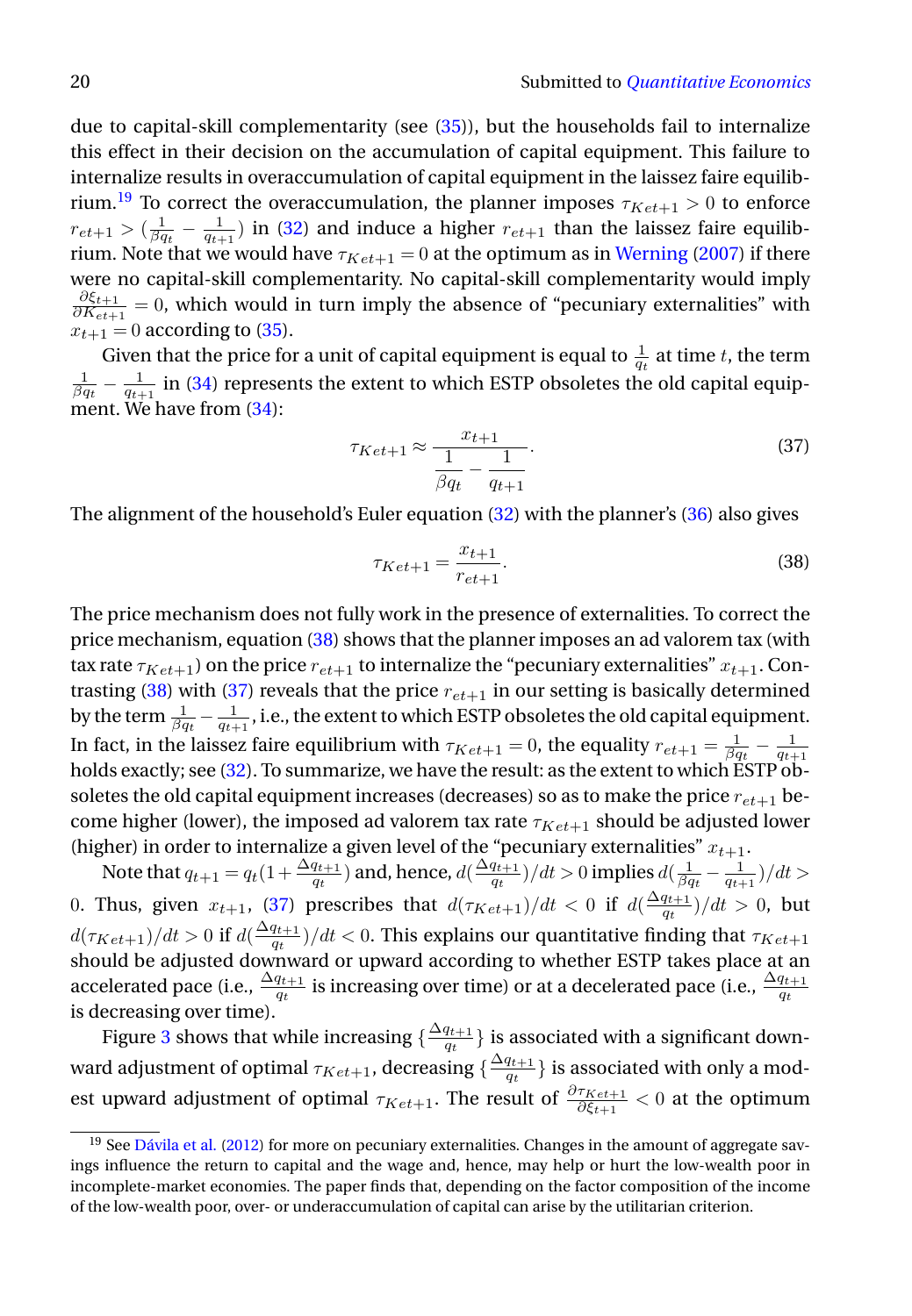(through  $\frac{\partial \tau_{Ket+1}}{\partial x_{t+1}}>0$  and  $\frac{\partial x_{t+1}}{\partial \xi_{t+1}}<0$  according to [\(34\)](#page-18-3)-[\(35\)](#page-18-4)) explains why this asymmetry arises.<sup>[20](#page-20-0)</sup> As  $\xi_t$  is increasing over time as a result of secular ESTP, this result reinforces the increasing { $\frac{\Delta q_{t+1}}{q_t}$  $\left\{ \frac{q_{t+1}}{q_t} \right\}$  on the downward adjustment of optimal  $\tau_{Ket+1}$ , but it offsets the decreasing  $\frac{\Delta q_{t+1}}{q_t}$  $\left\{\frac{q_{t+1}}{q_t}\right\}$  on the upward adjustment of optimal  $\tau_{Ket+1}.$  Our quantitative result shows that the direct effect of ESTP on  $\tau_{Ket+1}$  via variation in  $\frac{1}{\beta q_t}-\frac{1}{q_{t+1}}$  dominates its induced effect on  $\tau_{Ket+1}$  via variation in  $x_{t+1}$ .

We find that the planner employs  $\{\tau_{Ket+1}\}$  to internalize the "pecuniary externalities" caused by ESTP and  $\{\tau_{Lt}\}$  to remedy the worsening distribution resulting from ESTP. However, it should be noted that the only reason there is a need to correct the pecuniary externalities is because the planner wants to redistribute. Indeed, it is clear from [\(35\)](#page-18-4) that if  $\psi^u = \psi^s$  were to hold, there would be no motive for the planner's redistribution toward the unskilled and we would have  $x_{t+1} = 0$  and thereby  $\tau_{Ket+1} = 0$ according to [\(34\)](#page-18-3). Note also that  $\tau_{Ket+1}$  functions as an ad valorem tax is important. If  $\tau_{Ket+1}$  somehow were to function as a unit tax and be independent of changes in the price  $r_{et+1}$ , it is clear that optimal  $\tau_{Ket+1}$  would not display the feature we have just described.

#### 5. MIRRLEES PROBLEM

We turn to the Mirrlees approach and formulate the Mirrlees problem in this section. Unlike the Ramsey approach, there are no *a priori* restrictions placed on the tax scheme except that taxes imposed cannot be conditioned directly on household types. As noted by Werning (2007) and Kocherlakota (2010, p.3), this restriction ends up implying that the planner must de facto treat households as being privately informed about their own skills even if this may not be true. Following Mirrlees (1971) and most of the subsequent literature, individual labor income earned,  $w_t n_t$ , and consumption,  $c_t$ , (and so saving) are assumed to be observable by the planner. Since household types are either skilled or unskilled, our model is basically a dynamic extension of [Stiglitz](#page-38-4) [\(1982\)](#page-38-4) with the inclusion of capital-skill complementarity and ESTP.<sup>[21](#page-20-1)</sup>

# 5.1 *Incentive compatibility constraints*

Following the Mirrlees approach, we consider a social planner (a benevolent govern-ment) who offers each household a contract with commitment.<sup>[22](#page-20-2)</sup> As is standard, households are assumed to have no outside opportunities available in the face of taxation.

<span id="page-20-0"></span><sup>20</sup> It can be shown that  $\frac{\partial x_{t+1}}{\partial \xi_{t+1}}$  has the same sign as  $\frac{\partial^2 \xi_{t+1}}{\partial K_{et+1}^2}$ . Since  $\frac{\partial^2 \xi_{t+1}}{\partial K_{et+1}^2} < 0$  so that the law of diminishing returns applies, we have  $\frac{\partial x_{t+1}}{\partial \xi_{t+1}} < 0.$ 

<span id="page-20-1"></span><sup>&</sup>lt;sup>21</sup> In Stiglitz (1982, equation (16a)), the skill premium  $\xi$  depends on  $\frac{N_u}{N_s}$  and the substitutability between  $N_u$  and  $N_s$ . Here  $\xi$  also depends on  $\frac{K_e}{N_s}$  and the substitutability between  $K_e$  and  $N_s$  relative to that between  $K_e$  and  $N_u$  (captured by  $\rho$  relative to  $\sigma$ ); see [\(11\)](#page-6-2).

<span id="page-20-2"></span><sup>&</sup>lt;sup>22</sup> As time passes, information about household types (skilled or unskilled) may be revealed. The social planner is assumed to commit to the contract without exploiting information revelation as time passes. It is known that the society is better off with such a commitment than without it; see, for example, [Laffont and](#page-37-14) [Tirole](#page-37-14) [\(1988\)](#page-37-14).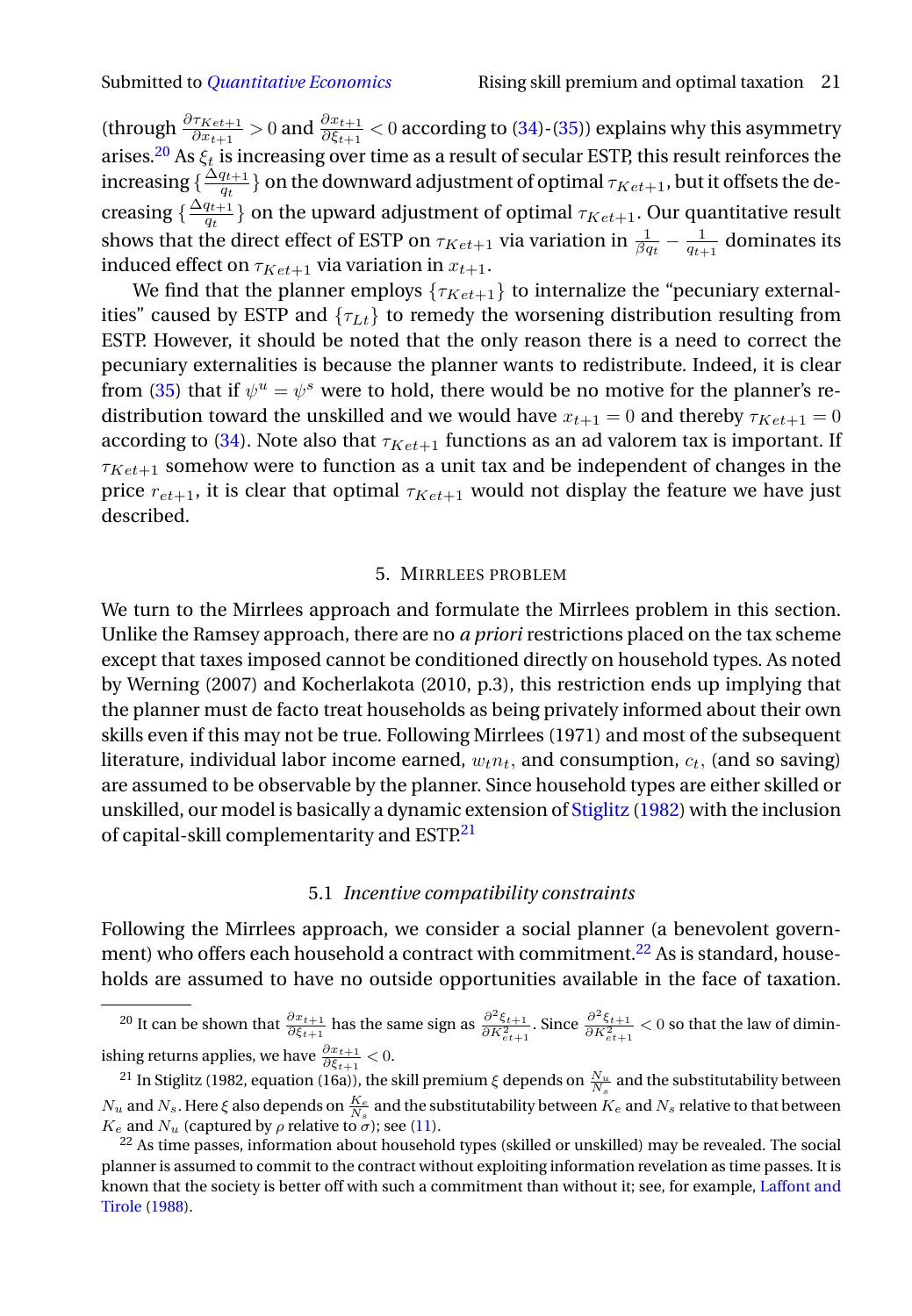Since whether households are skilled or unskilled is the private information of households, the revelation principle allows us to restrict attention to contracts with a direct mechanism that relies on truthful reports of the households' types. Thus, each household reports its skill type and receives an allocation  ${c_{it}, n_{it}}$  as a function of this report such that the allocation is required to satisfy the incentive-compatibility (IC) constraints:

<span id="page-21-0"></span>
$$
V(s) \ge V^u(s),\tag{39}
$$

<span id="page-21-1"></span>
$$
V(u) \ge V^s(u),\tag{40}
$$

with

$$
V^u(s) = \sum_{t=0}^{\infty} \beta^t U(c_{ut}, 1 - \frac{n_{ut}}{\xi_t}),
$$
  

$$
V^s(u) = \sum_{t=0}^{\infty} \beta^t U(c_{st}, 1 - \xi_t n_{st}),
$$

where  $V^j(i)$  with  $i \neq j$  denotes the type  $i$  household's level of utility derived from deceptively mimicking the type  $j$  household. The social planner by assumption can observe a household's earnings but cannot tell whether the household in question is skilled or unskilled. As a result, the minimal labor input that must be expended for the skilled (the unskilled) to mimic the other type is equal to  $\frac{w_{ut}n_{ut}}{w_{st}} = \frac{n_{ut}}{\xi_t}$  (resp.  $\frac{w_{st}n_{st}}{w_{ut}} = \xi_t n_{st}$ ), which appears in  $V^u(s)$  (resp.  $V^s(u)$ ).

The IC constraints characterized by  $(39)-(40)$  $(39)-(40)$  $(39)-(40)$  are key elements of the Mirrlees approach. The inequality  $V(s) \geq V^u(s)$  of [\(39\)](#page-21-0) dictates that the skilled weakly prefer the allocation designated for them to that for the unskilled. Likewise, the inequality  $V(u) \ge V^s(u)$  of [\(40\)](#page-21-1) dictates that the unskilled weakly prefer the allocation designated for them to that for the skilled. We focus on the normal case where  $V(s) = V^u(s)$  and  $V(u) > V<sup>s</sup>(u)$ ; namely, the skilled mimic the unskilled rather than the other way around. We confirm numerically that the normal case holds in our study.

### 5.2 *Constrained efficient allocation*

Our numerical solutions focus on solving for constrained efficient allocations and their implied optimal marginal tax rates. The so-called "constrained" is attributed to the pres-ence of the IC constraints [\(39\)](#page-21-0)-[\(40\)](#page-21-1) relative to their absence.

Given  $\{K_{e0}, K_{s0}\}$ , the Mirrlees problem is to choose the allocation  $\{c_{it}, n_{it}, K_{st+1}, K_{et+1}\}$ with  $i \in \{s, u\}$  so as to maximize an SWF defined in [\(14\)](#page-7-2), subject to the resource constraints [\(13\)](#page-7-1) and the IC constraint [\(39\)](#page-21-0) with equality. Kocherlakota (2010, section 3.2) showed that the set of allocations  $\{c_{it}, n_{it}, K_{st+1}, K_{et+1}\}$  that are achievable by the society under the Mirrlees approach is exactly the one that satisfies the IC constraints and the resource constraints.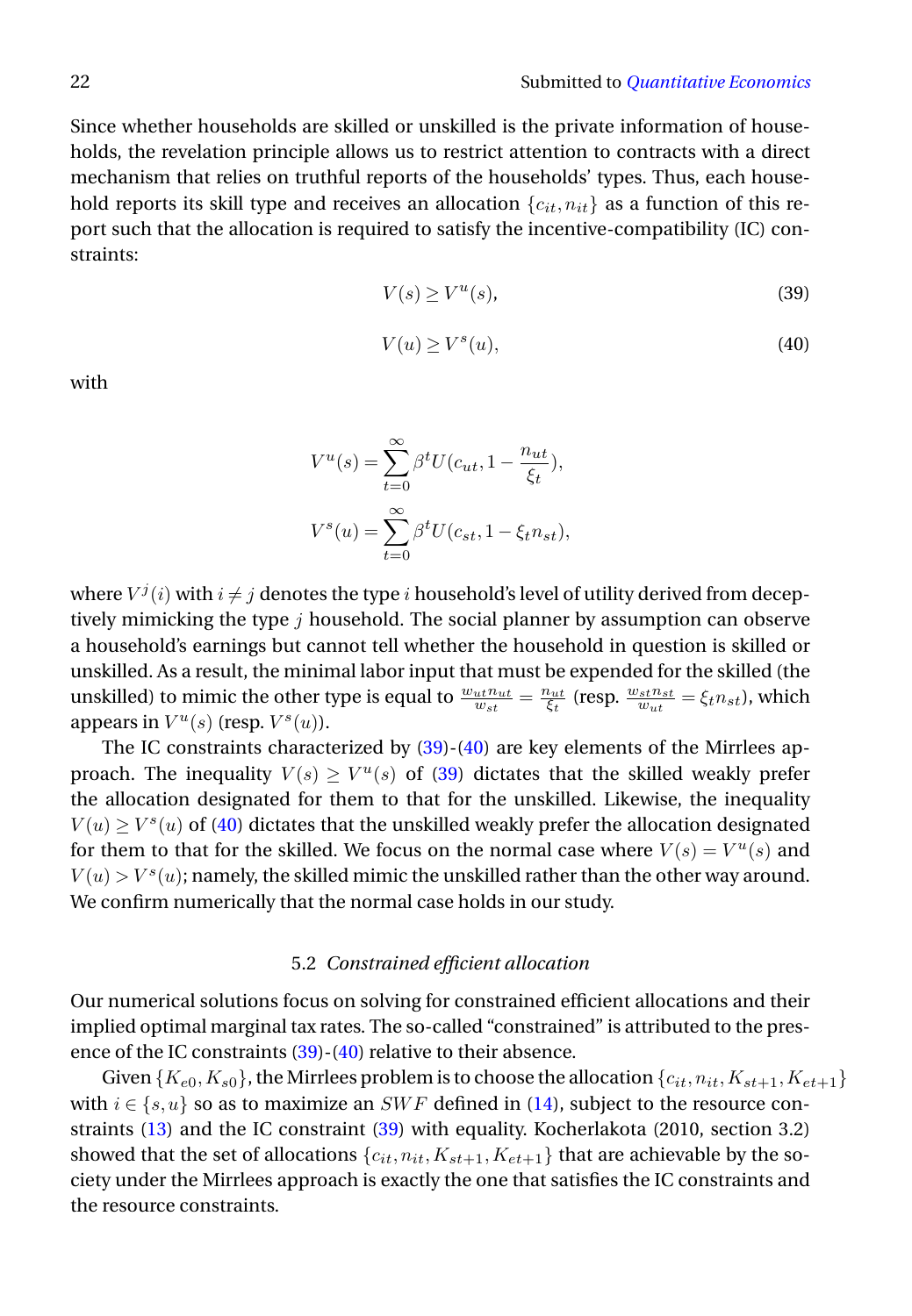Let  $U(c, 1-n) = u(c) + v(1-n)$ , and let  $\Lambda$  and  $\{\beta^t \Gamma_t\}$  be the multipliers on the IC constraint [\(39\)](#page-21-0) and resource constraints [\(13\)](#page-7-1), respectively. Then the FOCs for the planner problem are given by

<span id="page-22-1"></span>
$$
c_{it}: u'(c_{st}) = \frac{\Gamma_t}{\psi^s + \Lambda}, u'(c_{ut}) = \frac{\Gamma_t}{\psi^u - \Lambda},
$$
\n(41)

$$
n_{ut}: \psi^u v'(1 - n_{ut}) = \Gamma_t w_{ut} + \Lambda v'(1 - \frac{n_{ut}}{\xi_t}) \left[ \frac{1}{\xi_t} - \frac{n_{ut}}{\xi_t^2} \frac{\partial \xi_t}{\partial n_{ut}} \right],\tag{42}
$$

$$
n_{st}: \left[\psi^s + \Lambda\right] v'\left(1 - n_{st}\right) = \Gamma_t w_{st} - \left[\Lambda v'\left(1 - \frac{n_{ut}}{\xi_t}\right) \frac{n_{ut}}{\xi_t^2}\right] \frac{\partial \xi_t}{\partial n_{st}},\tag{43}
$$

<span id="page-22-3"></span>
$$
K_{st+1} : \Gamma_t = \beta \Gamma_{t+1} \left[ F_{Kst+1} + (1 - \delta_s) \right], \tag{44}
$$

<span id="page-22-0"></span>
$$
K_{et+1}: \frac{\Gamma_t}{q_t} = \beta \left\{ \Gamma_{t+1} \left[ r_{et+1} + \frac{(1 - \delta_e)}{q_{t+1}} \right] - \Delta_{t+1} \right\},\tag{45}
$$

where  $\Delta_{t+1} = \left[ \Lambda v' \left( 1 - \frac{n_{ut+1}}{\xi_{t+1}} \right) \frac{n_{ut+1}}{\xi_{t+1}^2} \right]$  $\frac{1}{\xi_{t+1}^2}$   $\frac{\partial \xi_{t+1}}{\partial K_{et+1}}$  $\frac{\partial \xi_{t+1}}{\partial K_{et+1}}$ . Note that  $\Delta_{t+1} > 0$  because  $\frac{\partial \xi_{t+1}}{\partial K_{et+1}} > 0$ . The role of  $\frac{\partial \xi_{t+1}}{\partial K_{et+1}}>0$  in the FOC [\(45\)](#page-22-0) of Mirrleesian taxation is in essence the same as the role of  $\frac{\partial \xi_{t+1}}{\partial K_{et+1}} > 0$  in the FOC [\(24\)](#page-9-3) of Ramsey taxation. They both stem from ESTP with capital-skill complementarity. However,  $\Upsilon_{t+1} > 0$  in [\(24\)](#page-9-3) (the skilled and the unskilled face the same marginal labor tax rate) has been replaced by  $\Lambda > 0$  in [\(45\)](#page-22-0) (the binding of the IC constraint). This replacement is natural in light of the observation that IC constraints are crucial in Mirrleesian taxation and that the IC constraints [\(39\)](#page-21-0)-[\(40\)](#page-21-1) directly depend on  $\xi_t$ .

We denote the constrained efficient allocation resulting from  $(41)$ - $(45)$  plus the re-source constraints [\(13\)](#page-7-1) and the equality of [\(39\)](#page-21-0) by  $\{c_i^*, n_i^*, K_s^*, K_e^*\}$  with  $i \in \{s, u\}$ . Following the idea of [Slavík and Yazici](#page-38-2) [\(2014\)](#page-38-2), one can implement the constrained efficient allocation  $\{c_i^*,n_i^*,K_s^*,K_e^*\}$  as part of a competitive equilibrium via a time-varying flat tax rate on capital structures income  $\tau_{Ks}(t+1)$ , a time-varying flat tax rate on equipment capital income  $\tau_{Ke}(t+1)$ , and a time-varying nonlinear tax schedule on labor income, in which  $\tau_s(t)$  and  $\tau_u(t)$  are, respectively, the implicit marginal tax rates on the labor incomes of the skilled and the unskilled.<sup>[23](#page-22-2)</sup>

The optimal intertemporal condition for capital structures [\(44\)](#page-22-3) is standard and identical to that in the laissez-faire competitive equilibrium or to the one without the imposition of IC constraints. This immediately implies that saving decisions on capital structures are not distorted at the optimum and hence we have the tax rate  $\tau_{Ks}(t + 1) = 0$ all the time. As such, like Ramsey taxation, we confine our analysis to the taxation of equipment capital income and labor income.

<span id="page-22-2"></span><sup>&</sup>lt;sup>23</sup> A tax system is said to implement the constrained efficient allocation if the constrained efficient allocation arises as part of a competitive equilibrium under the tax system.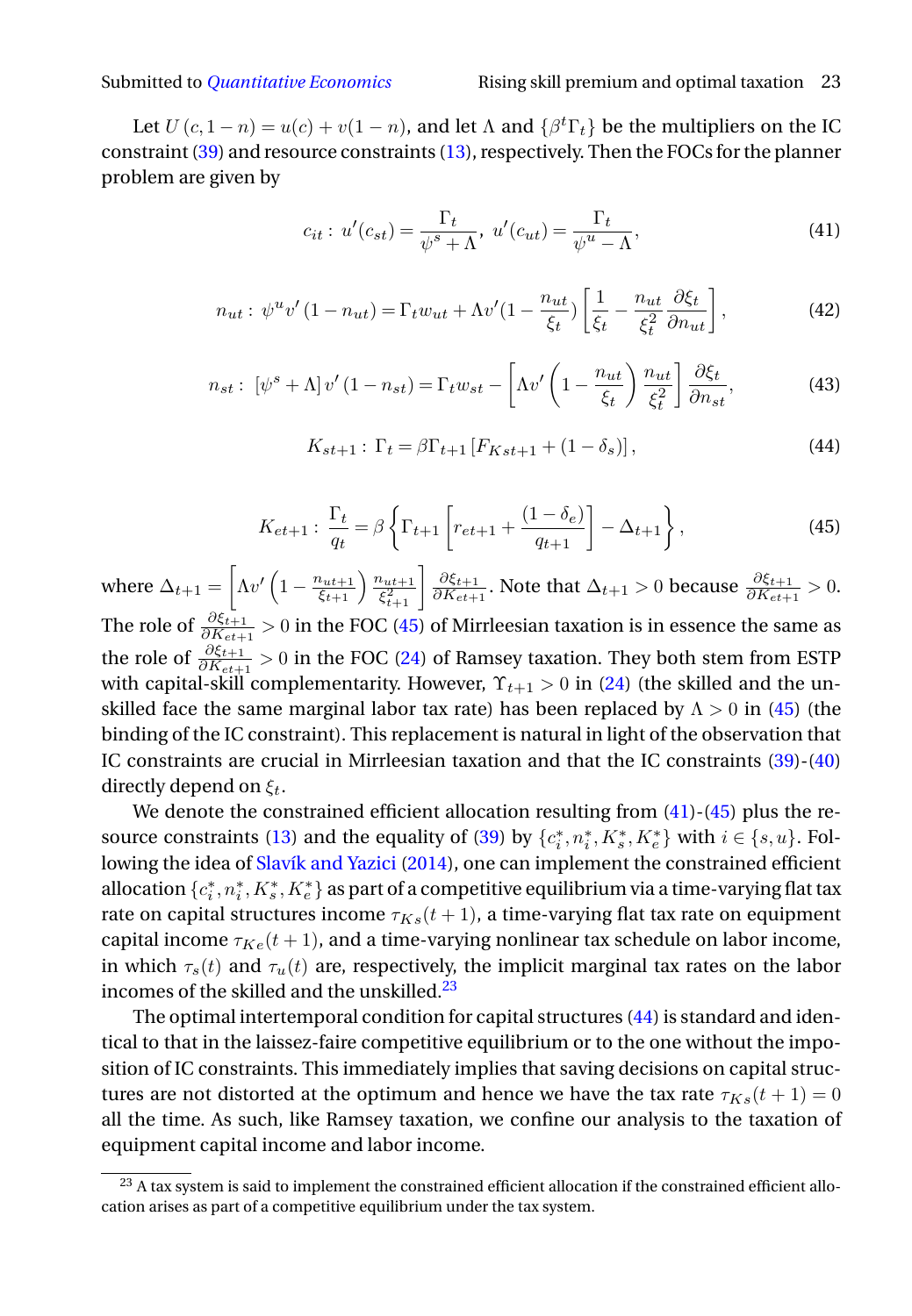<span id="page-23-0"></span>

Figure 5.: Mirrleesian taxation

In the next section, we first quantitatively characterize the dynamics of Mirrleesian taxation resulting from the constrained efficient allocation and then consider a simplified model to explain the mechanism underlying the quantitative results.

# 6. DYNAMICS OF MIRRLEESIAN TAXATION

This section reports the dynamics of Mirrleesian taxation in the face of ESTP  $\{q_t\}$ .

# 6.1 *Quantitative results*

To facilitate comparison, we use the same functions and calibrations as in Ramsey taxation.

Given  $q_t$  at a point in time, we find that  $\tau_{Ke}(t + 1) > 0$ ,  $\tau_s(t) < 0$ , and  $\tau_u(t) > 0$  at the optimum; see Figure [5.](#page-23-0)<sup>[24](#page-23-1)</sup> Like the Ramsey problem, our central question for the Mirrlees problem is: how will this optimal tax structure at a point in time vary over time in the face of an increasing  $q_t$ ?

Figure [5](#page-23-0) reports the dynamics of the optimal tax rate on equipment capital income,  $\tau_{Ke}(t+1)$ , and that of the optimal marginal tax rates on skilled and unskilled labor,  $\tau_{s}(t)$ and  $\tau_u(t)$ , for  $\psi^u/\psi^s = 1, 2$  and 5.<sup>[25](#page-23-2)</sup> Two features stand out. First,  $\{\tau_{Ke}(t+1)\}\$  basically

<span id="page-23-1"></span><sup>&</sup>lt;sup>24</sup> The regressive labor taxation at the margin (i.e.,  $\tau_s(t) < 0$  and  $\tau_u(t) > 0$ ) at the optimum is consistent with the finding in Stiglitz (1982). Note also that  $\tau_{Ks}(t + 1) = 0$  and  $\tau_{Ke}(t + 1) > 0$  is consistent with the finding in [Slavík and Yazici](#page-38-2) [\(2014\)](#page-38-2) that capital equipment should be taxed at a higher rate than capital structures.

<span id="page-23-2"></span><sup>&</sup>lt;sup>2[5](#page-23-0)</sup> Figure 5 shows that, given  $q_t$  at a point in time, both  $\tau_{Ke}(t+1) > 0$  and  $\tau_u(t) > 0$  become higher while  $\tau_s(t) < 0$  becomes lower at the optimum as  $\psi^u/\psi^s$  increases. This result is intuitive. As  $\psi^u/\psi^s$  increases, the planner assigns a higher allocation of consumption and leisure to the unskilled household relative to the skilled. This assignment induces a stronger incentive for the skilled to mimic the unskilled. To meet the IC constraint,  $V(s) \ge V^u(s)$ , the planner needs to further depress the skill premium at the given  $q_t$ . This explains why both  $\tau_{Ke}(t + 1) > 0$  and  $\tau_u(t) > 0$  become higher while  $\tau_s(t) < 0$  becomes lower at the optimum, since these tax adjustments will all depress the skill premium.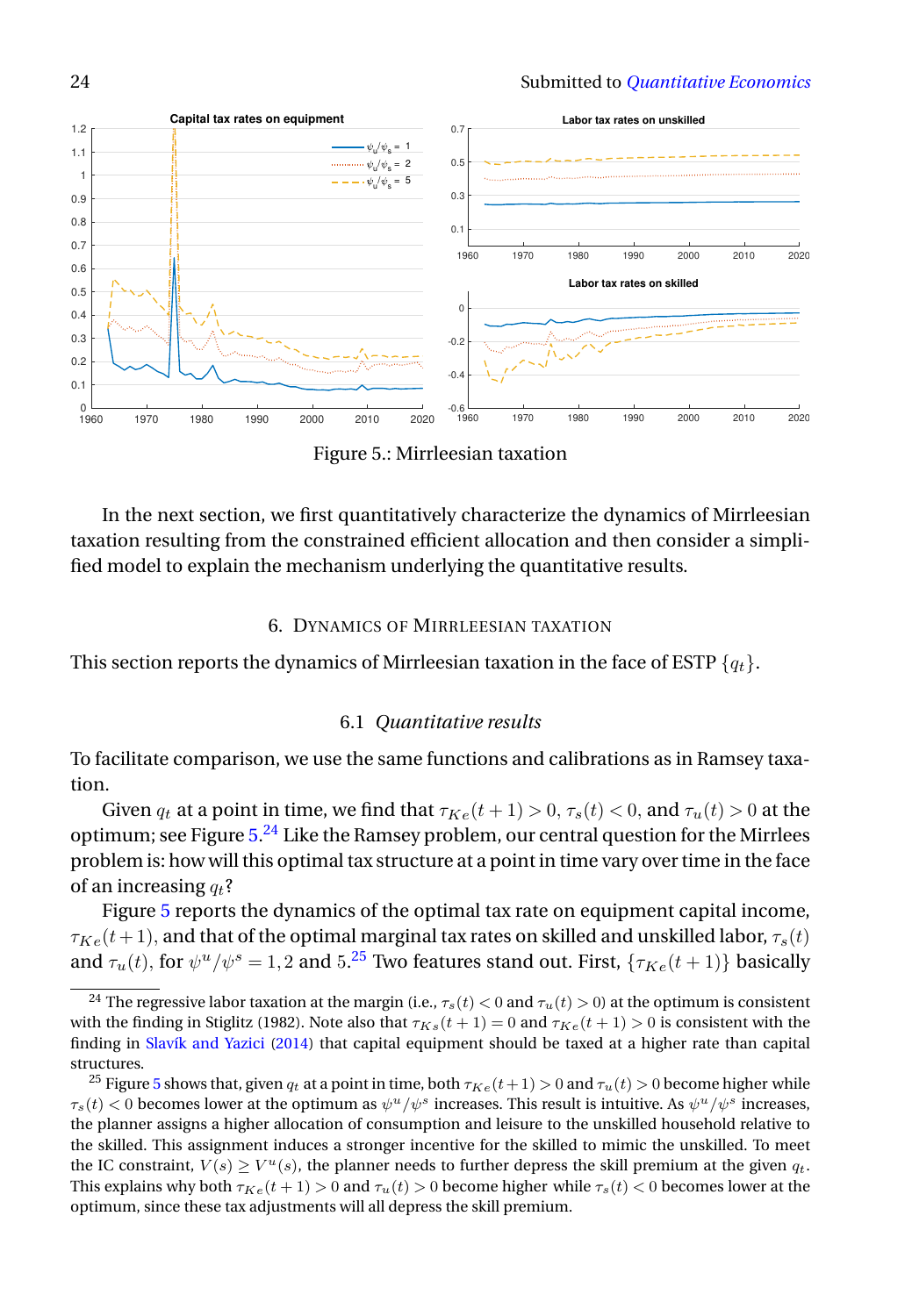Submitted to *[Quantitative Economics](http://qeconomics.org)* Rising skill premium and optimal taxation 25

<span id="page-24-0"></span>

Figure 6.: Capital tax rates on equipment and pace of ESTP

displays a declining trend over time before 1999; however, this declining trend is reversed and turns into an increasing trend over time after 1999 (although this increasing feature of the trend is mild). Second, both  $\{\tau_s(t)\}$  and  $\{\tau_u(t)\}$  display an increasing trend over time.

The left panel of Figure [6](#page-24-0) plots the trajectories of  $\{\frac{\Delta q_{t+1}}{q_t}$  $\left\{ \frac{q_{t+1}}{q_t} \right\}$  and optimal  $\{\tau_{Ke}(t+1)\}$  as  $\psi^u/\psi^s=1.$  The right panel of Figure [6](#page-24-0) shows the smoothed-curve representation of the trajectories after applying the Hodrick-Prescott filter. Taken together, the figure shows that, after the oil crisis of 1973-74,<sup>[26](#page-24-1)</sup> while optimal  $\{\tau_{Ke}(t+1)\}\$  are adjusted downward as ESTP takes place at an accelerated pace (i.e.,  $\frac{\Delta q_{t+1}}{q_t}$  is increasing over time before 1999), they are adjusted upward as ESTP takes place at a decelerated pace (i.e.,  $\frac{\Delta q_{t+1}}{q_t}$ is decreasing over time after 1999). This salient characteristic of optimal  $\{\tau_{Ke}(t+1)\}\$ remains robust with variation in Pareto weights  $\psi^u/\psi^s \geq 1$ . Thus, like Ramsey taxation, Mirrleesian taxation prescribes that tax rates on capital equipment should be adjusted downward or upward according to whether ESTP takes place at an accelerated or a decelerated pace.

Werning (2007, pp. 927-928) prescribed the following Mirrleesian labor taxation: "workers should face different marginal tax rates but that these should remain perfectly constant over time and unresponsive to shocks." We find that the skilled and the unskilled should face different marginal tax rates as in [Werning](#page-38-1) [\(2007\)](#page-38-1) but that these marginal tax rates should be adjusted upward over time rather than permanently remain constant. We explain this result later.

# 6.2 *What if there is a different* σ*?*

How robust are the results shown in Figure [5?](#page-23-0) To answer the question, we vary the value of  $\sigma$  between the two extremes,  $\sigma = \rho$  and  $\sigma = 1$ , with the objective of checking the robustness of the pattern of Mirrleesian taxation in the face of ESTP as shown in Figure [5.](#page-23-0)

<span id="page-24-1"></span> $\frac{26}{26}$  Footnote [15](#page-14-2) equally applies here.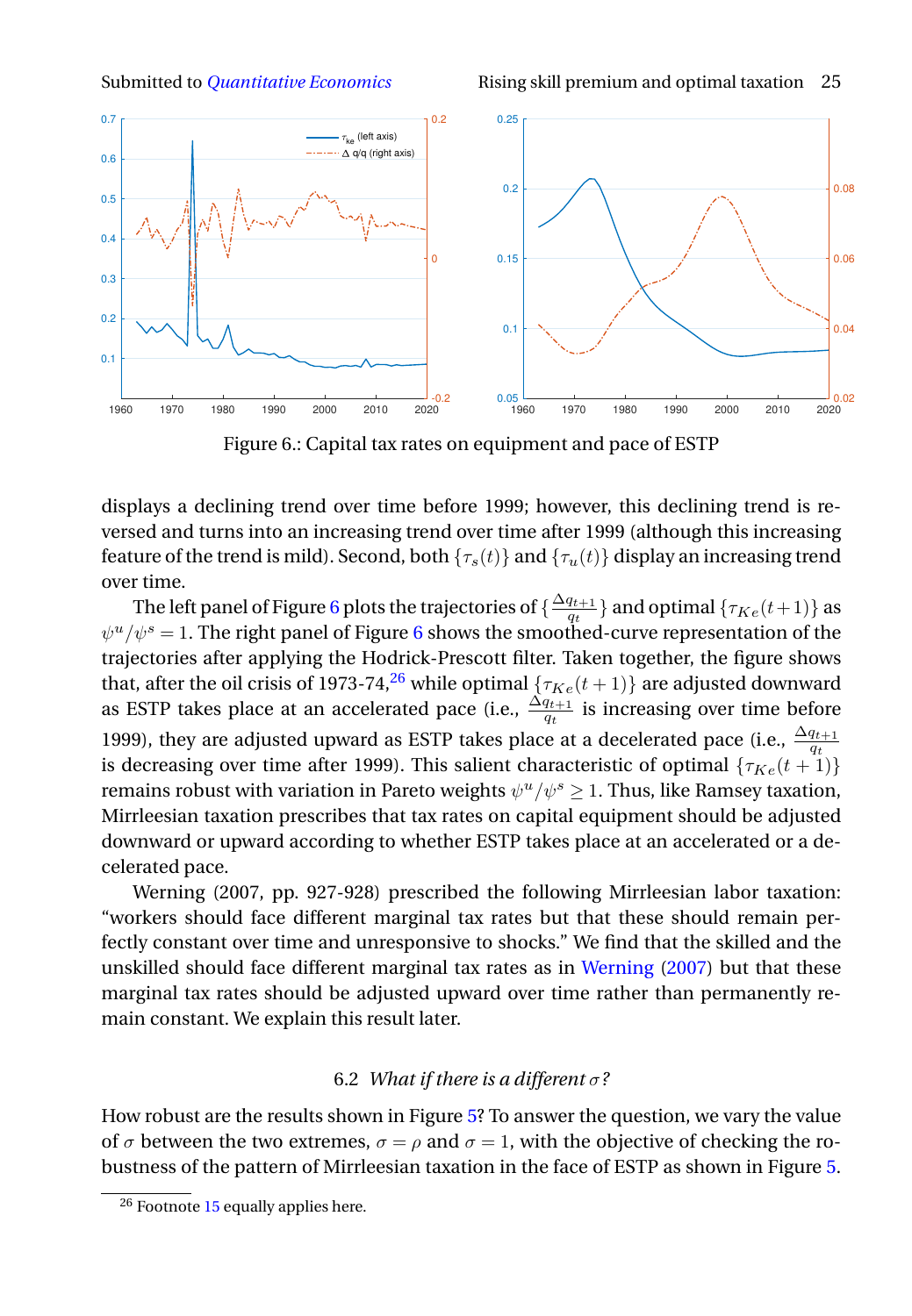<span id="page-25-0"></span>

Figure 7.: Mirrleesian taxation under different  $\sigma$ 

Figure [7](#page-25-0) reports the results. Except for the extreme case where  $\sigma = \rho = -0.495$ , the pattern of Mirrleesian taxation shown in Figure [7](#page-25-0) basically remains the same as that shown in Figure [5.](#page-23-0)

# 6.3 *A simplified model*

This subsection analytically considers a simplified model as a complement to our quantitative study. The setting is identical to that in Ramsey taxation. We seek to explain the mechanism underlying the quantitative results.

With Mirrleesian taxation, the household FOC [\(31\)](#page-17-4) is replaced with

$$
1 - \tau_s(t) = \chi \frac{N_{st}}{w_{st}}; 1 - \tau_u(t) = \chi \frac{N_{ut}}{w_{ut}},
$$
\n(46)

while the household FOC  $(32)$  remains the same, except for the notation replacement of  $\tau_{Ket+1}$  with  $\tau_{Ket}(t+1)$ . We formulate the Mirrlees problem and derive the resulting FOCs in Online Appendix [B.](#page-0-1)

We obtain

<span id="page-25-1"></span>
$$
1 - \tau_u(t) = \frac{(\psi^u + \psi^s)/2}{\psi^u - \frac{\psi^u - \psi^s}{2\xi_t^2}},
$$
\n(47)

which implies  $\tau_u(t) > 0$  and  $\frac{\partial \tau_u(t)}{\partial \xi_t} > 0$ . We obtain  $\tau_s(t) < 0$  with

<span id="page-25-2"></span>
$$
1 - \tau_s(t) = \frac{1}{2} \left[ 1 + \left( 1 + 4 \frac{(\psi^u - \psi^s) \lambda (1 - \tau_u(t))^2}{(\psi^u + \psi^s) \xi_t^4} \right)^{\frac{1}{2}} \right].
$$
 (48)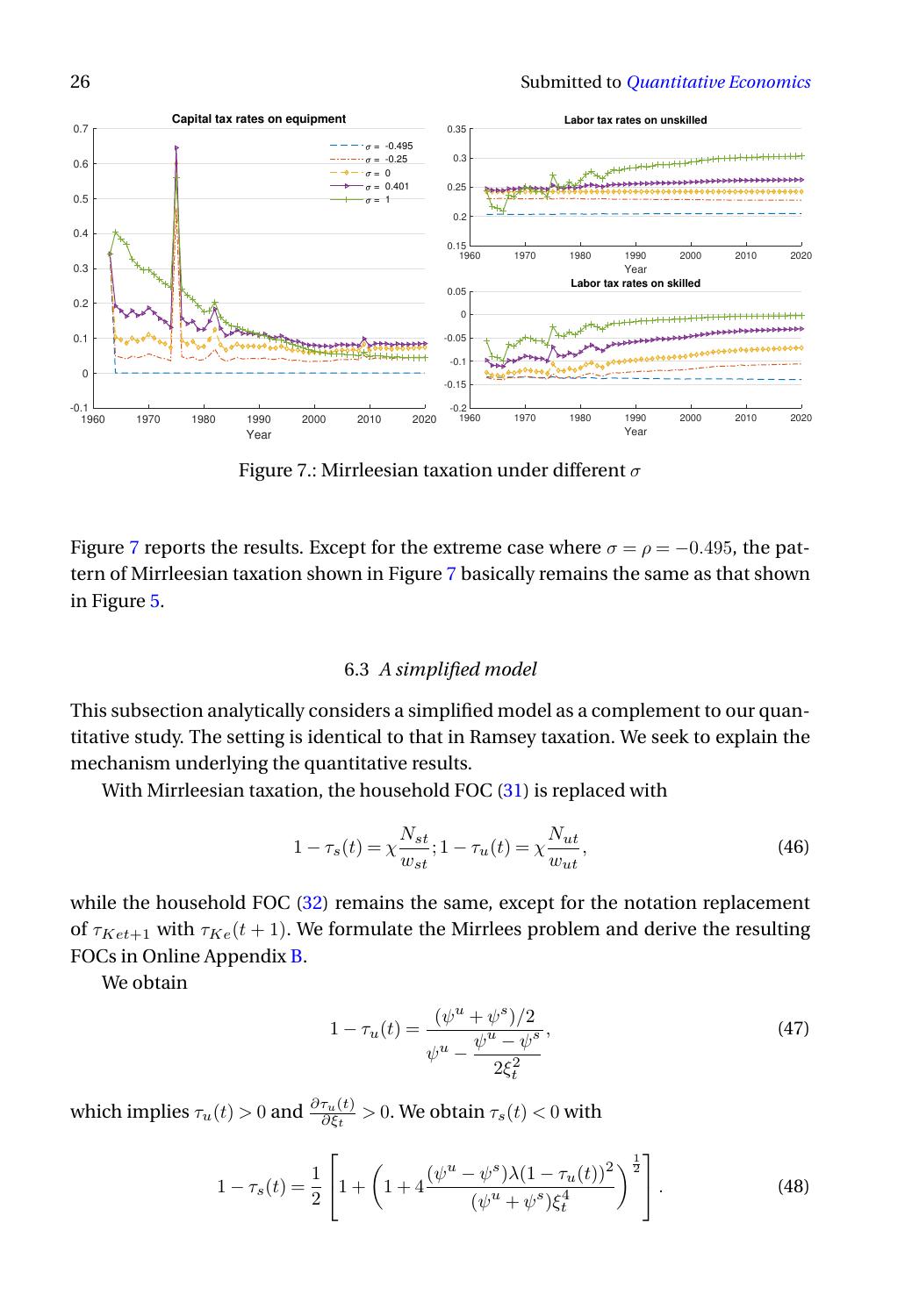<span id="page-26-0"></span>

Figure 8.:  $N'_u > N_u$  as  $\xi' > \xi$ 

Using  $1 - \tau_u(t)$  from [\(47\)](#page-25-1), we have  $\frac{\partial \tau_s(t)}{\partial \xi_t} > 0$ . The analytical result that  $\frac{\partial \tau_u(t)}{\partial \xi_t} > 0$  and  $\partial \tau_s(t)$  $\frac{\tau_s(t)}{\partial \xi_t}>0$  is consistent with our quantitative finding that both  $\tau_u(t)$  and  $\tau_s(t)$  at the optimum are increasing over time. What is the underlying reason for the result?

First, regardless of [\(47\)](#page-25-1) or [\(48\)](#page-25-2), it is observed that the impact of  $\xi_t$  on  $\tau_u(t)$  and that on  $\tau_s(t)$  both invoke the term associated with  $(\psi^u - \psi^s)$ , which happens to be the multiplier of the IC constraint (see  $(B.13)$  in Online Appendix [B\)](#page-0-1). This suggests that the underlying reason for the increasing  $\tau_u(t)$  and  $\tau_s(t)$  has to do with the IC constraint. Note that if  $\psi^s = \psi^u$  were to hold, the IC constraint would not bind and we would have  $\tau_u(t) = \tau_s(t) = 0$  according to [\(47\)](#page-25-1) and [\(48\)](#page-25-2). This result is intuitive: in the absence of a redistributive motive, it is optimal for the Mirrlees planner to simply impose uniform lump-sum taxation rather than nonlinear taxation on labor income in our setting of the quailinear utility. Second, the relative quantity effect is absent according to [\(30\)](#page-17-1) in our simplified model. It implies that we cannot appeal to the relative quantity effect to explain the result of  $\frac{\partial \tau_u(t)}{\partial \xi_t}>0.$  It also implies that we must rely on the capital-skill complementarity effect to explain the result of  $\frac{\partial \tau_s(t)}{\partial \xi_t} > 0$ .

In the case of  $\tau_u(t)$ , lowering  $N_{ut}$  from the no-distortion level with  $\tau_u(t) > 0$  at the op-timum is a well-known result; see [Stiglitz](#page-38-4) [\(1982\)](#page-38-4). Note that the skilled wage rate  $w_{st} = \mu \xi_t$ (see [\(29\)](#page-17-5)), while the unskilled wage rate  $w_{ut} = \mu$  (see [\(28\)](#page-16-0)). As ESTP causes an increase in the skill premium  $\xi_t$ ,  $w_{st}$  increases in  $\xi_t$  but  $w_{ut}$  remains unchanged. This implies that the indifference curve (in the  $(wN, c)$  plane) for the skilled becomes flatter, but that for the unskilled remains the same; see Figure [8.](#page-26-0) As a result, to satisfy the IC constraints, it is optimal to lower  $N_{ut}$  further with ESTP. This explains why  $\frac{\partial \tau_u(t)}{\partial \xi_t}>0$  at the optimum.

In the case of  $\tau_s(t)$ , subsidizing  $N_{st}$  with  $\tau_s(t) < 0$  at the optimum is also a wellknown result; see [Stiglitz](#page-38-4) [\(1982\)](#page-38-4). Over time, the planner could choose between lowering and raising the subsidy. Suppose that the planner chooses a higher subsidy so that, all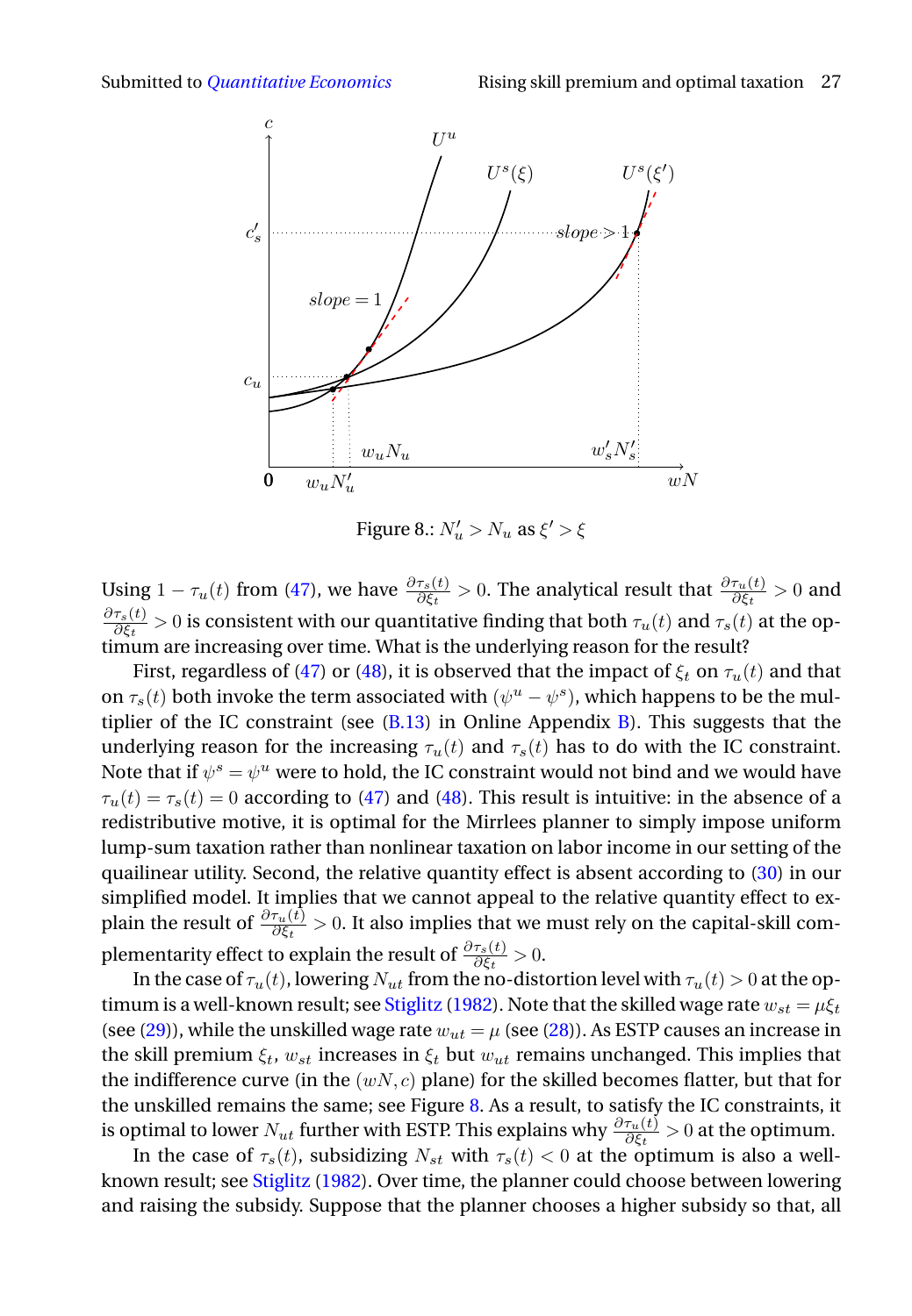else equal,  $N_{st}$  becomes higher over time. This will induce a higher  $K_{et}$  over time, since  $N_{st}$  and  $K_{et}$  are complementary inputs and a higher  $N_{st}$  enhances the marginal product of  $K_{et}$ . The higher  $K_{et}$  results in a higher  $K_{et}/N_{st}$  because of capital-skill complementarity and, hence, a higher skill premium through the capital-skill complementarity effect. In the end, it will tighten the IC constraint and lead to greater distortion of allocations. By contrast, if the planner chooses a lower subsidy so that, all else equal,  $N_{st}$ becomes lower over time, the opposite result occurs: the IC constraint will be relaxed and allocations will be less distorted. This explains why  $\frac{\partial \tau_s(t)}{\partial \xi_t} > 0$  at the optimum.

We also obtain

<span id="page-27-0"></span>
$$
1 - \tau_{Ke}(t+1) = \frac{1}{1 + \frac{y_{t+1}}{\frac{1}{\beta q_t} - \frac{1}{q_{t+1}}}},\tag{49}
$$

where

<span id="page-27-1"></span>
$$
y_{t+1} = \frac{\psi^u - \psi^s}{\psi^u + \psi^s} \chi \frac{N_{ut+1}^2}{\xi_{t+1}^3} \frac{\partial \xi_{t+1}}{\partial K_{et+1}}
$$
  
= 
$$
\frac{\mu \lambda (\psi^u - \psi^s)}{(\psi^u + \psi^s)} \left(\frac{(1 - \lambda)(1 - \mu)}{\mu}\right) \frac{1}{\chi} \frac{(\psi^u + \psi^s)}{\xi_{t+1}^{1/\lambda} [2\xi_{t+1}^2 \psi^u - (\psi^u - \psi^s)]} \frac{N_{ut+1}}{N_{st+1}}.
$$
(50)

Except for replacing  $x_{t+1}$  with  $y_{t+1}$ , there is no difference in essence between the formula [\(49\)](#page-27-0) for Mirrleesian capital taxation and the formula [\(34\)](#page-18-3) for Ramsey capital taxation. As in Ramsey taxation, if there were no capital-skill complementarity, we would have  $y_{t+1} = 0$  and hence  $\tau_{Ke}(t+1) = 0, \forall t \ge 0$  at the optimum according to [\(49\)](#page-27-0)-[\(50\)](#page-27-1).

# 7. EXTENSION

In the benchmark model we focus on how ESTP  $\{q_t\}$  with capital-skill complementarity shapes the dynamics of optimal taxation. For the sake of focus, we assume that the skilled and the unskilled have the same size all the time and that the labor productivities of the skilled and unskilled are both equal to unity. These assumptions are relaxed in the extension.

The economy now consists of heterogeneous households identified by their innate talent θ. [Ales et al.](#page-35-2) [\(2015\)](#page-35-2) considered a talent-to-task assignment model *à la* [Teulings](#page-38-5) [\(1995\)](#page-38-5), [Costinot and Vogel](#page-36-12) [\(2010\)](#page-36-12), and [Acemoglu and Autor](#page-35-3) [\(2011\)](#page-35-3). Following the setting in their quantitative study, we pose:

- 1. Talent  $\theta$  is distributed uniformly over [0, 1]. To facilitate our numerical analysis, we use  $\Theta = \{\theta_j\}_{j=1}^M$  to approximate  $\theta \in [0,1]$  and let  $\pi(\theta_j) = 1/M$  denote the fraction of talent  $\theta_j$  households in the population.
- 2. The match of talent  $\theta$  to task  $i \in \{s, u\}$  gives rise to labor productivity  $z_i(\theta) =$  $\exp(a_i + b_i \theta)$ . We normalize  $a_u = b_u = 0$  and let  $b_s > 0$  so that  $z_s(\theta')/z_s(\theta) >$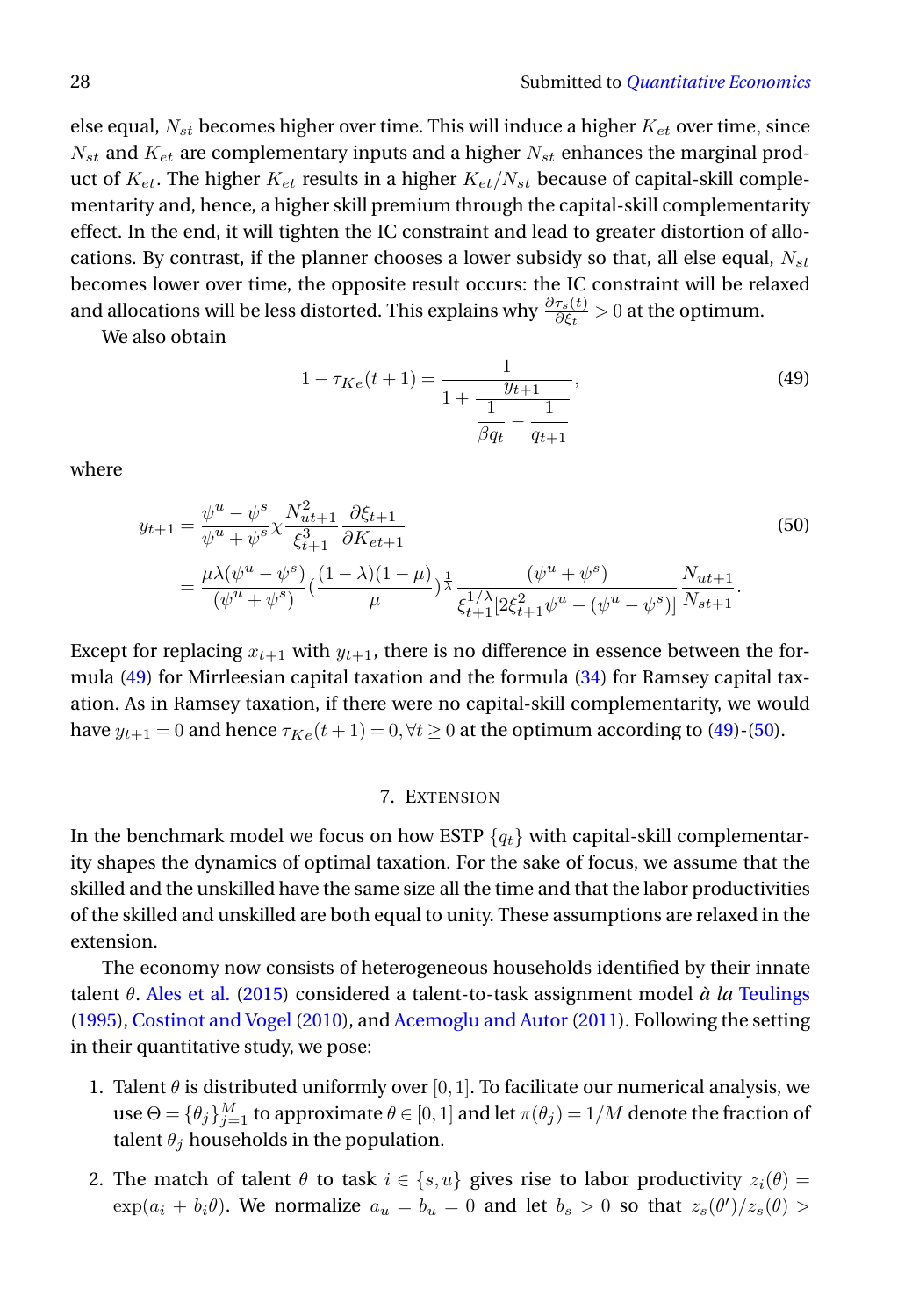$z_u(\theta')/z_u(\theta)$  for all  $\theta' > \theta$ , that is, talent  $\theta'$  (a high type) relative to talent  $\theta$  (a low type) has a comparative advantage in performing task  $i = s.^{27}$  $i = s.^{27}$  $i = s.^{27}$ 

3. Each household chooses either  $i = s$  or  $i = u$  to work in.

Instead of  $i \in \{s, u\}$ , the model of [Ales et al.](#page-35-2) [\(2015\)](#page-35-2) features a continuum of tasks. They mainly conducted the comparative-statics analysis of Mirrleesian taxation with respect to technical change in  $\{a_i, b_i\}$  in the U.S. economy between the two periods – the 1970s and 2000s. However, since they abstracted from modeling capital explicitly, there is no ESTP with capital-skill complementarity in their analysis.

In the extended model, the FOCs for the representative firm are still given by  $\frac{\partial Y}{\partial K_s}$  =  $r_s$ ,  $\frac{\partial Y}{\partial K_e} = r_e$ ,  $\frac{\partial Y}{\partial N_s} = w_s$ , and  $\frac{\partial Y}{\partial N_u} = w_u$ . For each unit of "raw" labor supply, those  $\theta$  who choose  $i = s$  earn wage  $w_s z_s(\theta)$  while those  $\theta$  who choose  $i = u$  earn wage  $w_u z_u(\theta)$ . It is clear that the task  $i$  chosen by talent  $\theta$  will be  $i=\arg\max\{w_iz_i(\theta)\}_{i\in\{s,u\}}.$  Let  $\hat{\theta}$  denote the threshold such that those  $\theta$  with  $\theta < \hat{\theta}$  choose  $i = u$  while those  $\theta$  with  $\theta \ge \hat{\theta}$  choose  $i$   $=$   $s.$  Let  $\Theta_i$  denote the subset of  $\Theta$  with  $i$   $\in$   $\{s, u\}$ . $^{28}$  $^{28}$  $^{28}$  The aggregate inputs  $K_s, K_e, N_s$  and  $N_u$  need to be redefined:

$$
K_s = \sum_{\theta_j \in \Theta} k_s(\theta_j) \pi(\theta_j), K_e = \sum_{\theta_j \in \Theta} k_e(\theta_j) \pi(\theta_j),
$$
  

$$
N_s = \sum_{\theta_j \in \Theta_s} z_s(\theta_j) n_s(\theta_j) \pi(\theta_j), N_u = \sum_{\theta_j \in \Theta_u} z_u(\theta_j) n_u(\theta_j) \pi(\theta_j) = \sum_{\theta_j \in \Theta_u} n_u(\theta_j) \pi(\theta_j),
$$

where  $k_s(\theta_i)$  and  $k_e(\theta_i)$  represent the capital structures and capital equipment supplies by  $\theta_j$  households, and  $z_i(\theta_j)\pi(\theta_j)n_i(\theta_j)$ ,  $i \in \{s, u\}$ , represents the effective labor supply in task *i* by  $\theta_j$  households (note that  $z_u(\theta_j) = 1$  for all  $\theta_j$  since we normalize  $a_u = b_u = 0$ ).

The skill premium defined in [\(10\)](#page-6-1) is modified to become

$$
\xi \equiv \frac{w_s}{w_u} z = \frac{(1-\mu)(1-\lambda)}{\mu} \left[ \lambda \left( \frac{K_e}{N_s} \right)^{\rho} + (1-\lambda) \right]^{\frac{\sigma-\rho}{\rho}} \left( \frac{N_u}{N_s} \right)^{1-\sigma} z,
$$

where

$$
z = \frac{z_s}{z_u} \text{ with } z_s = \frac{N_s}{\sum_{\theta_j \in \Theta_s} n_s(\theta_j) \pi(\theta_j)}, z_u = \frac{N_u}{\sum_{\theta_j \in \Theta_u} n_u(\theta_j) \pi(\theta_j)} = 1.
$$

<span id="page-28-0"></span><sup>27</sup> Given that  $z_i(\theta) = \exp(a_i + b_i \theta)$ ,  $i \in \{s, u\}$  and that  $a_u = b_u = 0$ ,  $z_s(\theta')/z_s(\theta) > z_u(\theta')/z_u(\theta)$  for all  $\theta' > \theta$  if and only if  $b_s > 0$ .

<span id="page-28-1"></span><sup>28</sup> Let  $\Theta = {\theta_1, \theta_2}$  and

$$
z_s(\theta_2) = z_u(\theta_1) = 1,
$$
  

$$
z_s(\theta_1) = z_u(\theta_2) = 0.
$$

Talent  $\theta_2$  will always choose task s, and talent  $\theta_1$  will always choose task u; their labor productivities are both equal to unity. We are back to the benchmark model.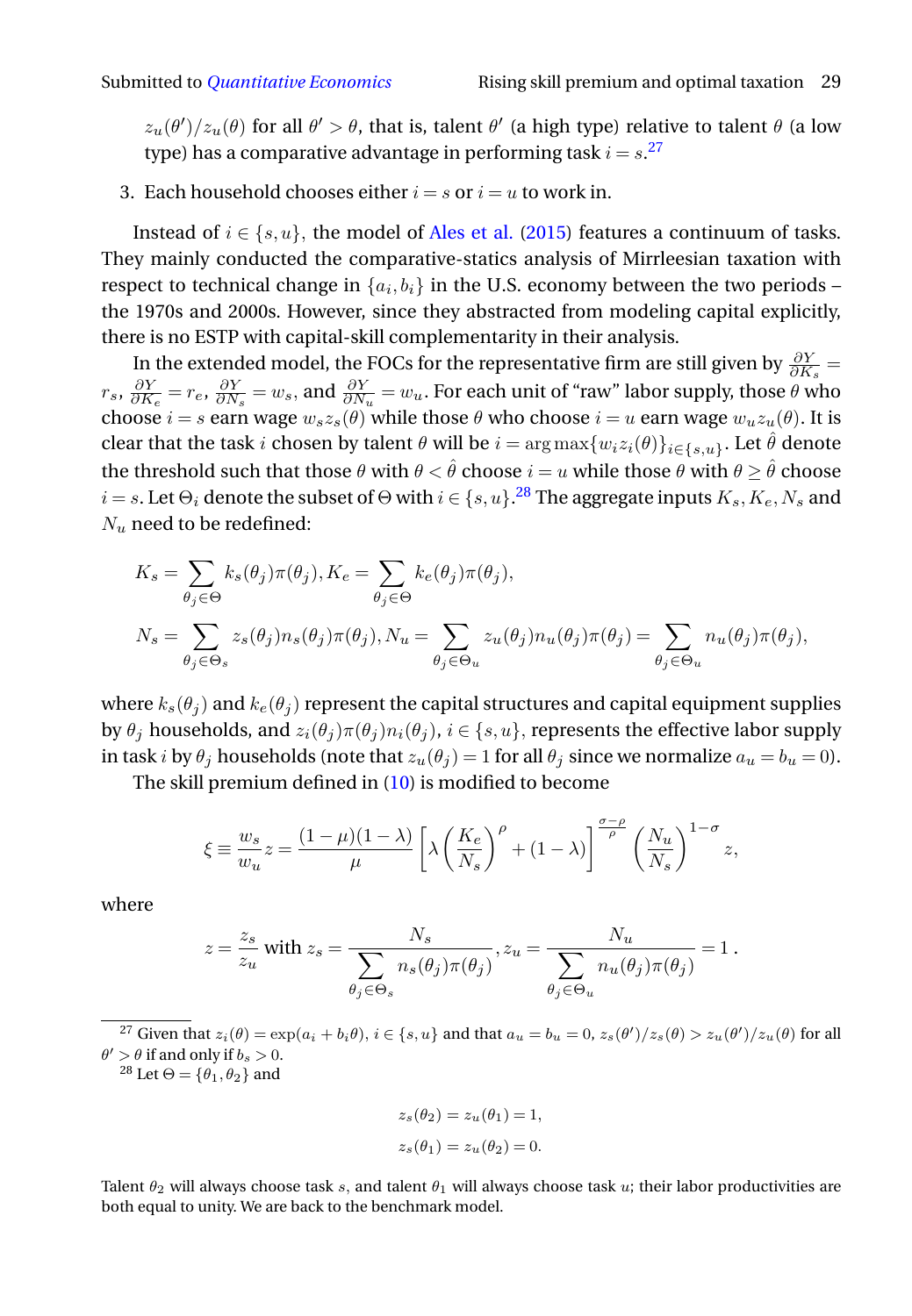<span id="page-29-1"></span>

Figure 9.: Tax rates in the U.S. calculated by McDaniel (2007)

We then obtain

<span id="page-29-0"></span>
$$
\ln \xi \approx \lambda \left(\frac{\sigma - \rho}{\rho}\right) \left(\frac{K_e}{N_s}\right)^{\rho} + (1 - \sigma) \ln \left(\frac{\sum_{\theta_j \in \Theta_u} n_u(\theta_j) \pi(\theta_j)}{\sum_{\theta_j \in \Theta_s} n_s(\theta_j) \pi(\theta_j) z_s(\theta_j)}\right) + \sigma \ln z + \text{constant},\tag{51}
$$

where the term  $\ln z$  is absent in the benchmark model; see equation [\(11\)](#page-6-2). [Krusell et al.](#page-37-1) [\(2000\)](#page-37-1) called the third component of [\(51\)](#page-29-0) the "relative efficiency effect." Given  $\sigma > 0$  (the elasticity of substitution between two types of labor is greater than one in our calibration), an increase in  $z$  will raise the skill premium.

In the extended model, besides ESTP  ${q_t}$ , there are two sets of time-series data we need to use in our quantitative study: the tax rates  $\{\tau_t\}$  and the skill premium  $\{\xi_t\}$ . We briefly describe them.

The tax rate series are obtained directly from [McDaniel](#page-37-13) [\(2007\)](#page-37-13). Her calculation focuses on taxes and ignores transfers. As such, the obtained average tax rates can be viewed as the marginal tax rates of a linear income tax system; see [McDaniel](#page-37-13) [\(2007\)](#page-37-13) for a formal argument. By adapting a figure in [Heathcote et al.](#page-37-15) [\(2017\)](#page-37-15), [Bhandari et al.](#page-36-13) [\(2017\)](#page-36-13) showed that a linear tax schedule can approximate actual tax and transfer programs of the U.S. economy pretty well. The tax series obtained by [McDaniel](#page-37-13) [\(2007\)](#page-37-13) will be viewed as the data representation of the U.S. tax system; see Figure  $9.^{29}$  $9.^{29}$  $9.^{29}$  $9.^{29}$ 

[Acemoglu and Autor](#page-35-3) [\(2011\)](#page-35-3) used data sources including the March CPS to calculate the college/high-school skill premium for full-time, full-year workers for the period 1963-2008. Their approach is sophisticated in that they managed to hold constant the

<span id="page-29-2"></span> $29$  For the years after 2013, we let the tax rates remain the same as those in 2013 so that the economy can converge to a new steady state. In computing the competitive equilibrium of the U.S. economy, these rates are applied uniformly to both the skilled and the unskilled.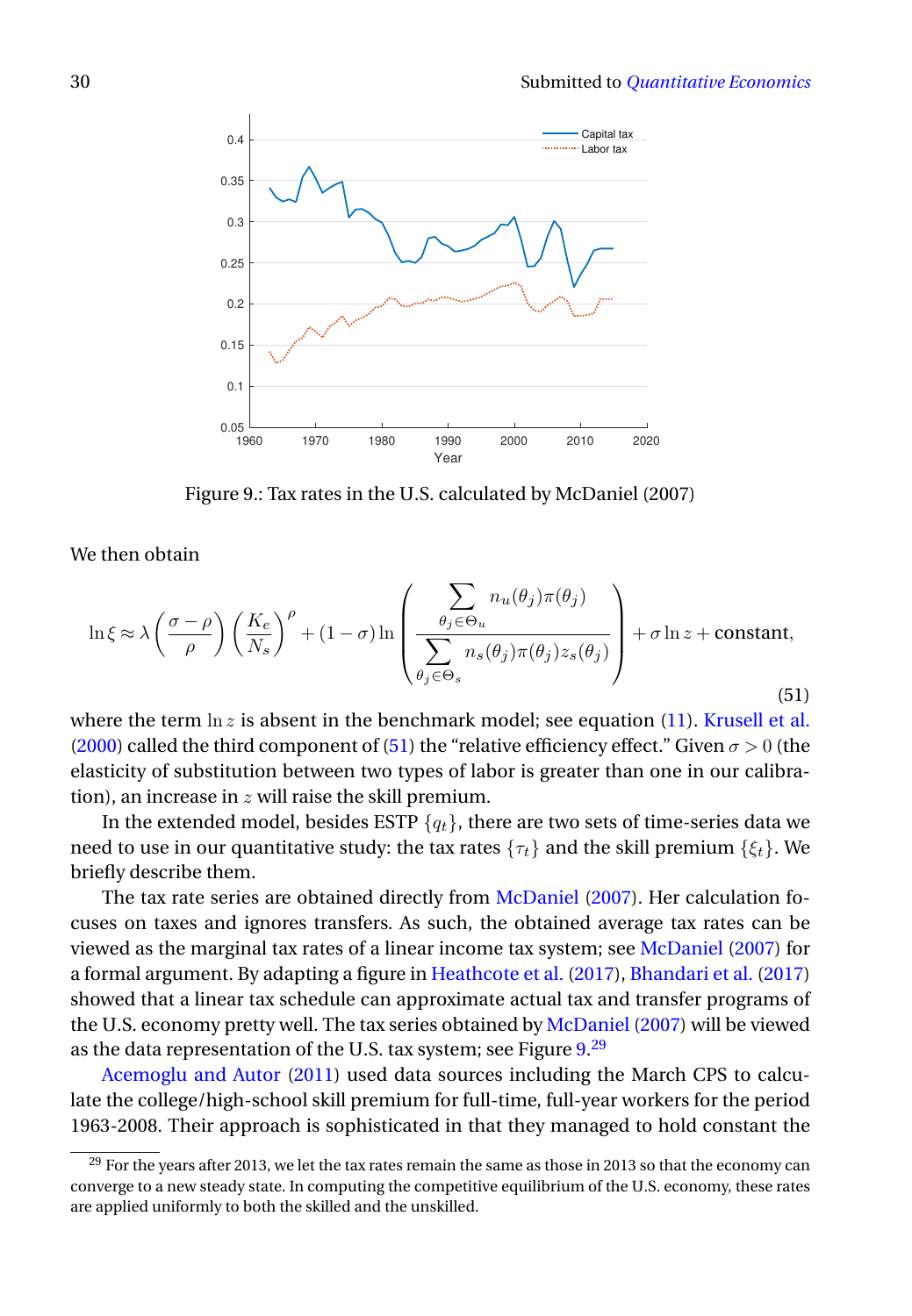<span id="page-30-0"></span>

Figure 10.: Model vs. data

<span id="page-30-2"></span>

Figure 11.: Labor productivity *logz* (1963=1)

relative employment shares of the demographic group (including gender, education, and potential experience) across all years of their sample. [Autor](#page-36-14) [\(2014\)](#page-36-14) extended the data sequence to the year 2012, which is the data representation in Figure [10.](#page-30-0) $^{\rm 30}$  $^{\rm 30}$  $^{\rm 30}$ 

All households (indexed by  $\theta_i$ ) in the extended model need to choose task  $i \in \{s, u\}$ at the beginning of each time period. Let  $\Pi_s(t) \equiv \sum_{\theta_j \in \Theta_s(t)} \pi(\theta_j)$ , namely, the fraction of households who choose  $i = s$  at time t. From our setup above, we obtain  $\hat{\theta}_t =$  $\frac{1}{b_{st}}$  (  $\log \frac{w_{ut}}{w_{st}} - a_{st} \Big).$  Thus, in the face of ESTP  $\{q_t\}$ , as long as the relative wage rate  $w_{ut}/w_{st}$  and the technology parameters  $a_{st}$  and  $b_{st}$  vary over time, the threshold  $\hat{\theta}_t$  and hence the fraction  $\Pi_s(t)$  will also vary over time. Given the "deep" parameters of household preferences and production technology as in the benchmark model, we compute the transitional dynamics of the competitive equilibrium of the U.S. economy from the

<span id="page-30-1"></span> $\overline{30}$  The data are available from Autor's website.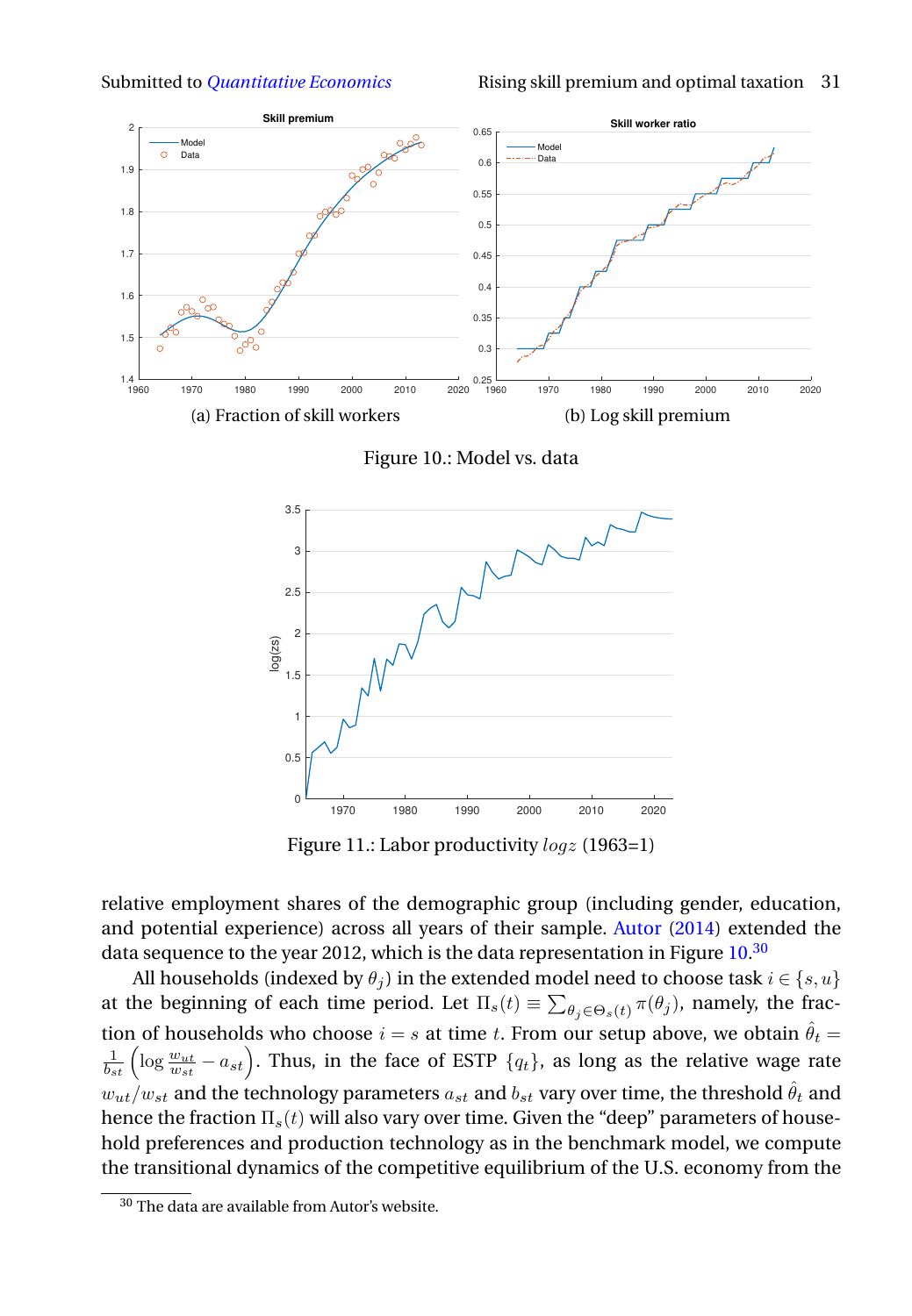initial steady state to a new steady state in the extended model. We calibrate the series of the technology parameters,  $\{a_{st}, b_{st}\}\$ , in the extended model to match the series of the skill premium and the fraction of the skilled,  $\{\xi_t, \Pi_s(t)\}\$ , in the data.<sup>[31](#page-31-0)</sup> Figure [10](#page-30-0) reports the match. Note that the match is rather good. Figure [11](#page-30-2) reports the resulting  $\{\log z_t\}$ from the match.

With  $\{a_{st}, b_{st}\}$  at hand, we study how ESTP  $\{q_t\}$  with capital-skill complementarity shapes the dynamics of optimal taxation in the extended model. The social welfare function in the extended model becomes

<span id="page-31-2"></span>
$$
SWF = \sum_{\theta_j \in \Theta} \psi(\theta_j) \pi(\theta_j) \sum_{t=0}^{\infty} \beta^t [u(c_t(\theta_j)) + v(1 - n_t(\theta_j))],
$$
\n(52)

where  $\psi(\theta_j) \geq 0$  with  $\theta_j \in \Theta$  are the Pareto weights and the period utility function  $u(c)$  +  $v(1 - n)$  takes the form of [\(27\)](#page-12-1). We focus on the case where  $\psi(\theta_i) = 1$  for all  $\theta_i \in \Theta$ , i.e., the utilitarian criterion.

### 7.1 *Dynamics of optimal taxation*

7.1.0.1 *Ramsey problem* There are two types of households in the benchmark model and hence there are two corresponding implementability conditions in the Ramsey problem. In the extended model, the idea of formulating the Ramsey problem is not different from that in the benchmark model, except that all households (indexed by  $\theta_i$ ) now need to choose task  $i \in \{s, u\}$  at the beginning of each time period and that there are 40 instead of 2 implementability conditions given that we set  $\Theta = \{\theta_j\}_{j=1}^{40}$ .

7.1.0.2 *Mirrlees problem* There are two types of households in the benchmark model and hence there are two IC constraints as given by [\(39\)](#page-21-0)-[\(40\)](#page-21-1). Given that  $\Theta = {\theta_j}_{j=1}^{40}$ in the extended model, the corresponding IC constraints in the Mirrlees problem are more complicated. However, the idea of formulating the Mirrlees problem is not different from the benchmark model in essence. In particular, as in the benchmark model, we first assume that only the local downward IC constraints bind and then verify the validity of this assumption numerically. Of course, like Ramsey taxation, all households (indexed by  $\theta_i$ ) need to choose task  $i \in \{s, u\}$  at the beginning of each time period in the extended model.

7.1.0.3 *Mirrleesian labor taxation and average marginal tax rate* Figure [12](#page-32-0) reports the cross-section Mirrleesian labor marginal tax rates for the years 1964, 1988 and 2012 (other years yield similar results). All of the three cross sections display a hump-shaped pattern, showing that middle types of households face higher labor marginal tax rates than either low or high types of households.<sup>[32](#page-31-1)</sup> This hump-shaped pattern (in particular, the labor marginal tax rates are positive for the lowest type of households, but they are negative for the highest type of households) is similar to what [Ales et al.](#page-35-2) [\(2015\)](#page-35-2) found

<span id="page-31-1"></span><span id="page-31-0"></span> $^{31}$  We choose  $M=40$  in our match and verify numerically that  $b_{st}>0$  for all  $t.$ 

<sup>&</sup>lt;sup>32</sup> With our normalization that  $a_u = b_u = 0$ , unskilled workers are in effect homogeneous. This explains why we obtain the flat part of the Mirrleesian labor marginal tax rate in Figure [12.](#page-32-0)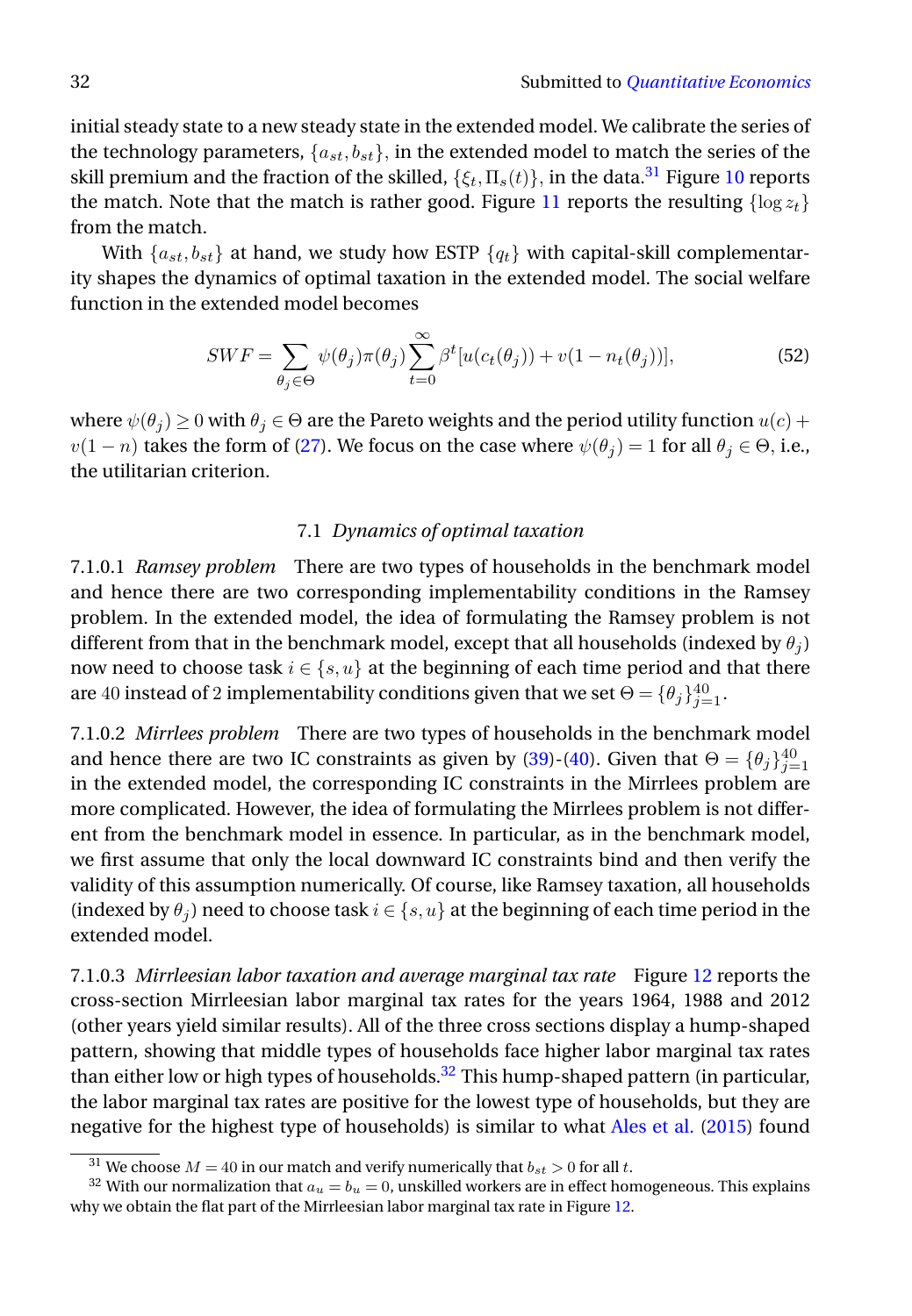<span id="page-32-0"></span>

Figure 12.: Mirrleesian labor marginal tax rate

for their cross-section labor marginal tax rates; see their Table 2. The similarity is not surprising, in that our extended model builds on the talent-to-task model of [Ales et al.](#page-35-2) [\(2015\)](#page-35-2). Although we consider capital explicitly and address ESTP with capital-skill complementarity, there is no difference in essence between the two models as far as the intratemporal aspect is concerned. Figure [12](#page-32-0) shows that all households face an increasing labor marginal tax rate over time. This feature is consistent with what we find in the benchmark model, where both the skilled and the unskilled face higher labor marginal tax rates over time in the face of secular ESTP.

All households face a single labor marginal tax rate,  $\tau_{Lt}$ , at time t in Ramsey labor taxation. However, different types of households earn different levels of labor income and hence face different labor marginal tax rates at time  $t$  in Mirrleesian labor taxation. To facilitate comparison with a single labor marginal tax rate in Ramsey labor taxation, we summarize cross-section labor marginal tax rates faced by different households at time  $t$  in Mirrleesian labor taxation by a single rate, the so-called average marginal tax rate proposed by [Barro and Sahasakul](#page-36-15) [\(1983\)](#page-36-15). As they argued, this concept (the weighted average of marginal tax rates, where weights are equal to shares of labor income) is more relevant than the average tax rate in assessing the economic effects of taxation.

Figure [13](#page-33-0) compares optimal taxes (including both Ramsey and Mirrlees) with U.S. taxes.[33](#page-32-1) Over the period we study, optimal taxation prescribes a declining trend for capital tax rates and an increasing trend for labor marginal tax rates. It is interesting to observe that the pattern of the prescribed trends resembles the empirical decline in capital taxes and the increase in labor taxes in U.S. taxes.

Figure [14](#page-33-1) compares the evolution of the skill premium under optimal taxes with that under U.S. taxes. The evolutions are close to each other for Ramsey and U.S. taxes. How-

<span id="page-32-1"></span> $33$  The labor marginal tax rate is represented by the average marginal tax rate in the case of Mirrleesian labor taxation. Given that both Ramsey and Mirrlees prescribe a zero tax on capital structures, we report optimal capital tax rates only for capital equipment.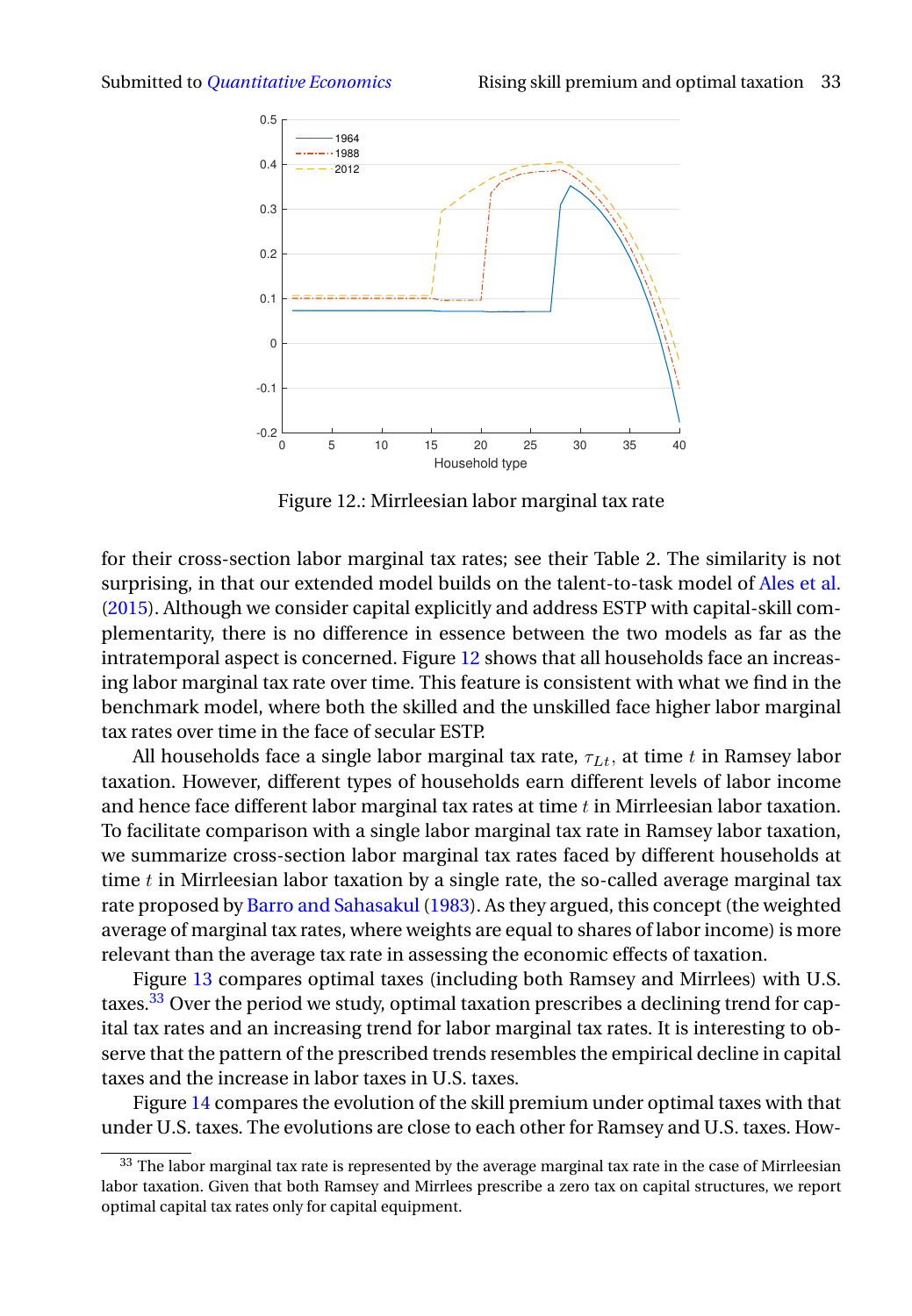<span id="page-33-0"></span>

Figure 13.: Optimal tax rates vs. U.S. tax rates

<span id="page-33-1"></span>

Figure 14.: Log skill premium

ever, optimal Mirrlessian taxes demand a higher skill premium than U.S. taxes. This latter result may not be surprising in view of the observation from Figure [13](#page-33-0) that Mirrleesian taxation prescribes a lower level of tax rates than Ramsey taxation in general. Although the fraction of skilled workers is increasing over time as shown in Figure [10,](#page-30-0) the associated relative quantity effect on the skill premium (the second term of [\(51\)](#page-29-0)) can be offset by the strong but opposite relative efficiency effect (the third term of  $(51)$ ) as shown in Figure [11.](#page-30-2) Overall, Figure [14](#page-33-1) reveals that the capital-skill complementarity effect embedded in the first term of [\(51\)](#page-29-0) still dominates the evolution of the skill premium as in the benchmark model<sup>[34](#page-33-2)</sup>

<span id="page-33-2"></span> $34$  It should be emphasized that the results shown in Figures [13](#page-33-0) and [14](#page-33-1) critically hinge on the utilitarian criterion with  $\psi(\theta_i) = 1$  for all  $\theta_i \in \Theta$  in the social welfare function [\(52\)](#page-31-2). Different Pareto weights could lead to the US tax system being closer to the Ramsey and/or Mirrlees solution.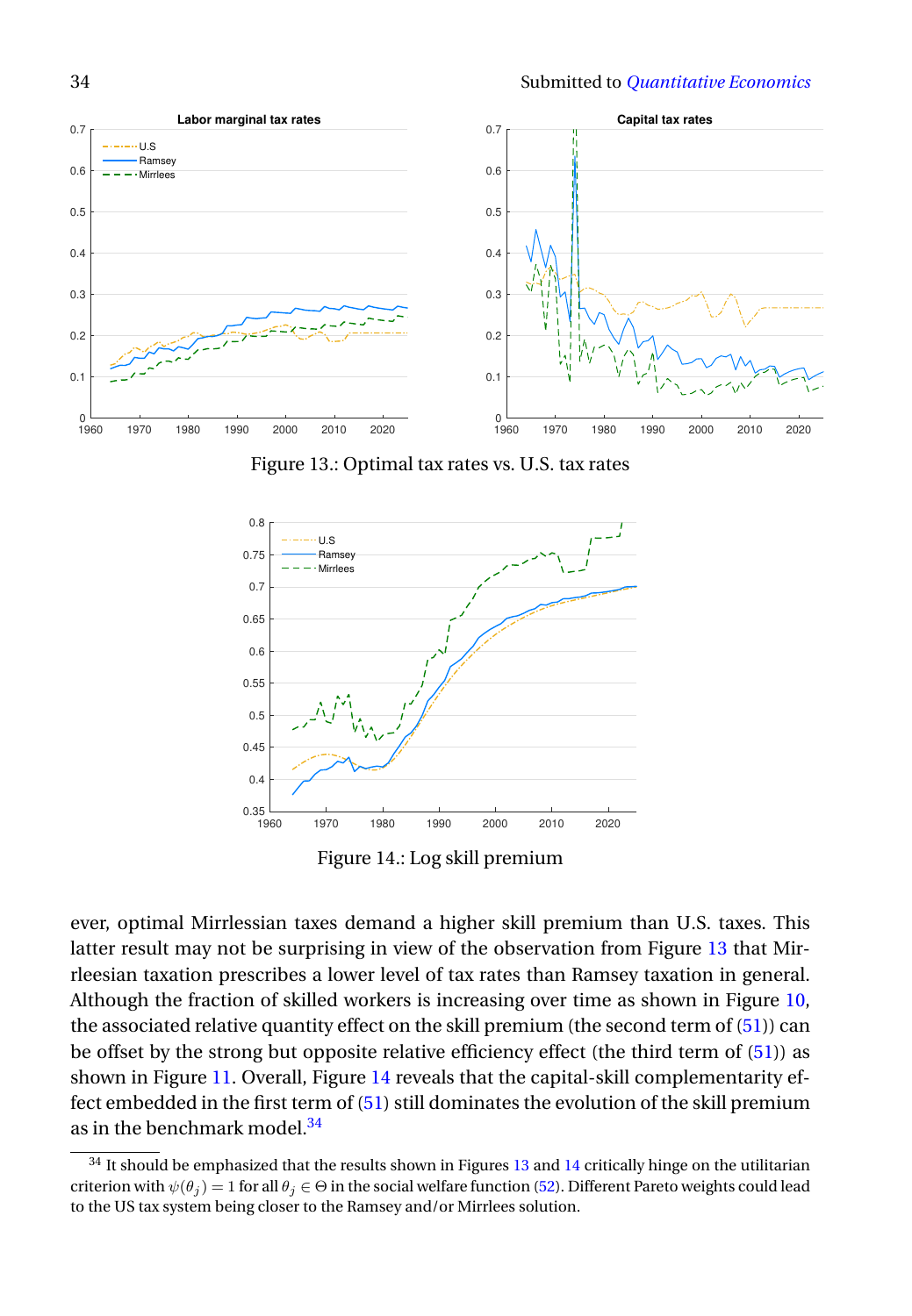|                           | Ramsey  | <b>Mirrlees</b> |
|---------------------------|---------|-----------------|
| Total change (in percent) | 0.39    | 4.22            |
| Consumption               | 0.77    | 5.91            |
| Level                     | 0.50    | 3.23            |
| Distribution              | 0.27    | 2.60            |
| Leisure                   | $-0.38$ | $-1.60$         |
| Level                     | $-0.42$ | $-0.72$         |
| Distribution              | 0.04    | $-0.84$         |
|                           |         |                 |

Table 3.: Welfare gains and decomposition

# 7.2 *Welfare gains of tax reform*

This subsection measures the welfare gains from tax reform in the context of the extended model. That is, we address the following question: given the social welfare function defined by [\(52\)](#page-31-2), what are the welfare gains of switching from the U.S. tax system to optimal taxation?

To answer the question, we follow [Lucas](#page-37-16) [\(1987\)](#page-37-16) by considering a measure known as the consumption-equivalent variation (CEV) in the literature. Let  $\{c, n\}$  denote the consumption-labor allocation resulting from the U.S. tax system. The  $CEV$  of switching from  $\{c, n\}$  to the optimal allocation  $\{c^*, n^*\}$  is implicitly defined by

$$
SWF(c(1+CEV), n) = SWF(c^*, n^*),
$$

where *SWF* is given by [\(52\)](#page-31-2) with  $\psi(\theta_i) = 1$  for all  $\theta_i \in \Theta$ .

Following [Conesa et al.](#page-36-16) [\(2009\)](#page-36-16), we can decompose  $CEV$  into two parts: one stems from the change in consumption from  $c$  to  $c^*$  (denoted by  $CEV_c$ ), and the other stems from the change in labor employment from  $n$  to  $n^*$  (denoted by  $CEV_n$ ). It can be verified that  $CEV \approx CEV_c + CEV_n$ . Following [Conesa et al.](#page-36-16) [\(2009\)](#page-36-16), we can further decompose  $CEV_c$  and  $CEV_n$ , respectively, into a level effect and a distribution effect. The level effect measures welfare gains or losses from the change in the aggregate allocation, while the distribution effect measures welfare gains or losses from the redistribution of the allocation across different types of households.

Table 3 reports what we find regarding  $CEV$  and its decomposition. In the Ramsey case,  $CEV = 0.39\%$ , of which  $CEV_c = 0.77\%$  and  $CEV_n = -0.38\%$ . Thus, (i) the replacement of the U.S. tax system with optimal Ramsey taxes generates a modest welfare improvement, and (ii) the major part of the welfare gains in terms of CEV comes from changes in consumption, not from changes in leisure; in fact, changes in leisure generate welfare loss. Given that the evolution of the skill premium under U.S. taxes closely follows that under optimal Ramsey taxes as shown in Figure [14,](#page-33-1) it is not surprising to find that there is only a modest improvement in welfare despite the significant rise in the skill premium.

In the Mirrlees case,  $CEV = 4.22\%$ , of which  $CEV_c = 5.91\%$  and  $CEV_n = -1.60\%$ . Thus, Mirrleesian taxes generate a much more significant welfare improvement from tax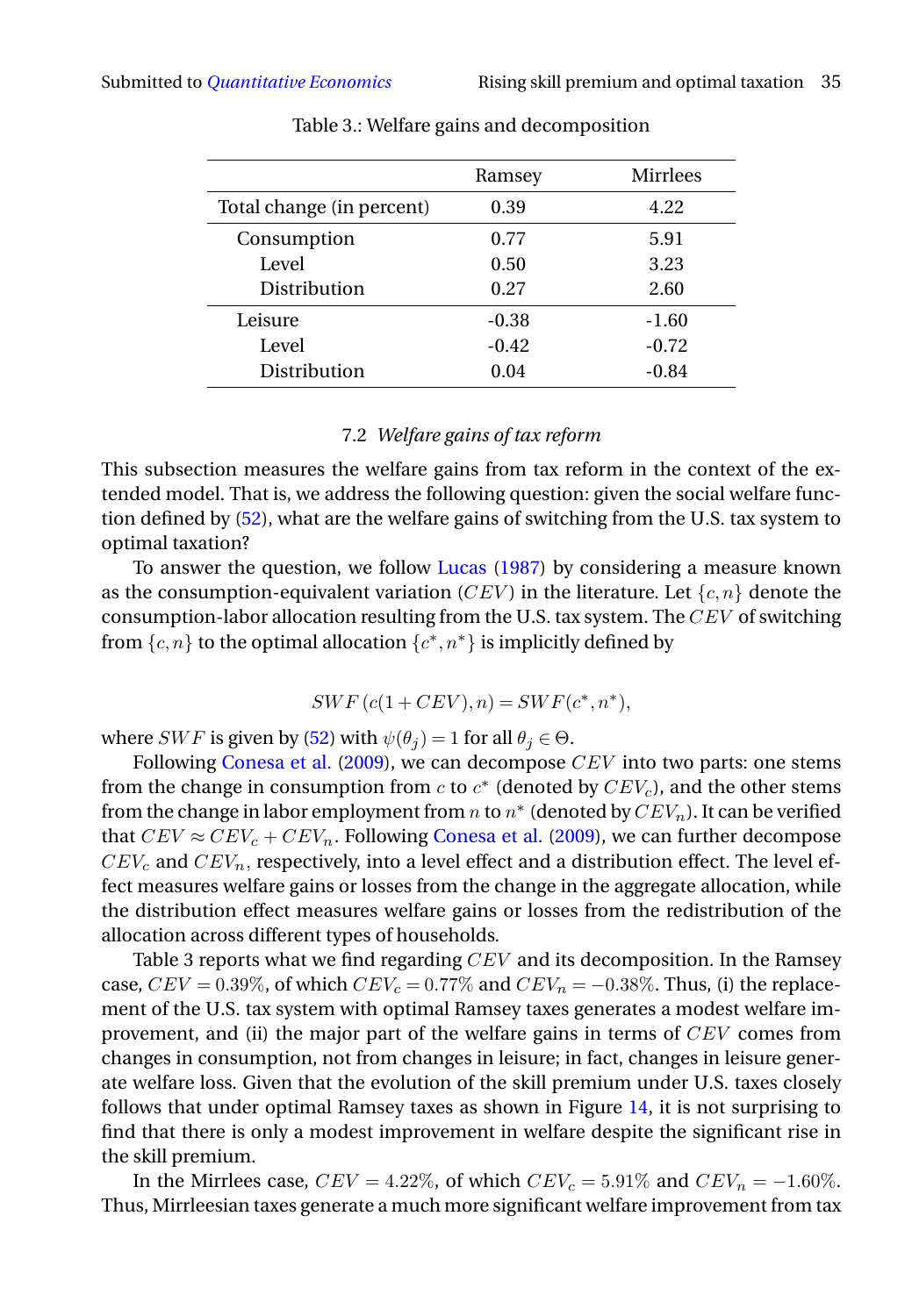reform than Ramsey taxes. Ramsey taxation imposes a linear labor tax schedule, while Mirrleesian taxation imposes a nonlinear labor tax schedule. The flexibility of the labor tax schedule of Mirrleesian taxation allows it to achieve a higher level of welfare than Ramsey taxation.

# 8. CONCLUSION

In the simultaneous presence of capital-skill complementarity and the secular decline in the price of capital equipment, how should taxation be set dynamically in response to the rising skill premium? In this paper we attempt to answer the question. Two main results emerge, no matter whether we adopt the Ramsey or the Mirrlees approach. First, a tax on capital equipment corrects the "pecuniary externalities" caused by ESTP. The correction prescribes a downward or an upward adjustment of tax rates over time, depending on whether ESTP takes place at an accelerated or a decelerated pace. Second, both Ramsey and Mirrlees approaches prescribe an increasing marginal tax rate on labor income over time.

Should robots be taxed? This question has recently aroused the interest of economists; see, for example, [Guerreiro et al.](#page-37-17) [\(2017\)](#page-37-17), [Thuemmel](#page-38-6) [\(2018\)](#page-38-6), and [Acemoglu et al.](#page-35-4) [\(2020\)](#page-35-4). Our paper has not sought to answer this specific question. However, given that robots are part of capital equipment, one may view our paper as belonging to this line of the literature. As such, our derived results may be useful for the analysis of taxing robots as well. In particular, it is plausible to argue that the technological progress of robots would cause "pecuniary externalities" just like ESTP causes "pecuniary externalities" in our paper. If so, what are these "pecuniary externalities"? How should taxes be employed to correct them? How should taxes be adjusted over time in response to the technological progress of robots? Answering these and related questions seems interesting and important. We plan to pursue this research direction in the future.

### **REFERENCES**

<span id="page-35-3"></span>Acemoglu, D. and D. Autor (2011). Skills, tasks and technologies: implications for employment and earnings. In O. Ashenfelter and D. Card (Eds.), *Handbook of Labor Economics*, Volume 4, Chapter 12, pp. 1043–1171. Elsevier.

<span id="page-35-4"></span>Acemoglu, D., A. Manera, and P. Restrepo (2020). Does the US tax code favor automation? NBER Working Papers 27052, National Bureau of Economic Research, Inc.

<span id="page-35-2"></span>Ales, L., M. Kurnaz, and C. Sleet (2015). Technical change, wage inequality, and taxes. *American Economic Review 105*(10), 3061–3101.

<span id="page-35-0"></span>Angelopoulos, K., S. Asimakopoulos, and J. Malley (2015). Tax smoothing in a business cycle model with capital-skill complementarity. *Journal of Economic Dynamics and Control 51*(C), 420–444.

<span id="page-35-1"></span>Angelopoulos, K., B. X. Fernandez, and J. R. Malley (2014). The distributional consequences of tax reforms under capital-skill complementarity. *Economica 81*(324), 747– 767.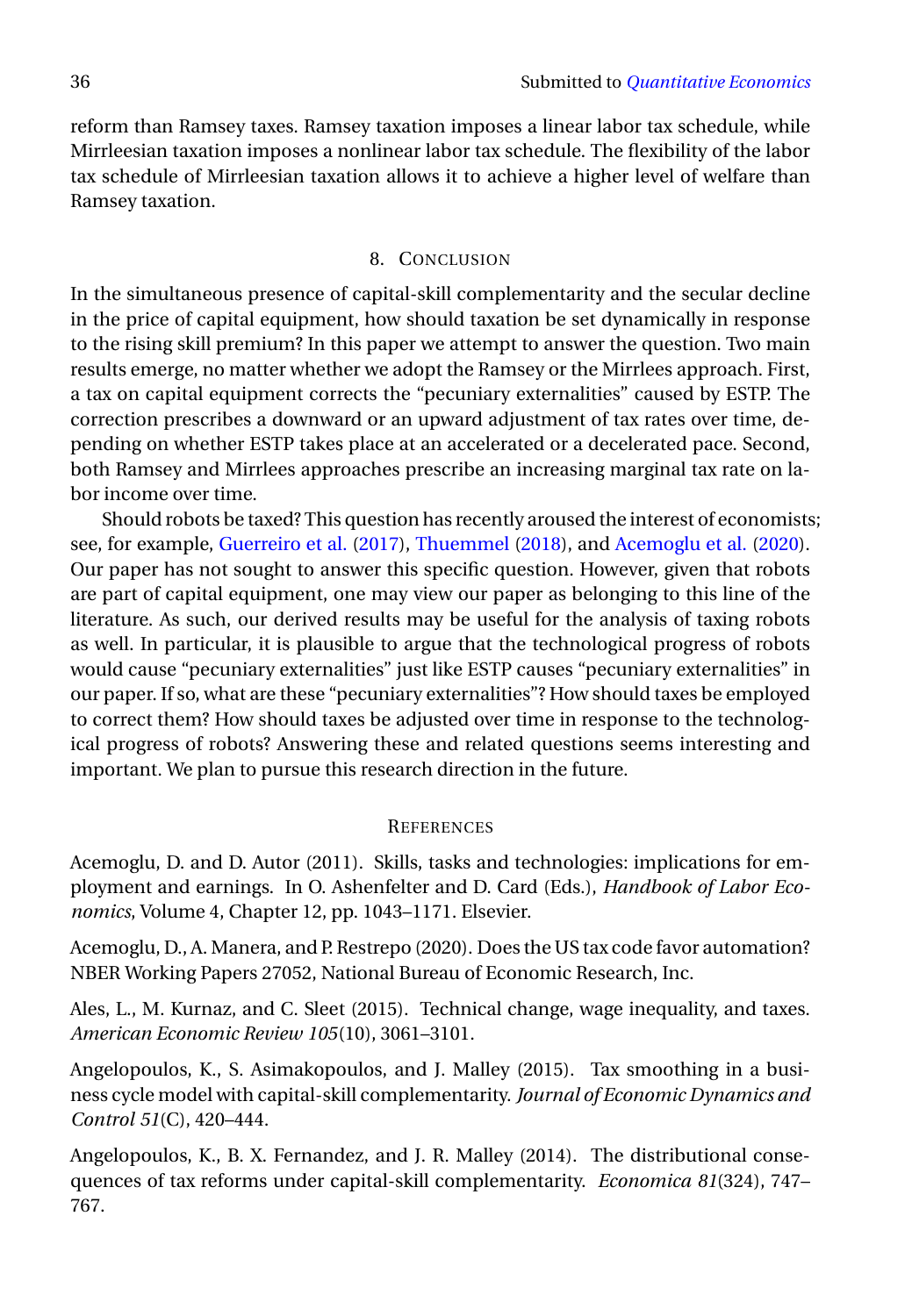<span id="page-36-14"></span>Autor, D. H. (2014). Skills, education, and the rise of earnings inequality among the other 99 percent. *Science 344*, 843–851.

<span id="page-36-1"></span>Barro, R. J. (1979). On the determination of the public debt. *Journal of Political Economy 87*(5), 940–971.

<span id="page-36-15"></span>Barro, R. J. and C. Sahasakul (1983). Measuring the average marginal tax rate from the individual income tax. *The Journal of Business 56*(4), 419–452.

<span id="page-36-13"></span>Bhandari, A., D. Evans, M. Golosov, and T. J. Sargent (2017). Public debt in economies with heterogeneous agents. *Journal of Monetary Economics 91*(C), 39–51.

<span id="page-36-7"></span>CBO (2014). Taxing capital income: effective marginal tax rates under 2014 law and selected policy options. Reports 49817, Congressional Budget Office.

<span id="page-36-0"></span>Chamley, C. (1986). Optimal taxation of capital income in general equilibrium with infinite lives. *Econometrica 54*(3), 607–622.

<span id="page-36-4"></span>Chari, V. V., L. J. Christiano, and P. J. Kehoe (1994). Optimal fiscal policy in a business cycle model. *Journal of Political Economy 102*(4), 617–652.

<span id="page-36-16"></span>Conesa, J. C., S. Kitao, and D. Krueger (2009). Taxing capital? Not a bad idea after all! *American Economic Review 99*(1), 25–48.

<span id="page-36-10"></span>Conesa, J. C. and D. Krueger (1999). Social security reform with heterogeneous agents. *Review of Economic Dynamics 2*(4), 757–795.

<span id="page-36-12"></span>Costinot, A. and J. Vogel (2010). Matching and inequality in the world economy. *Journal of Political Economy 118*(4), 747–786.

<span id="page-36-3"></span>Costinot, A. and I. Werning (2018). Robots, trade, and Luddism: a sufficient statistic approach to optimal technology regulation. NBER Working Papers 25103, National Bureau of Economic Research, Inc.

<span id="page-36-11"></span>Dávila, J., J. H. Hong, P. Krusell, and J.-V. Ríos-Rull (2012). Constrained efficiency in the neoclassical growth model with uninsurable idiosyncratic shocks. *Econometrica 80*(6), 2431–2467.

<span id="page-36-5"></span>Diamond, P. A. and J. A. Mirrlees (1971). Optimal taxation and public production I: production efficiency. *American Economic Review 61*(1), 8–27.

<span id="page-36-9"></span>DiCecio, R. (2009). Sticky wages and sectoral labor comovement. *Journal of Economic Dynamics and Control 33*(3), 538–553.

<span id="page-36-2"></span>Flug, K. and Z. Hercowitz (2000). Equipment investment and the relative demand for skilled labor: international evidence. *Review of Economic Dynamics 3*(3), 461–485.

<span id="page-36-6"></span>Golosov, M., A. Tsyvinski, and I. Werning (2007). New dynamic public finance: a user's guide. In *NBER Macroeconomics Annual 2006, Volume 21*, pp. 317–388. National Bureau of Economic Research, Inc.

<span id="page-36-8"></span>Gordon, R. J. (1990). *The Measurement of Durable Goods Prices*. NBER Books.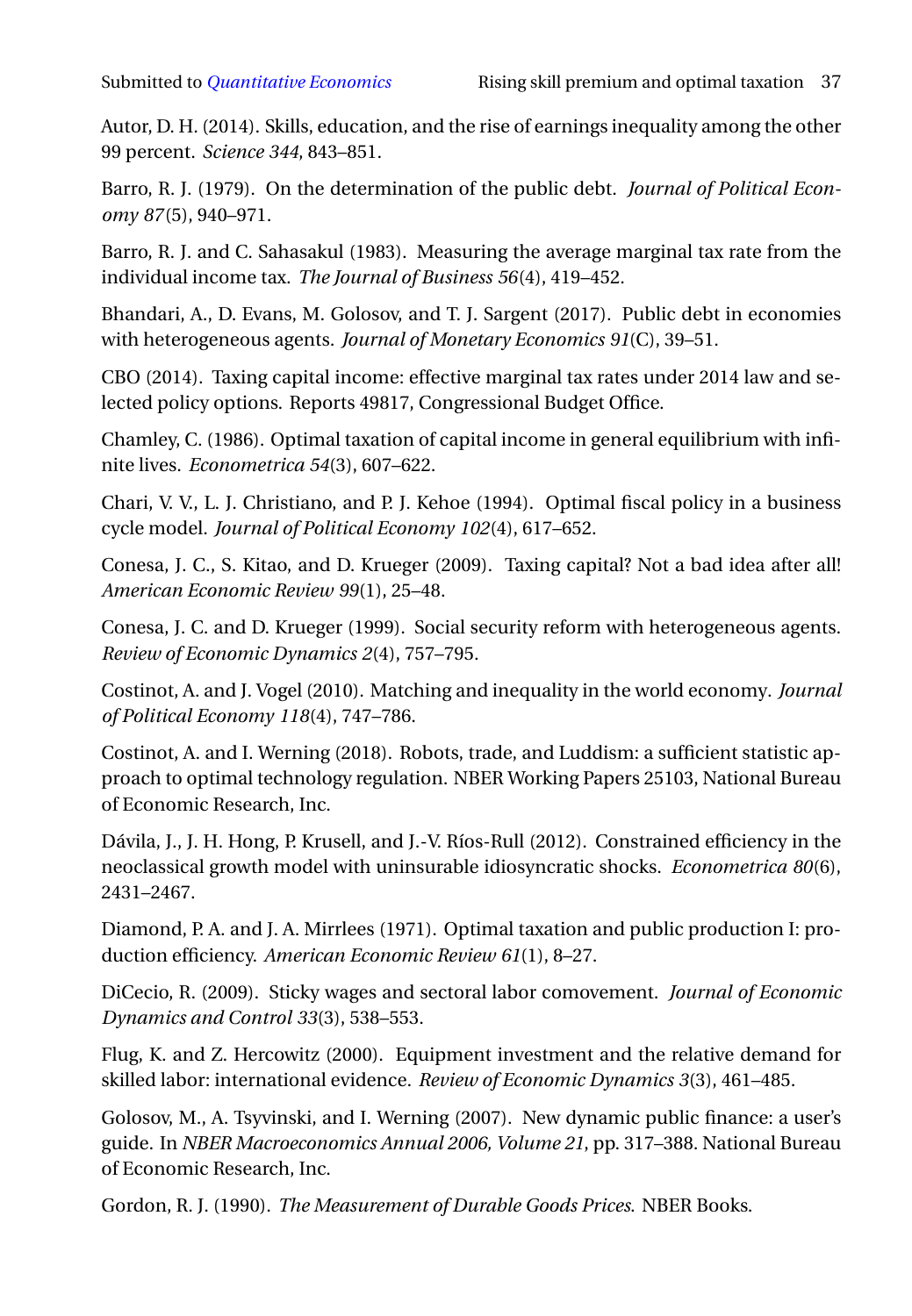<span id="page-37-12"></span>Gravelle, J. G. (2011). Reducing depreciation allowances to finance a lower corporate tax rate. *National Tax Journal 64*(4), 1039–1053.

<span id="page-37-2"></span>Griliches, Z. (1969). Capital-skill complementarity. *Review of Economics and Statistics 51*(4), 465–468.

<span id="page-37-17"></span>Guerreiro, J., S. Rebelo, and P. Teles (2017). Should robots be taxed? NBER Working Papers 23806, National Bureau of Economic Research, Inc.

<span id="page-37-10"></span>He, H. and Z. Liu (2008). Investment-specific technological change, skill accumulation, and wage inequality. *Review of Economic Dynamics 11*(2), 314–334.

<span id="page-37-15"></span>Heathcote, J., K. Storesletten, and G. L. Violante (2017). Optimal tax progressivity: an analytical framework. *The Quarterly Journal of Economics 132*(4), 1693–1754.

<span id="page-37-6"></span>Hornstein, A., P. Krusell, and G. L. Violante (2005). The effects of technical change on labor market inequalities. In P. Aghion and S. Durlauf (Eds.), *Handbook of Economic Growth*, Volume 1, Chapter 20, pp. 1275–1370. Elsevier.

<span id="page-37-9"></span>Jones, L. E., R. E. Manuelli, and P. E. Rossi (1997). On the optimal taxation of capital income. *Journal of Economic Theory 73*(1), 93–117.

<span id="page-37-4"></span>Judd, K. L. (1985). Redistributive taxation in a simple perfect foresight model. *Journal of Public Economics 28*(1), 59–83.

<span id="page-37-11"></span>Kocherlakota, N. R. (2010). *The New Dynamic Public Finance*. Princeton University Press.

<span id="page-37-1"></span>Krusell, P., L. E. Ohanian, J.-V. Ríos-Rull, and G. L. Violante (2000). Capital-skill complementarity and inequality: a macroeconomic analysis. *Econometrica 68*(5), 1029–1054.

<span id="page-37-14"></span>Laffont, J.-J. and J. Tirole (1988). The dynamics of incentive contracts. *Econometrica 56*(5), 1153–1175.

<span id="page-37-3"></span>Ljungqvist, L. and T. J. Sargent (2018). *Recursive Macroeconomic Theory, fourth edition*. MIT Press Books.

<span id="page-37-16"></span>Lucas, R. E. (1987). *Models of Business Cycles*. Wiley-Blackwell.

<span id="page-37-5"></span>Lucas, R. E. and N. L. Stokey (1983). Optimal fiscal and monetary policy in an economy without capital. *Journal of Monetary Economics 12*(1), 55–93.

<span id="page-37-8"></span>Maliar, L., S. Maliar, and I. Tsener (2020). Capital-skill complementarity and inequality: twenty years after. CEPR Discussion Papers 15228, C.E.P.R. Discussion Papers.

<span id="page-37-13"></span>McDaniel, C. (2007). Average tax rates on consumption, investment, labor and capital in the OECD: 1950-2003. Working Paper.

<span id="page-37-0"></span>Mirrlees, J. A. (1971). An exploration in the theory of optimum income taxation. *Review of Economic Studies 38*(2), 175–208.

<span id="page-37-7"></span>Quadrini, V. and J. Ríos-Rull (2015). Inequality in macroeconomics. In A. B. Atkinson and F. Bourguignon (Eds.), *Handbook of Income Distribution*, Volume 2, Chapter 14, pp. 1229–1302. Elsevier.